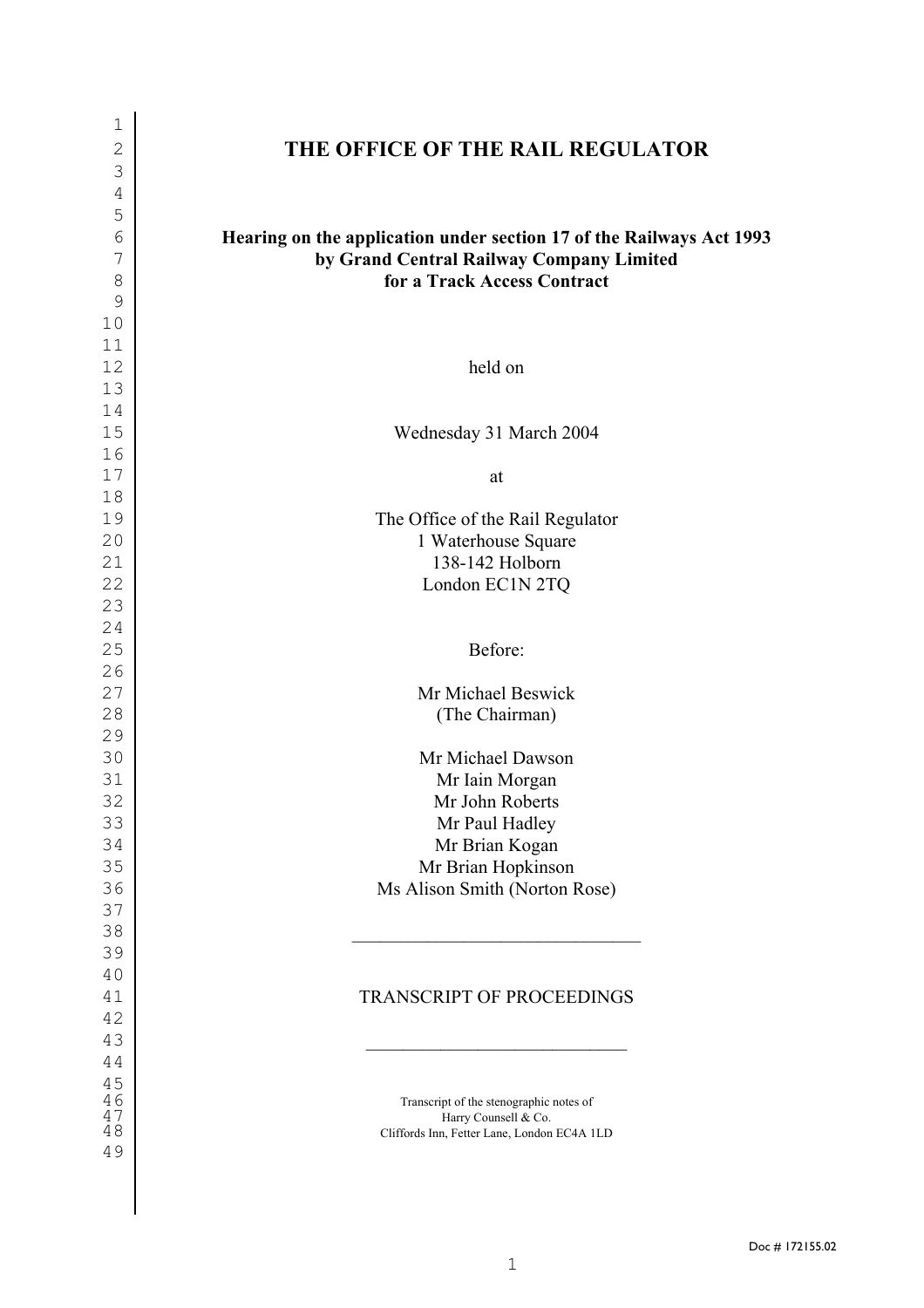| <b>ATTENDEES</b> |
|------------------|
|                  |

| <b>Grand Central Railway Company</b><br>Limited                                     | Ian Yeowart<br><b>Warren Breeze</b><br>Gareth David<br>Rachel Speight (Mayer Brown Rowe & Maw) |
|-------------------------------------------------------------------------------------|------------------------------------------------------------------------------------------------|
| Network Rail                                                                        | <b>Barbara Barnes</b><br>Ian Marlee<br>Simon Whitehorn<br>Philip Hassall<br>Nigel Dewick       |
| The Strategic Rail Authority                                                        | Gary Backler<br>Philip Benham<br><b>Geoff Pearce</b><br>Peter Painter                          |
| Arriva Trains Northern Limited                                                      | <b>Stephen Rattue</b><br>Dave Jubb                                                             |
| English Welsh & Scottish Railway<br>Limited                                         | Nigel Oatway<br>Pawel Nowak                                                                    |
| First/Keolis Transpennine<br>Limited and<br>North Western Trains Company<br>Limited | Vernon Barker<br>Denise Lennox<br>Niel Wilson<br>Simon Coppen (Burges Salmon)                  |
| <b>Greater Manchester PTE</b>                                                       | Peter Johnston                                                                                 |
| Great North Eastern Railway Limited                                                 | <b>Jon Colley</b><br><b>Robin Davis</b>                                                        |
| <b>Hull Trains Limited</b>                                                          | Mark Leving<br>Andy Wylie<br>Jim Morgan                                                        |
| Jarvis Fastline Limited                                                             | Leighton Williams                                                                              |
| Merseytravel                                                                        | David Jones                                                                                    |
| Rail Passengers Committee North<br>Eastern England                                  | Ernie Preston<br>Clive Gossop                                                                  |
| Rail Passengers Committee North<br>Western England                                  | Robin Sisson                                                                                   |
| Serco Railtest Limited                                                              | Julie Bebbington                                                                               |
| Virgin Crosscountry                                                                 | Graeme Bunker<br>Dennis Lovett                                                                 |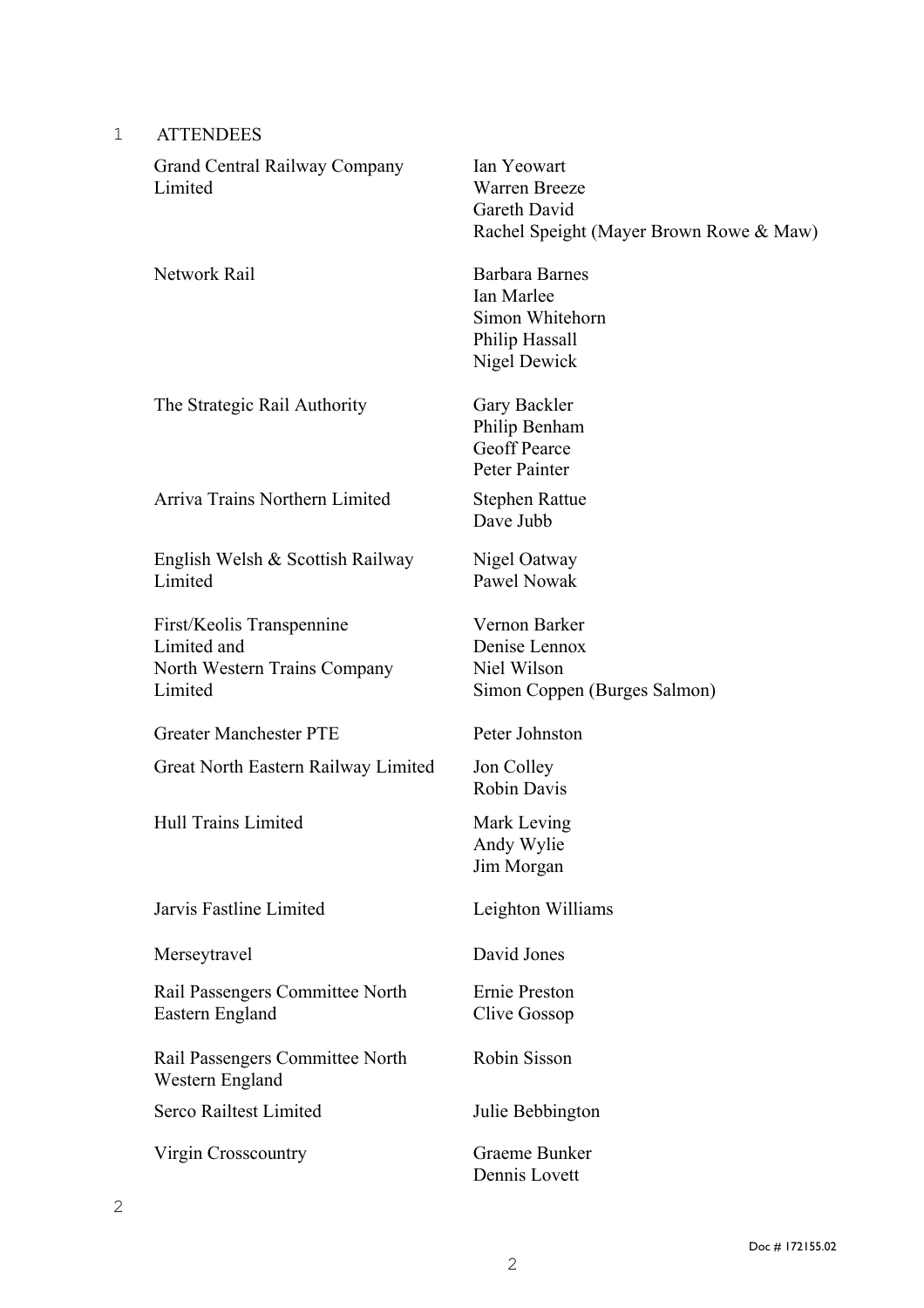THE CHAIRMAN: Good morning, everybody. I am Michael Beswick, Director of Rail Policy at ORR and I will be chairing today's hearing. My colleagues, on my left, are Brian Hopkinson from our Track Access Team; Iain Morgan, the Economist on the case; Michael Dawson, Deputy Director in charge of Track Access; Brian Kogan, our Head of Track Access. On my right, John Roberts, who is the Operating Adviser on this case; Paul Hadley, Head of Operations & **Performance**; and Alison Smith from Norton Rose, our lawyers.

A bit of background: on 16th October 2003, the Regulator received an application from Grand Central Railway Company for directions under Section 17 11 of the Railways Act 1993 in respect of a Track Access Contract on the Network owned and operated by Network Rail.

13 After following the procedure required in Schedule 4 of the Railways Act 1993 and after carrying out a lot of additional consultation of the parties and others who might be affected by the giving of directions in this case, the Regulator has convened this hearing.

In arriving at this point, ORR staff have discussed the merits of the 18 application in some detail with Network Rail, Grand Central and the Strategic Rail Authority. We have also received representations and objections in writing from consultees, most of which have been made available to the parties for their review 21 and, if they wish, their comment.

22 I should add that when I come to ask any questions or indeed the panel 23 comes to ask any question of you, there is no need for anyone to repeat what they have said in those representations. Simple repetition is unnecessary. Emphasis is justifiable but it is for you to put to us what you want us to take into consideration.

The purpose of today's hearing is for us to test in some important respects 27 that the way in which the Regulator is being advised to dispose of this application, 28 is properly informed by the views of Grand Central, Network Rail, the Strategic Rail Authority and all those who might be affected.

Consultation closed on 28th November 2003 and, including the statutory consultees, we received representations from fifteen organisations. The application has been posted on the ORR website, together with comments from consultees and 33 the parties. In carrying out this work, ORR staff have reviewed the different 34 aspects of the application. A summary of the ORR review was sent to you on 25th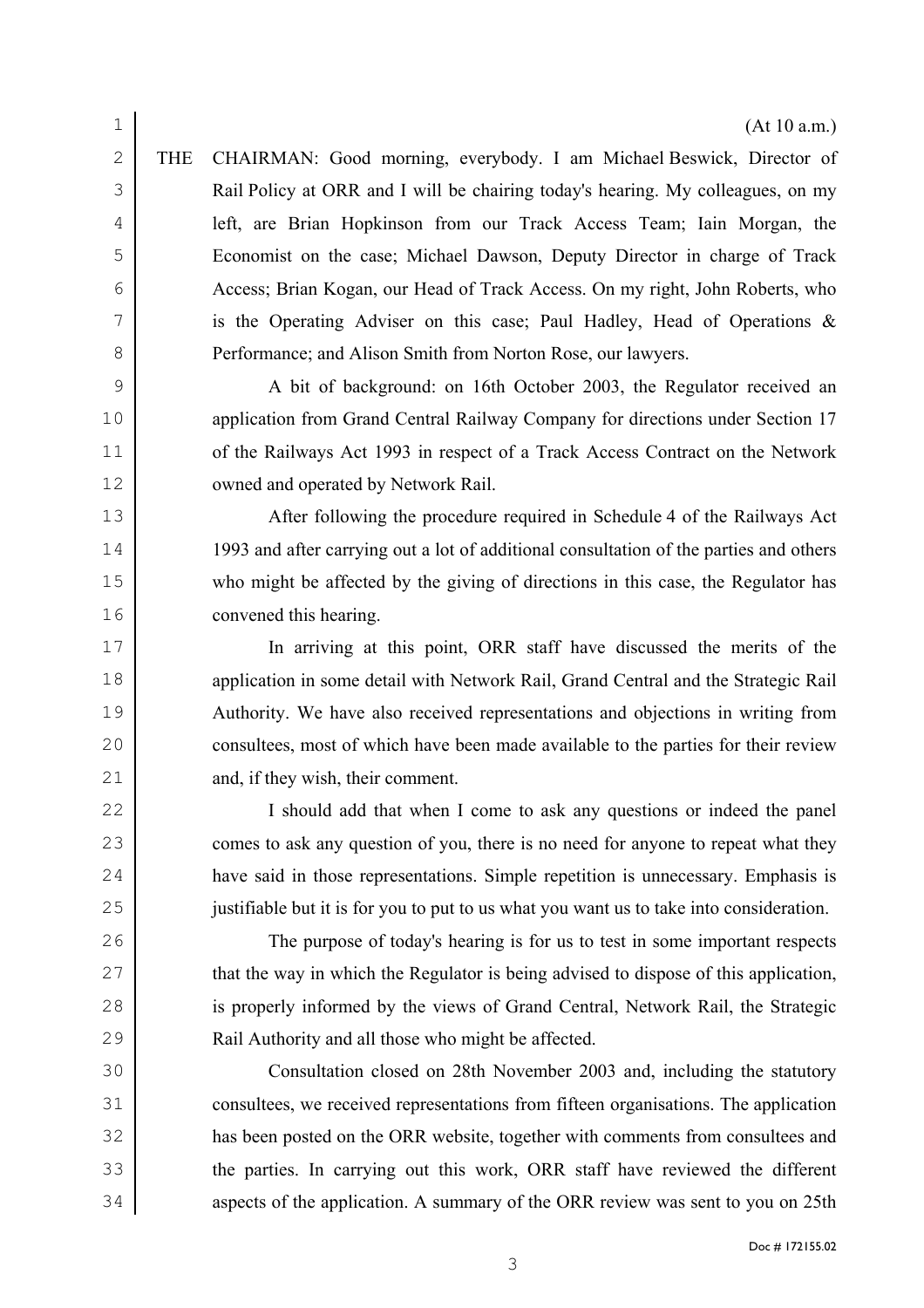March 2004 so that everyone present at this hearing would have a common understanding of the issues.

The Regulator has, at this stage, made no decision on the substance of the 4 application. He can only make decisions when he is satisfied that we have heard what the parties have put to us in this hearing and any other information he considers necessary.

As is our custom in these hearings, a full transcript is being taken of what is 8 said. If the person speaking is not directly behind a nameplate which bears his or her correct name and organisation, for the record they should say what it is so the stenographer can accurately attribute what is said to the speaker. The acoustics in 11 this room are not great so it is necessary to use a microphone. We will also have a roving microphone.

If the stenographer has any difficulty in hearing or in identifying who is 14 speaking, she has my permission to interrupt and to ask for something to be repeated. Do not hesitate to do that.

The transcript of this hearing will be produced as quickly as possible and 17 all present will be given an opportunity to correct it in draft. It is necessary for this to be done fairly quickly. The usual Hansard rules of correction will apply: you may not change the substance of what you said, but you may eliminate unnecessary stumbles or infelicities of expression. The transcript will be published subject to 21 the considerations concerning confidentiality provided in Section 71(2) of the Railways Act.

I think the onus today is on those present to say whether anything which is 24 said in this forum should be treated as confidential and provide adequate reasons why in a timely manner. The assumption is that if you say something in the presence of all these other people, it is probably not confidential but, clearly, we would consider anything on its merit.

Certain commercially-confidential matters relating to the affairs of Grand Central, of which prior notice has been given to us, may be considered in a separate meeting with Grand Central at a subsequent date.

Section 146 of the Railways Act 1993 applies to what is said in this hearing, as it does to the application itself and all the representations/objections which have been made in respect of it. Section 146 provides it is an offence for any person, in giving any information or making any application, or for the purposes of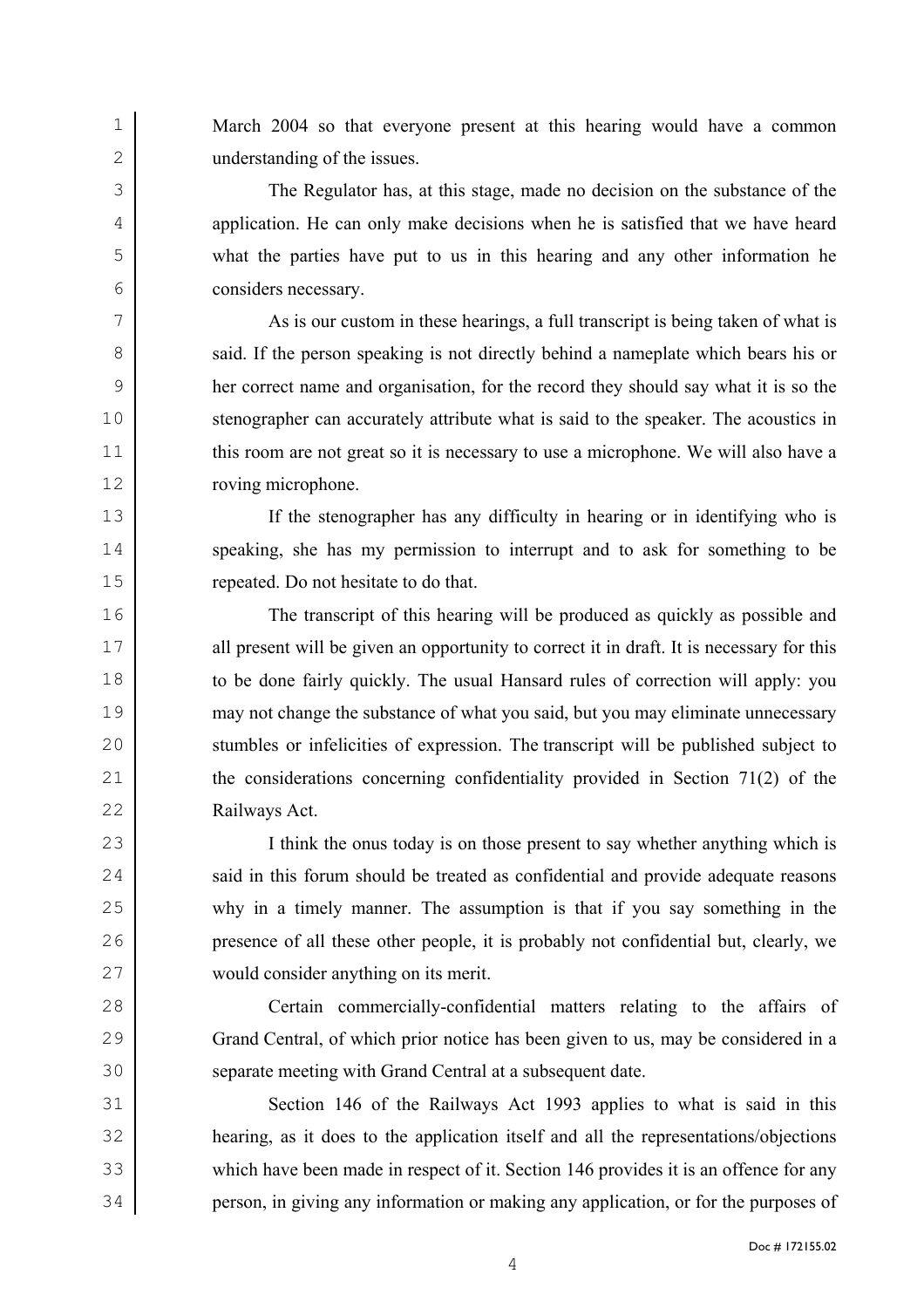any provision of the Railways Act, including Section 17, to make a statement 2 which they know to be false in a material particular or recklessly to make any 3 statement which is false in a material particular. In other words, do not make false statements.

We have, in the agenda already circulated, set out the running order which we propose to adopt for this hearing. I do not want to constrain a proper airing of people's views, but I believe the time allowed for each topic should be sufficient. I have invited the parties and the Strategic Rail Authority to make a brief opening statement before we move on to questions relating to capacity and performance. After the coffee break we will review the framework and process for considering 11 the costs and benefits arising from the application, including issues like revenue 12 abstraction, the amount of new to rail business, the benefits to passengers and the 13 effect on the SRA's financial position. Really, what we want to try to do is to get together a balance sheet of the pros and cons of this application.

Finally, we will take any other points people wish to raise before we draw proceedings to a close and advise you of the next steps.

I will now pause in these remarks and ask if there are any questions, representations or objections anybody wishes to raise with regard to the process of the hearing?

## (No comment)

We will now move on to opening statements. I would like first to ask Grand 22 Central if they would like to make an opening statement.

23 MR WARREN BREEZE: Thank you very much. Having first contacted the ORR and 24 then Railtrack in 1997 regarding the development of the proposal that has now been presented in our Section 17 application, we welcome today's opportunity for a hearing in person. We would like to make a number of brief points ahead of a full 27 consideration of the issues which will no doubt follow during the course of this hearing.

In the development of this proposal, we would like to remind our 30 colleagues present of what we were told along the way: firstly, there is no capacity or white space on the Network to provide you with paths; you will not find paths for services in and out of Leeds station; and, more recently, you cannot operate your trains at Brighouse.

We are pleased to report that all of these challenges appear to have been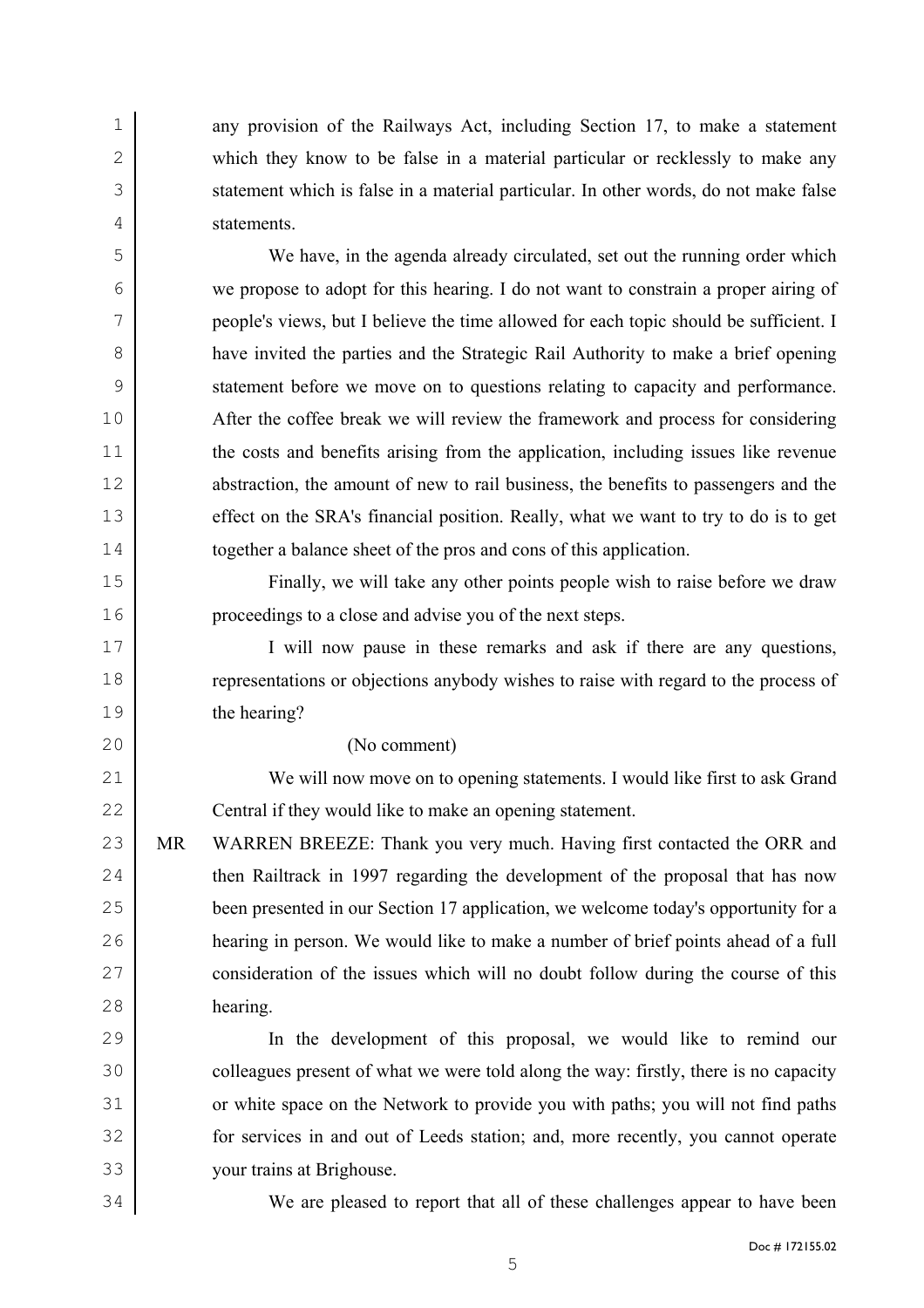overcome.

2 The route to delivering a workable timetable has been a long one and we regret that a final draft has only become available in the last few days. We are, however, very pleased with the excellent timetable which delivers new and improved journey opportunities to rail passengers. Its development results from 6 some facilitation that has taken place by the ORR and the recent efforts of the SAP Team at Network Rail, and our particular thanks to Simon Whitehorn and his 8 colleagues. The timetable is acceptable to Grand Central and places the industry on the verge of further enhancements in Cross-Pennine rail travel.

Crucially, we must remind the hearing that no rights of other operators have been breached and the use of the Grand Central provisions, as added to a number 12 of recent access contracts by Mr Winsor, have not been required.

The recent industry consultation exercise resulted in a number of comments regarding capacity and performance issues. Whilst there have been concerns regarding the Capacity Utilisation Index (or CUI), a clear picture has emerged in 16 the past few days in the form of an analysis from AEA Technology on behalf of 17 the ORR.

Grand Central believes that this offers the prospect of implementing the paths that are now being sought without giving rise to a material breach of the guidelines for granting of new rights against a backdrop of perceived Network congestion. Whilst some local train paths are to be removed shortly from the East Coast Main Line, the paths identified for Grand Central will, as required, deliver greater benefits for railway users.

24 The use of HST rolling stock has attracted comment from the industry. We have sought to satisfy the Regulator on this point in some detail by providing 26 analysis of why a recent cascade of former Virgin rolling stock has proven to be less than successful. We have also identified, from a technical perspective, what we believe is a realistic expectation of our envisaged reliability. The HSTs concerned continue to provide a variety of quality journey opportunities for millions of passengers each year on the National Rail Network, and we should not pass up on this excellent opportunity to extend that benefit to millions more passengers in the coming years.

Throughout the development of our proposal and our current application, we have at all times sought to produce a proposition that will be consistent with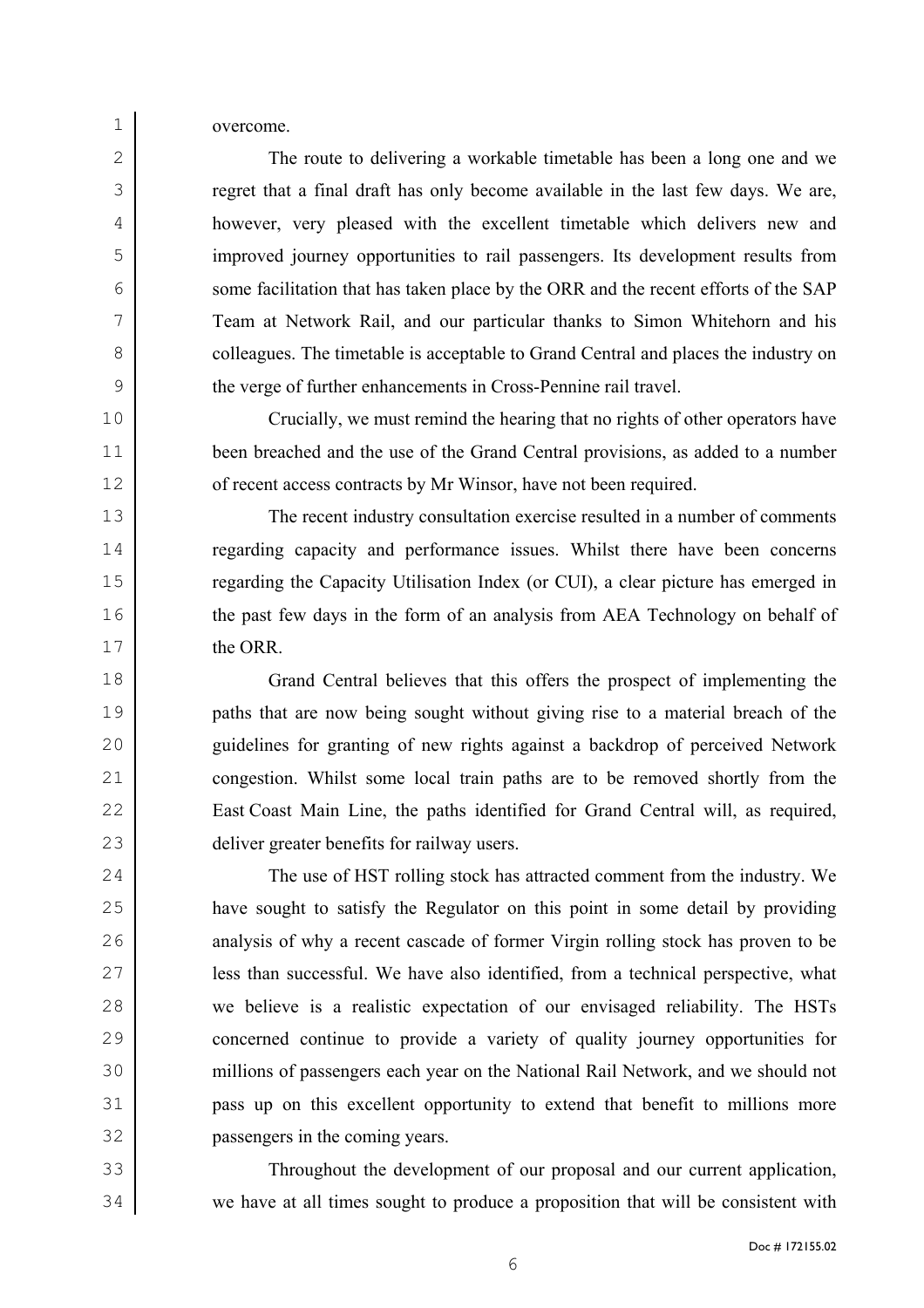common industry goals, specifically including the SRA's strategies. We referred at 2 ength in our application to the commonality with the SRA purpose and objectives.

Whilst the SRA's responses do not cite Grand Central's service as being one of its strategies, we have to say that what we will deliver for passengers will be entirely in accordance with the quality of outcomes that the SRA is so proud of when agreeing new or extended franchise agreements. Fundamentally, Grand Central does not seek any conflict with the SRA and nor does it believe it 8 will breach any of its strategies in delivering the service that is being proposed. They will in fact co-exist in harmony with each other.

We have proposed to invest heavily in real passenger benefits, creating nothing short of a new benchmark in Cross-Pennine rail travel. It is a much used phrase but rightly so in this case. Rolling stock, simplicity of ticketing and enhancements for specific groups, such as senior citizens, all make up one 14 objective: to make the railway better for users through some real, if moderate, competition on a level that we believe will not overwhelm the franchised operators 16 and to do what we all talk about, which is providing a real option to get drivers out 17 of their cars, people to travel more where they do not travel now and delivering the kind of social and economic benefits across the North of England that many correspondents, including the RPCs, PTEs and a number of MPs have already commended to the ORR.

21 Without access to standard industry tools, particularly MOIRA, we have 22 sought to approach our service from a different perspective. As a result, we want to 23 turn the common understanding of revenue generation on its head.

We always acknowledged that it would be unacceptable and insufficient to 25 operate based merely on abstracted revenue from elsewhere, and so we have taken 26 our own route to addressing this issue. I will be presenting that later today.

In recent years, other transport operations have led the way in making all of us think about how passenger services should be structured and marketed. Grand Central can be the easyJet or the Go! of the rail industry, albeit delivering its own enhanced standards of service. It has the capacity to bring significant change within a regulated industry whilst not destabilising the market.

New customers will be attracted by the targeting of key passenger 33 audiences whilst also delivering tangible and worthwhile benefits to existing rail passengers.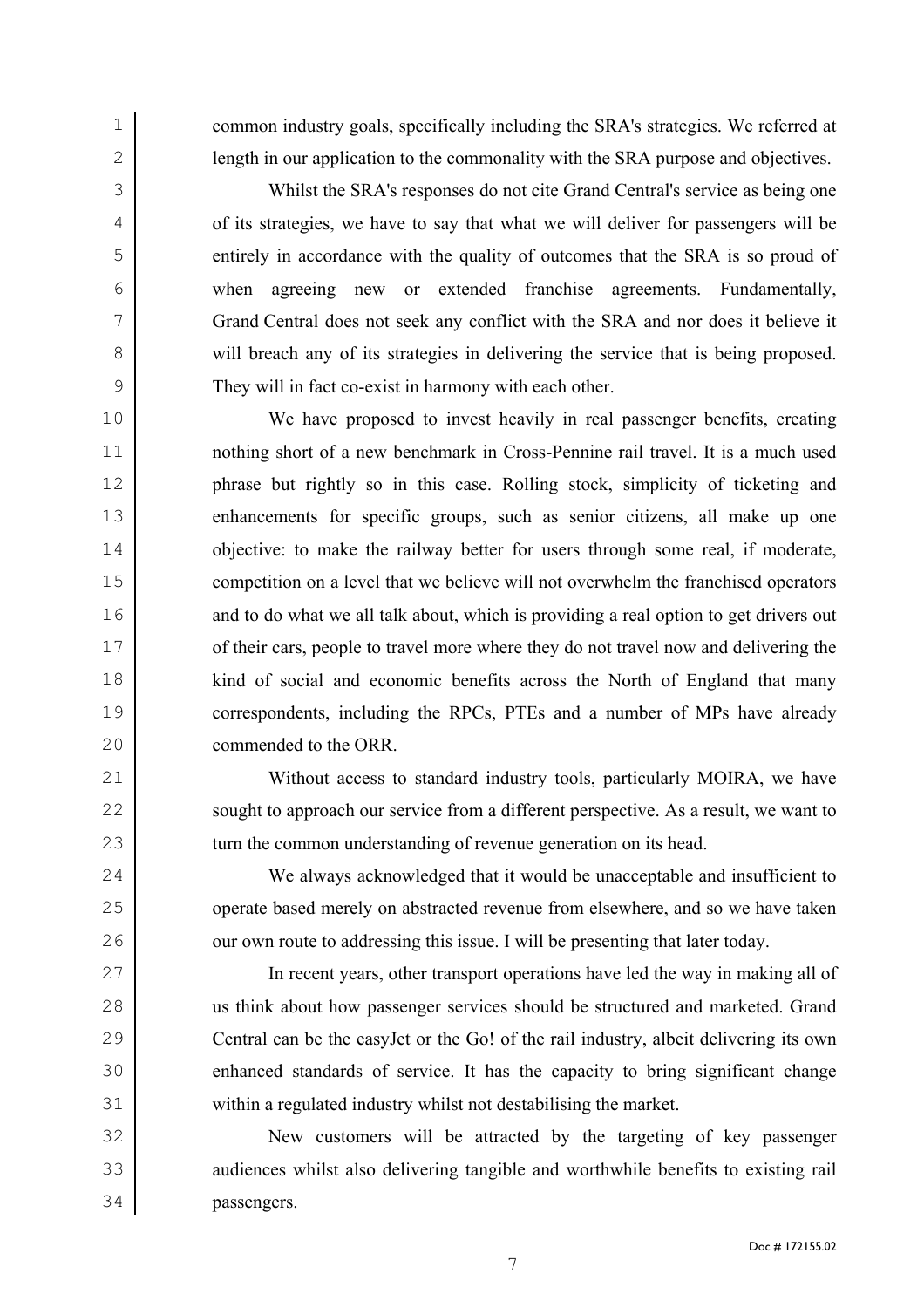We welcome the panel's examination and remain committed to delivery of 2 an innovative and entrepreneurial service that we believe will co-exist with the current franchise framework.

Thank you.

## THE CHAIRMAN: Thank you. Perhaps I could ask Barbara Barnes if she wants to make an opening statement for Network Rail?

MS BARBARA BARNES: Thank you, Chairman. Could I just introduce the people I have with me today, if you do not mind. I have, on the far end, Simon Whitehorn who is our Strategic Access Planning Manager; Nigel Dewick, our Principal Solicitor; Ian Marlee, Head of Regulatory Operations and Economics; and Philip Hassall, Commercial Development Manager.

Whilst we recognise there may have been some problems in the past, Network Rail is committed to dealing with prospective customers and providing 14 advice, assistance and support in furtherance of their track access aspirations. This is reflected in our Code of Practice for dealing with dependent persons which we have consulted upon and submitted for relevant sections to the Regulator for approval.

In response to Grand Central's Section 17 application of 16th October 2003, Network Rail made its representations as part of the Regulator's statutory consultation process. In its comments, Network Rail agreed in principle to Grand Central's application but could not agree to the specific rights being sought on the grounds that, at the time, we had not had sufficient opportunity to establish whether there was sufficient capacity available to satisfy the rights sought; whether we could satisfy existing operators' rights; and what impacts these additional services would have on operational performance.

Under the guidance of officials from The Office of The Rail Regulator, Network Rail has subsequently undertaken a number of timetable development 28 exercises, culminating in the issue by the ORR of the Timetable Evaluation Report 29 and Performance Assessment Report under consideration today. Network Rail has developed this timetable on the basis of minimising the impact to other train operators, whilst meeting most of Grand Central's train service aspirations. In completing this work, we are now in a position to provide you with our comments on the concerns described previously.

Network Rail has been able to identify eight paths (that is four in each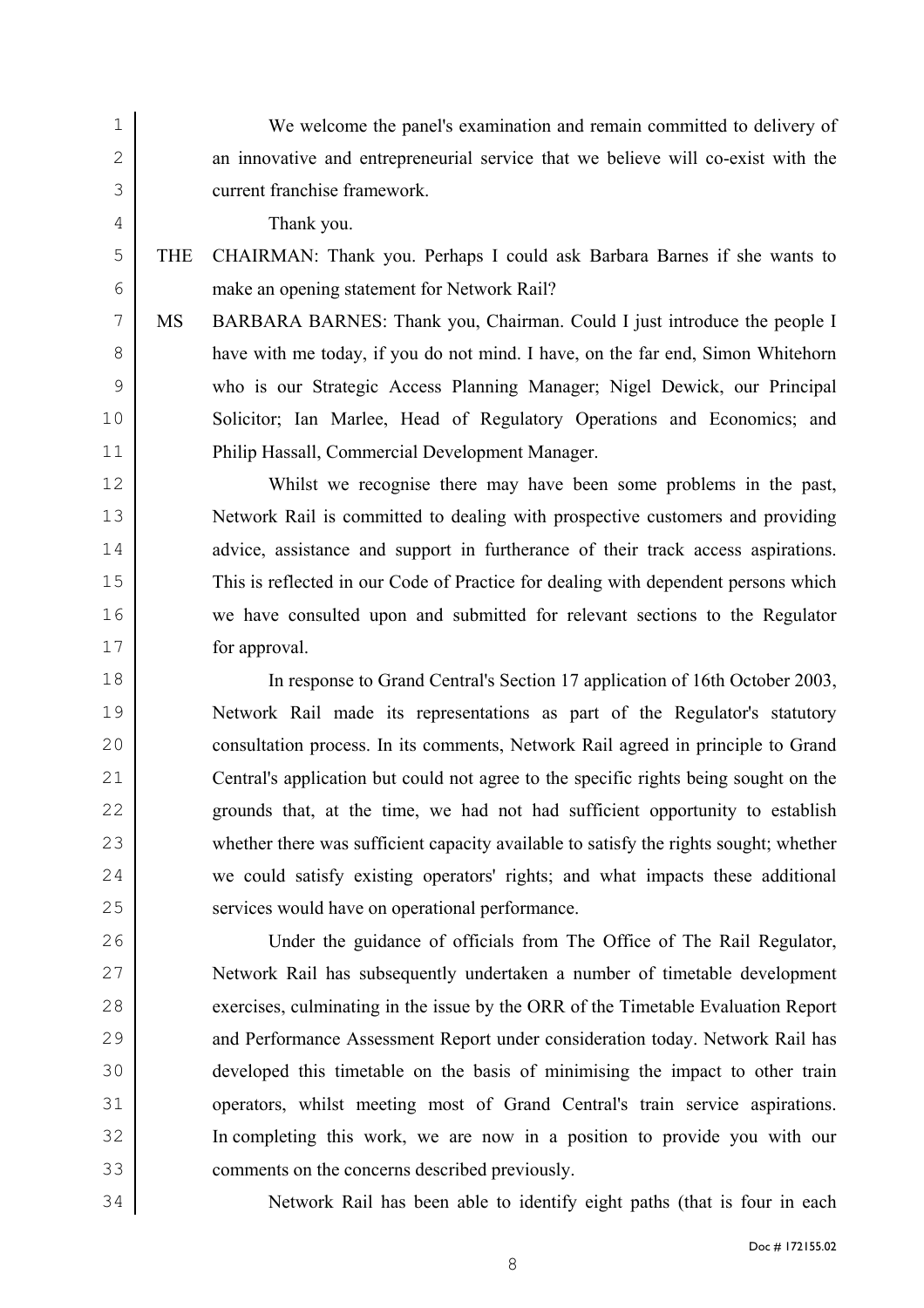direction) within the May 2004 to September 2004 timetable using only flexing 2 rights and not the Regulator's carve-out provision contained in some train operators' contracts. This would suggest that there is capacity available and that Network Rail could accommodate Grand Central's services alongside the services of other operators without any direct conflict of access rights.

In addition, the output of the performance modelling exercise, specifically the delay to train operators, indicates only a relatively slight increase in comparative train delays for each individual train operator as a result of introducing these additional services. For example, in all but one case, the total 10 additional delay to existing operators is less than one per cent of their period 12 moving annual average.

12 Against this background, Network Rail believes that there is capacity 13 available; it can satisfy existing operators' rights; and the introduction of these 14 services is likely to have relatively little impact on the operational performance of 15 each individual train operator. On this basis, Network Rail could satisfy the quantum rights implied by the timetable for the services between Newcastle and Manchester Victoria, although we remain concerned over what associated service characteristics we could accommodate over the full duration of the contract.

Network Rail's performance assessment of the timetable in respect of the 20 individual route sections, however, suggests that the majority of additional delay, 21 as a result of the introduction of Grand Central's services, will be suffered on some 22 specific route sections. This suggests that the paths found are likely to have an 23 impact on the overall performance of the route.

To summarise, in developing the timetable and completing the modelling 25 exercise under consideration today, Network Rail has established there is capacity 26 available between Newcastle and Manchester Victoria; the existing rights of other operators' services can be accommodated; and the impact on the operational performance of other individual train operators is not likely to be material; however, in aggregate, our analysis shows there is likely to be an impact on overall performance on the routes concerned.

Thank you.

THE CHAIRMAN: Thank you. Perhaps I could ask Gary Backler from the SRA if he wishes to make an opening statement.

MR GARY BACKLER: Thank you, Chairman. The SRA's views on the application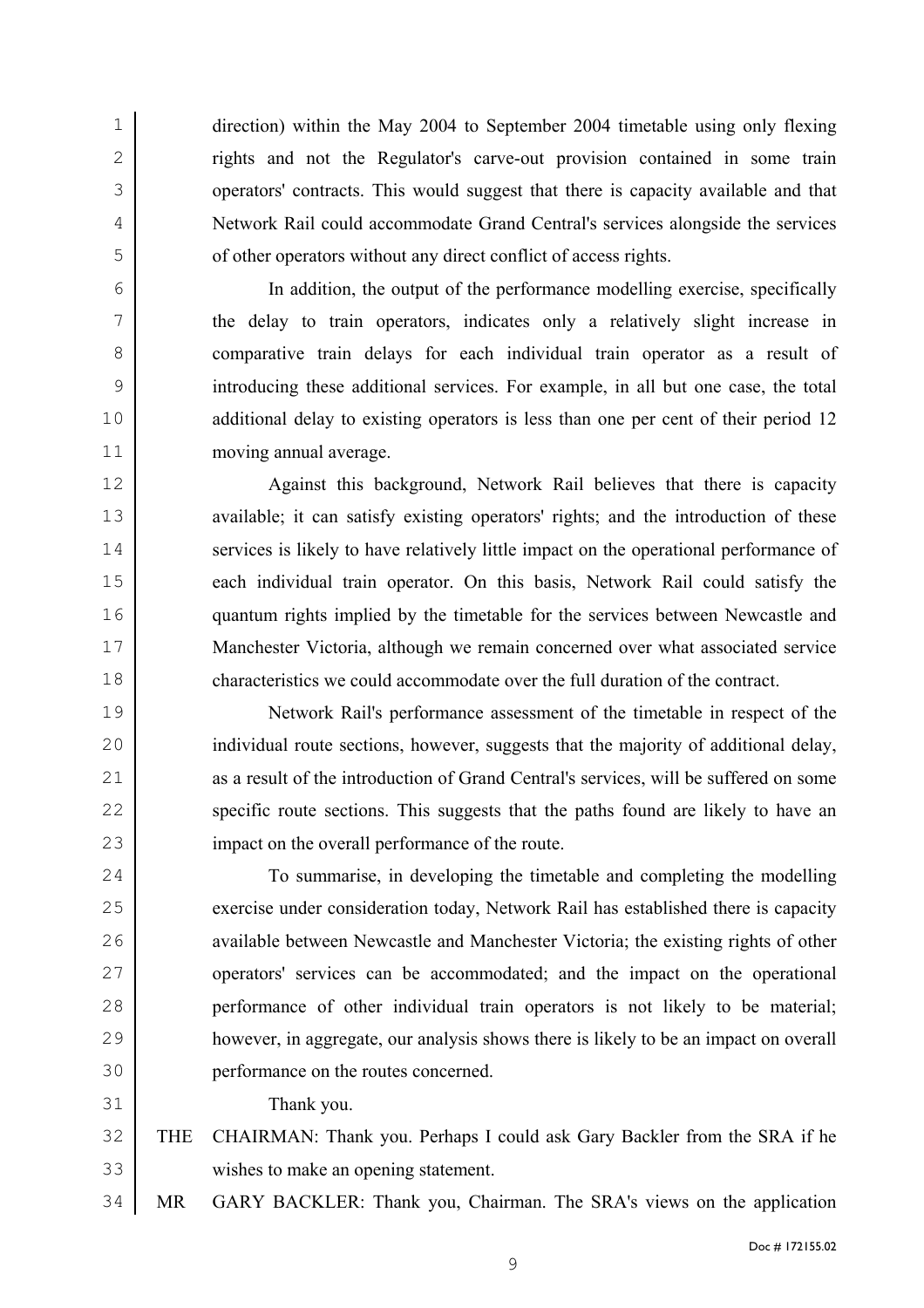were contained in our letter of 28th November 2003. Results of our revenue and 2 cost analysis were also submitted but on a confidential basis. We are concerned that Grand Central have supplied very little financial information or quantitative information.

The SRA is not in principle opposed to open access operations where they can be shown to bring benefits to passengers and to the industry as a whole that outweigh any adverse effects. Hull Trains, for example, was supported because of 8 the significant increase in journey opportunities being offered at that time to Hull and North Humberside.

The position with Grand Central is very different. On the Trans-Pennine 11 corridor, frequent services (that is better than two trains per hour in most cases) 12 already exist between all of the major locations: Newcastle to York has four to five trains per hour; Newcastle/Leeds, one to two trains per hour; Newcastle/Manchester, one train per hour which will be on a regular pattern from December 2004; York to Leeds, four trains per hour; York to Manchester, two fast 16 and one slow train per hour; and Leeds to Manchester, four trains per hour.

Our analysis shows that the few new direct journey opportunities arising from the Grand Central proposals reflect relatively low overall revenue growth and do not justify the overall cost to the industry in terms of both abstraction and adverse performance impacts.

In line with the Section 4 duties, the Regulator is asked to note the SRA's 22 concern about the negative impact the Grand Central proposals will have on both 23 SRA strategies, as outlined in the Network Utilisation Strategy and Strategic Plan, 24 and on the SRA's funding and financial position. The Regulator is also asked to 25 ensure that the overall impact for the industry is fully taken into account, both in 26 terms of net passenger benefits and operational performance.

Our key concerns include the following:

- \* The need to understand Grand Central's business model, since our analysis 29 suggests that the operation would be overwhelmingly abstractive and produce a net loss for both the industry and Grand Central;
- \* Our analysis based on Midland Main Line, who are the lowest cost HST operation, suggests minimum operating costs of around 5 million per annum for a revenue of around 1.25 million;
- \* Viability of the Grand Central operation, given the additional cost to the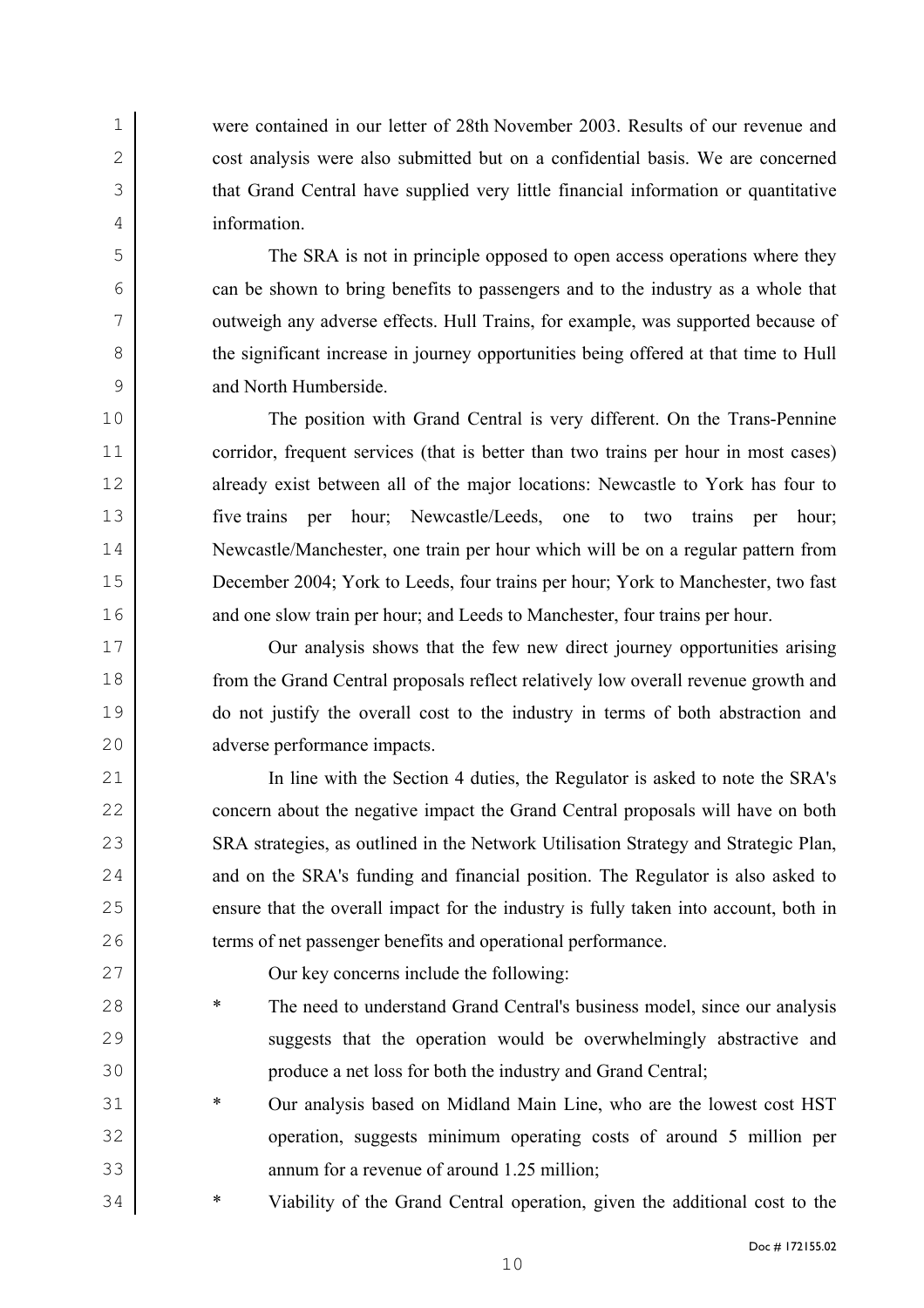industry that is not matched by at least an equal addition to revenue, with a risk that this would thereby export costs to franchised operators and they, in the meantime, will have suffered the opportunity cost of suboptimal use of capacity and service patterns and revenue abstraction and would export costs to the SRA in handling the consequences of this instability, not to mention the reputational damage to the industry as a whole; \* Withdrawal of Preston as a destination must actually worsen Grand Central's business case and hence increase the risk of failure; \* The risk Grand Central proposals create for SRA's future strategies for the East Coast Main Line, shortly to be issued for consultation, and for routes across the Pennines, including the plans incorporated in the recently-let Trans-Pennine franchise for a revised regular interval pattern timetable for introduction from December 2004. Should it prove necessary as a result to 14 amend these, this could increase the SRA's subsidy payments; **\*** The largely unsubstantiated criticism of MOIRA must not be allowed to undermine the very real abstraction risk, even if new business is at the higher end of the Regulator's 10% to 20% assessment of Grand Central's total revenue gain, the overall impact will still be predominantly abstractive, not generative; \* The Grand Central proposals will directly affect the viability of the 21 recently-franchised Trans-Pennine operation and could, in some 22 circumstances, trigger an increase in subsidy payments. They will certainly **reduce** the value of franchised operations at the time of re-franchising, particularly the Inter City East Coast franchise which is currently out for tender, and the Trans-Pennine franchise and the Cross Country franchise in due course; \* The introduction of additional services for Grand Central over already congested routes runs counter to action already being taken on these routes 29 as part of the industry's drive to improve performance. Network Rail's analysis of the extra delay minutes arising from the indicative timetable developed for Grand Central suggests a significant performance cost of around £860,000 per annum at CP3 rates; \* Grand Central's proposal at the February 2004 Timetable Conference for additional services and alternative routings displays a confusion and lack of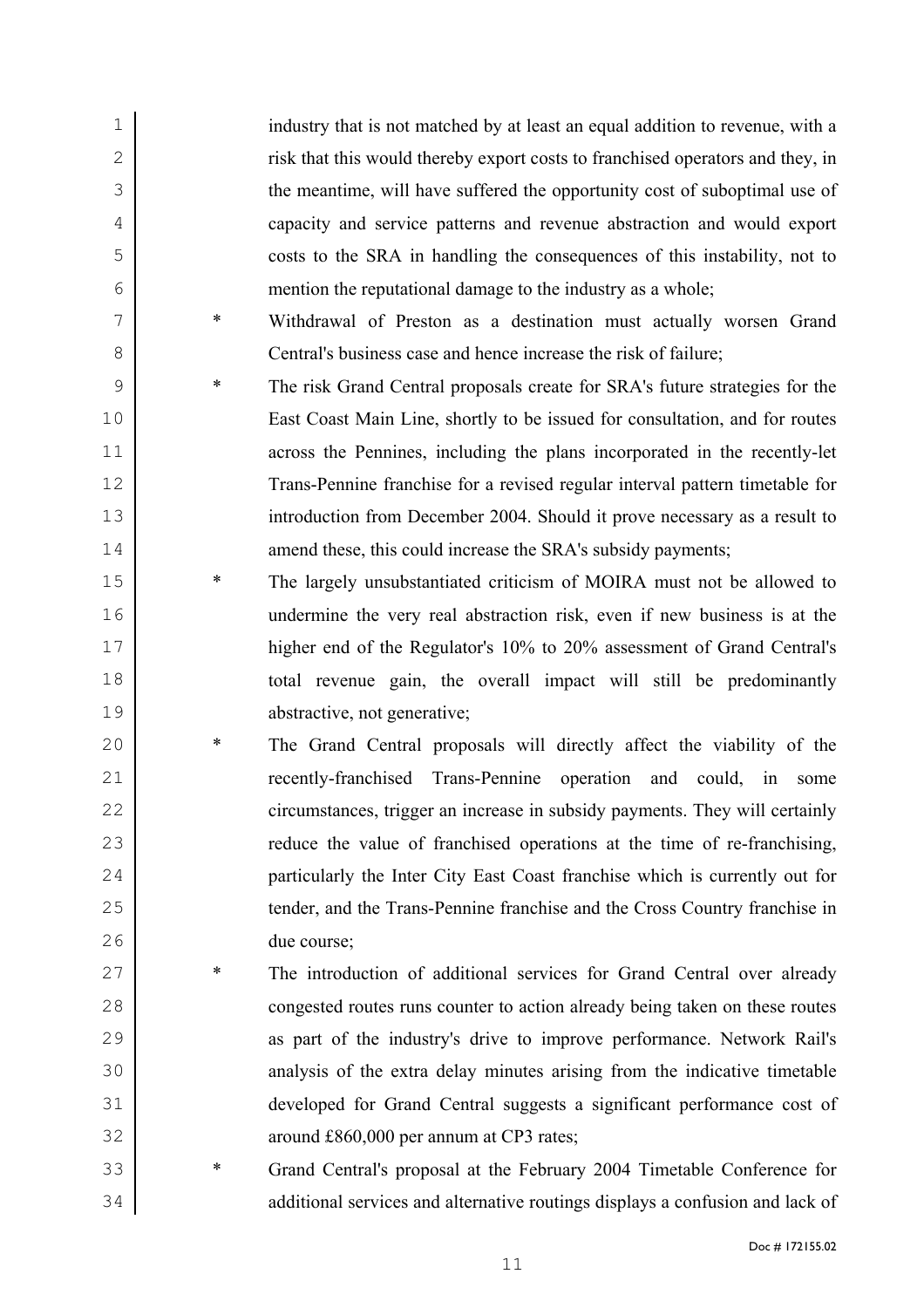| $\mathbf 1$   |            | understanding about the importance of timetable stability in developing a                |
|---------------|------------|------------------------------------------------------------------------------------------|
| $\mathbf{2}$  |            | market base. The changes proposed would cause further, as yet                            |
| 3             |            | unquantified, performance and revenue risk;                                              |
| 4             |            | $\ast$<br>Finally, doubt about the real value, deliverability and sustainability of some |
| 5             |            | of the passenger benefits proposed by Grand Central, relying, as a number                |
| 6             |            | do, on the use of stations with only limited facilities for passengers. Indeed           |
| 7             |            | our revenue analysis suggests Grand Central will draw most business only                 |
| 8             |            | from flows competing heavily with GNER and Virgin Cross Country on the                   |
| $\mathcal{G}$ |            | East Coast Main Line.                                                                    |
| 10            |            | In summary, our concerns centre on the incompatibility of Grand Central's                |
| 11            |            | proposals with SRA strategies and financial position. The proposals pose                 |
| 12            |            | significant risk of revenue abstraction and performance decline and reduction in         |
| 13            |            | franchise value.                                                                         |
| 14            |            | Thank you.                                                                               |
| 15            | <b>THE</b> | CHAIRMAN: Thank you. I think we ought to just clarify precisely what we are              |
| 16            |            | talking about in terms of access rights today. We are talking about four trains a day    |
| 17            |            | between Manchester Victoria and Newcastle. Grand Central, as part of their               |
| 18            |            | business plan, have aspirations to do other things and there was, at one stage, the      |
| 19            |            | possibility of going to Preston, but at the moment what we are talking about is          |
| 20            |            | access rights that would underpin running four trains a day each way and one less        |
| 21            |            | on a Sunday, between Manchester Victoria and Newcastle.                                  |
| 22            |            | Perhaps I could just confirm that with Grand Central and Network Rail.                   |
| 23            | <b>MR</b>  | <b>WARREN BREEZE: Yes.</b>                                                               |
| 24            | <b>MS</b>  | <b>BARBARA BARNES: Yes.</b>                                                              |
| 25            | <b>THE</b> | CHAIRMAN: Thank you. The second point I would like to confirm is that                    |
| 26            |            | Network Rail's view is that what is currently proposed does not prevent Network          |
| 27            |            | Rail from fulfilling access rights already held by other parties, that it has found a    |
| 28            |            | timetable that does not cut across existing access rights held by other people. Is       |
| 29            |            | that correct, please?                                                                    |
| 30            | <b>MS</b>  | BARBARA BARNES: That is correct. We have not finalised the timetabling yet               |
| 31            |            | for Sunday, but for Monday to Saturday we have found timetabling solutions.              |
| 32            | <b>THE</b> | CHAIRMAN: I think it might be worth going around the room. At the moment I               |
| 33            |            | do not want to talk about plans for the future and I do not want to talk about           |
| 34            |            | performance issues because we will pick that up later. Does anyone around the            |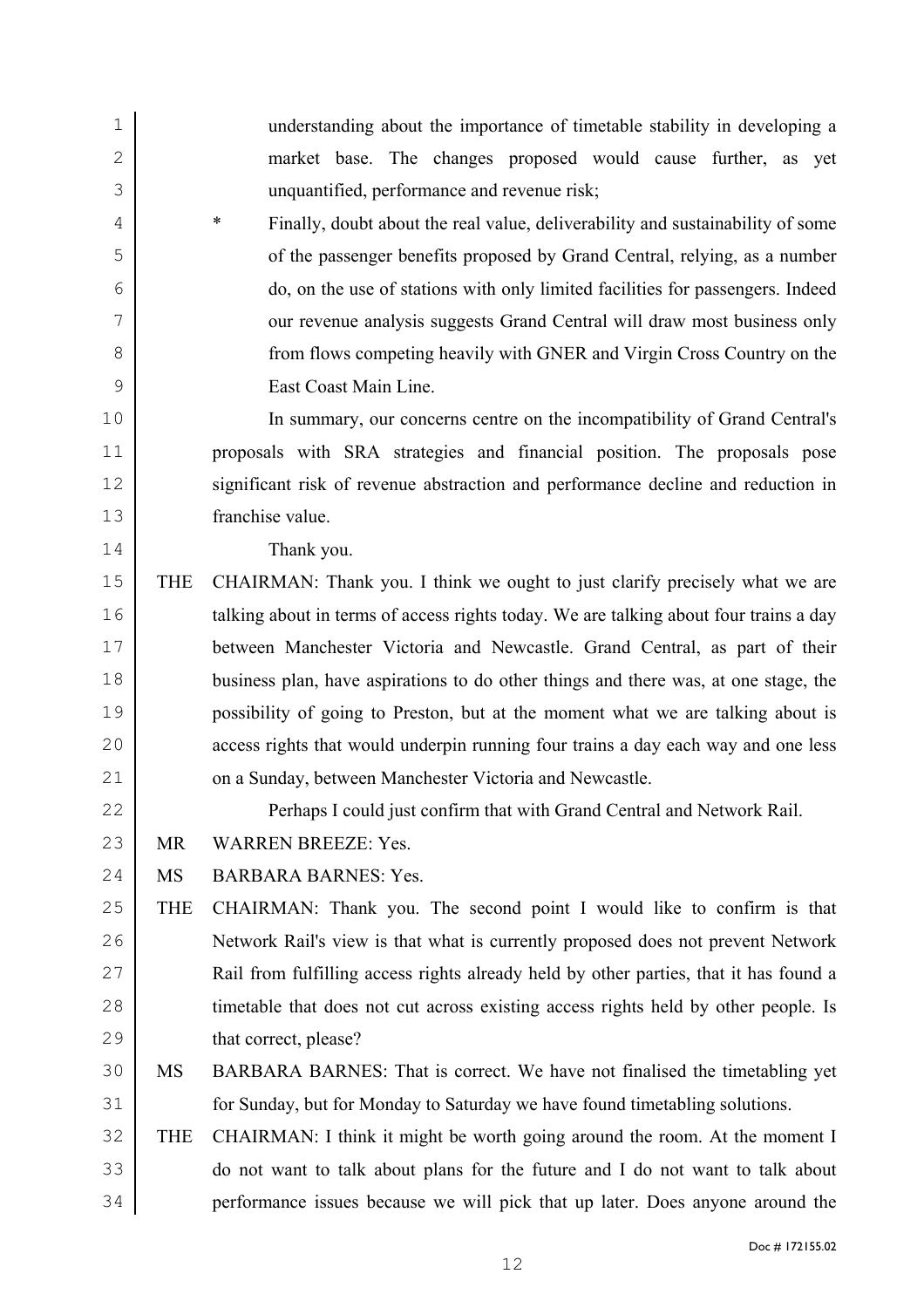1 room believe there is a conflict with their existing access rights? 2 MR NIGEL OATWAY: Nigel Oatway, EWS. It appears, Michael, on the information 3 that we have received so far, i.e. the timetabling evaluation dated 19th March, that 4 1G30 (the 1804 Newcastle to Manchester Victoria) appears to conflict with our 5 steel train, the 6E30 1336 Dalzell to Lackenby. The information that we have been

6 provided with basically states that this train loses its path at Newcastle and then 7 runs thirty minutes later throughout. Thirty minutes later throughout would put it 8 outside of its contractual plus or minus thirty minutes flex envelope.

9 No doubt that we would be willing to work with Network Rail and Grand 10 Central to try and overcome this issue, but I thought I'd best raise it at this stage.

11 THE CHAIRMAN: Thank you. Did I see Cross Country wishing to make a contribution 12 as well?

13 MR GRAEME BUNKER: Good morning, Chairman. Graeme Bunker, Director, 14 Planning & Performance from Cross Country. We do have some concerns around 15 our access rights. Presently we have contingent rights to operate hourly services to 16 Newcastle as well as firm contractual rights, North of York, to run hourly services 17 through to Edinburgh.

18 The current timetable which we are discussing I think would be excellent if 19 Network Rail could confirm the base assumptions that they have used in this 20 timetabling exercise. The timetable that we would declare as Summer 2004 took 21 ten days of the industry in a smoke-filled room, I am sure, to actually put together 22 and we still could not fully utilise our access rights because of congestion on the 23 Network, primarily north of Darlington. This was associated with the services for 24 TPE and GNER and ourselves, and also included the removal of an hourly Arriva 25 Trains Northern service and we still could not fulfil our full access rights.

26 We think that in putting the overall plan for franchised operators together, 27 Network Rail have been very fair in ensuring that the balance is correct; however, 28 we would, in December, at the next timetable change, seek to fulfil our rights fully 29 and we are concerned that that may not be the case if this application went ahead.

30 THE CHAIRMAN: Could I get back to the precise question. Those rights are 31 contingent; are they contingent in all respects, including quantum?

32 MR GRAEME BUNKER: They are purely contingent on capacity on the Network.

33 THE CHAIRMAN: Thank you. Could I ask Network Rail if they wish to comment on 34 that, please?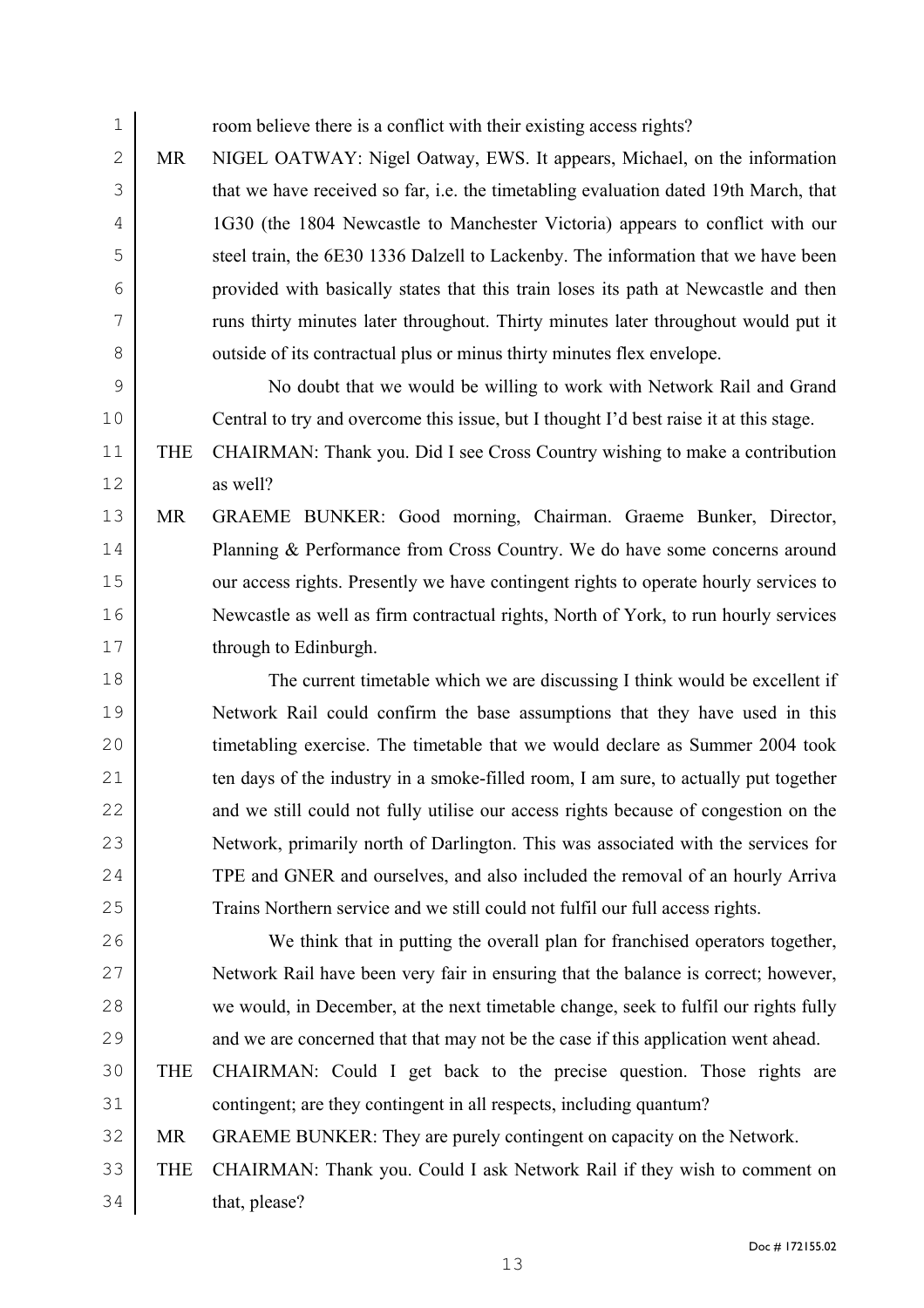| $\mathbf 1$    | MS         | BARBARA BARNES: Chairman, I will comment on the EWS question and Simon                |
|----------------|------------|---------------------------------------------------------------------------------------|
| $\mathbf{2}$   |            | Whitehorn will comment on Virgin. The path for 6E30 has been re-checked and           |
| $\mathcal{S}$  |            | the freight path which caused the extra three minutes in Newcastle is no longer       |
| $\overline{4}$ |            | required. Consequently, 6E30 is now three minutes earlier into Tyne Yard and          |
| 5              |            | forward as booked; that is, it has managed to get across at Low Fell before 1G30,     |
| 6              |            | the Grand Central service has caught up with it, so we think we have resolved that    |
| 7              |            | issue.                                                                                |
| 8              | <b>MR</b>  | SIMON WHITEHORN: That is correct. In terms of Virgin's issue about rights used        |
| $\mathsf 9$    |            | for Summer 2004, the timetable exercise that has been undertaken is quite clearly     |
| 10             |            | based on the Summer 2004 timetable as it was developed and agreed by all train        |
| 11             |            | operators.                                                                            |
| 12             |            | Yes, we have based the Grand Central pathways around the structure of that            |
| 13             |            | timetable and there is no doubt that for December 2004 further changes could be       |
| 14             |            | made to deliver as much as possible of the rights that Virgin believe they have in    |
| 15             |            | terms of contingent rights. For Summer 2004 we have purely based it around the        |
| 16             |            | timetable as developed to fit the Grand Central pathways in.                          |
| 17             | <b>THE</b> | CHAIRMAN: Thank you for those clarifications. Perhaps I could ask Mr Rattue to        |
| 18             |            | comment.                                                                              |
| 19             | MR         | STEPHEN RATTUE: Stephen Rattue, ATN. Thank you. We also have an issue                 |
| 20             |            | with our Schedule 5 rights and that is our entitlement to an average journey time     |
| 21             |            | between Manchester Victoria and Leeds all stations of 98 minutes. With the            |
| 22             |            | flexing of two trains to depart Manchester earlier, that increases the actual average |
| 23             |            | time to 99 minutes.                                                                   |
| 24             |            | There is also one other issue where a stop at Chester -le-Street has been             |
| 25             |            | deleted from a Trans-Pennine service. Whilst we appreciate it is only a contingent    |
| 26             |            | right for Trans-Pennine, it enables us to meet our passenger service requirement      |
| 27             |            | obligation for a quantum of stops at Chester-le-Street.                               |
| 28             | <b>THE</b> | CHAIRMAN: Thank you. Just to clarify one point, how long does the ATN                 |
| 29             |            | contract last?                                                                        |
| 30             | <b>MR</b>  | STEPHEN RATTUE: Until December 2005.                                                  |
| 31             | <b>THE</b> | CHAIRMAN: And does it contain a provision in respect of Grand Central rights?         |
| 32             | <b>MR</b>  | STEPHEN RATTUE: Only from December 2004.                                              |
| 33             | <b>THE</b> | CHAIRMAN: Thank you. I do not know if Network Rail want to comment or take            |
| 34             |            | that one off-line?                                                                    |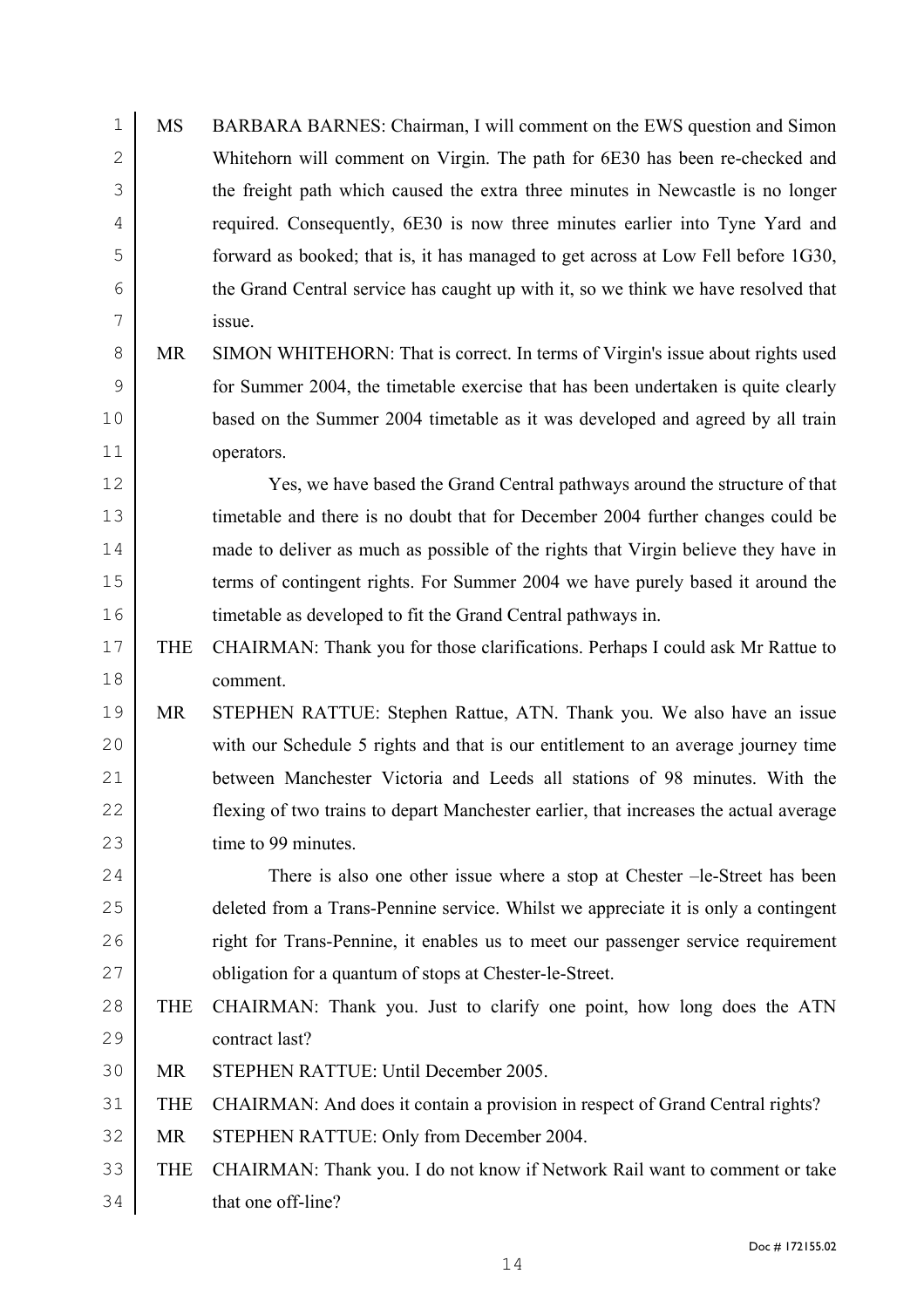MS BARBARA BARNES: Simon will comment.

2 MR SIMON WHITEHORN: I will pass it over to Philip.

MS BARBARA BARNES: I do apologise, Philip will comment.

MR PHILIP HASSALL: In development of the timetable between May 2004 and September 2004, it might be that we are already in a situation of non-compliance with average journey time being broken without introduction of Grand Central services. As part of the iterative timetable development process, however, we 8 believe, after we have been through this process, we could offer Arriva a fully compliant timetable.

THE CHAIRMAN: Thank you. I suggest that we just move on a little bit. We note those points and I am sure we can ask Network Rail to take those away and look at them 12 and make sure they can address them.

It seems to us a more important issue, in terms of capacity going forward, is 14 the impact on future timetable aspirations, future timetable plans. I think that was a point made by the SRA, that there are certain areas where the SRA believe the 16 timetable should be restructured. It seems to us that these issues are essentially around, first of all, the Oldham Loop services, Rochdale to Manchester Victoria; secondly, on the East Coast Main Line North of York; thirdly, in the general neighbourhood of Leeds; and the fourth area is about performance which essentially is a whole route issue.

Can I just ask if anybody has got any particular concerns about that 22 structure and any other future capacity issues, future plans that they would like to 23 pick up so that I can structure the discussion over the next few minutes?

24 MR NIEL WILSON: Niel Wilson, First North Western. I would just like to make sure 25 the issue of platform occupation at Manchester Victoria is fully understood by the 26 panel. There is a proposal to cease services on the Oldham Loop, a GMPTE proposal. The latest official date for that happening is December 2004. A draft 28 timetable which was produced by Network Rail, or at least the standard hour of it, which was produced in May of last year indicates that platform occupation at Manchester Victoria will not permit, on any platform or at any time of the hour, a 35-minute dwell time which is what is proposed in the draft timetable which has been circulated by the Regulator.

There is one platform available which is a bay platform, but that would not be long enough to accommodate the proposed formation of the HST.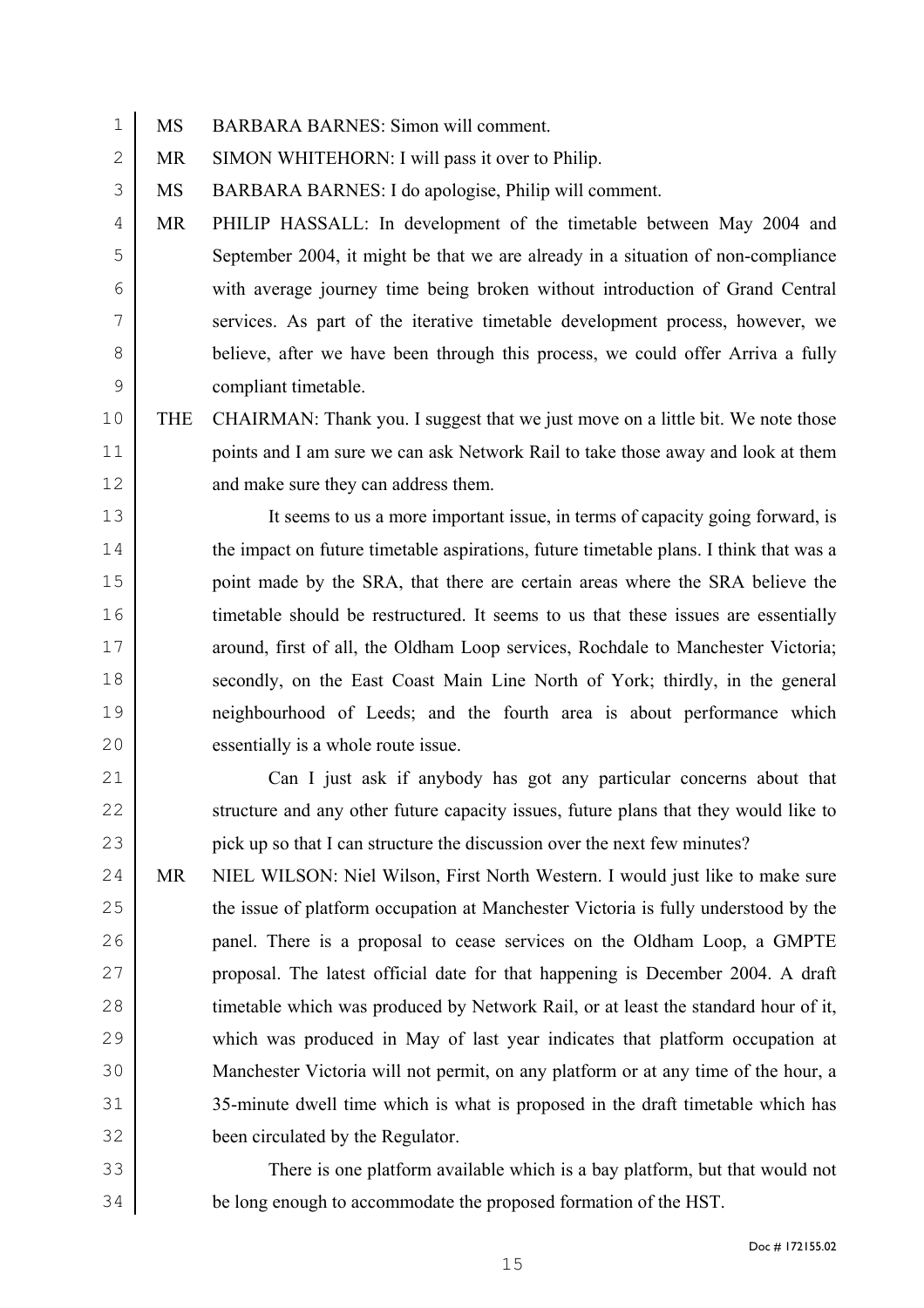| $\mathbf 1$  | <b>THE</b> | CHAIRMAN: I was going to pick that issue up very specifically. Are there any          |
|--------------|------------|---------------------------------------------------------------------------------------|
| $\mathbf{2}$ |            | other issues that I have missed just so that we allow time in the discussion to pick  |
| 3            |            | them up?                                                                              |
| 4            | MR         | GRAEME BUNKER: Just a very brief one, Michael. When describing the Leeds              |
| 5            |            | area I think we actually need to understand the implications from York to Leeds,      |
| 6            |            | particularly after December 2004 with the proposed TPE standard timetable.            |
| 7            | <b>THE</b> | CHAIRMAN: Thank you.                                                                  |
| 8            | MR         | STEPHEN RATTUE: There is one other issue which I have not seen mentioned in           |
| 9            |            | any of the documentation at all and that is a risk assessment of the proposed         |
| 10           |            | timetable, specifically in relation to level crossings and footpaths and so on.       |
| 11           | <b>THE</b> | CHAIRMAN: Thank you. That is essentially a safety risk assessment of the              |
| 12           |            | proposed timetable.                                                                   |
| 13           | <b>MR</b>  | STEPHEN RATTUE: Yes.                                                                  |
| 14           | <b>THE</b> | CHAIRMAN: Why would you think it would materially increase the risk?                  |
| 15           | <b>MR</b>  | STEPHEN RATTUE: I believe that some of the crossings on the route are                 |
| 16           |            | approaching the threshold which requires additional safeguards.                       |
| 17           | <b>THE</b> | CHAIRMAN: I think that would be an issue where we would ask Network Rail, as          |
| 18           |            | the duty holder for level crossings, to take that away and consider it, please.       |
| 19           |            | Could we now move on to the issues around -- sorry.                                   |
| 20           | MS         | JULIE BEBBINGTON: Julie Bebbington, Serco Railtest. One thing that we do              |
| 21           |            | wish to raise is the fact that the new measurement train, which is an HST             |
| 22           |            | formation, does normally go on the routes discussed at least once a week. We seek     |
| 23           |            | clarification that Network Rail have in fact included this in their base timetabling. |
| 24           |            | Whilst we accept we have no FCRs (Firm Contractual Rights) because this is            |
| 25           |            | running under an un-regulated TAA (Track Access Agreement), we must                   |
| 26           |            | remember that this is a Railway Group Stanadards requirement to operate this          |
| 27           |            | train.                                                                                |
| 28           | <b>THE</b> | CHAIRMAN: Are Network Rail able to answer that one?                                   |
| 29           | <b>MR</b>  | SIMON WHITEHORN: The simple answer is yes we have. We are fully aware of              |
| 30           |            | the requirements that Network Rail has to provide pathways for NMT and they are       |
| 31           |            | being built into the timetable that is being developed.                               |
| 32           | <b>THE</b> | CHAIRMAN: Thank you. Are there any other issues anybody wishes to pick up?            |
| 33           |            | In which case we will move on to Manchester Victoria and the Oldham Loop.             |
|              |            |                                                                                       |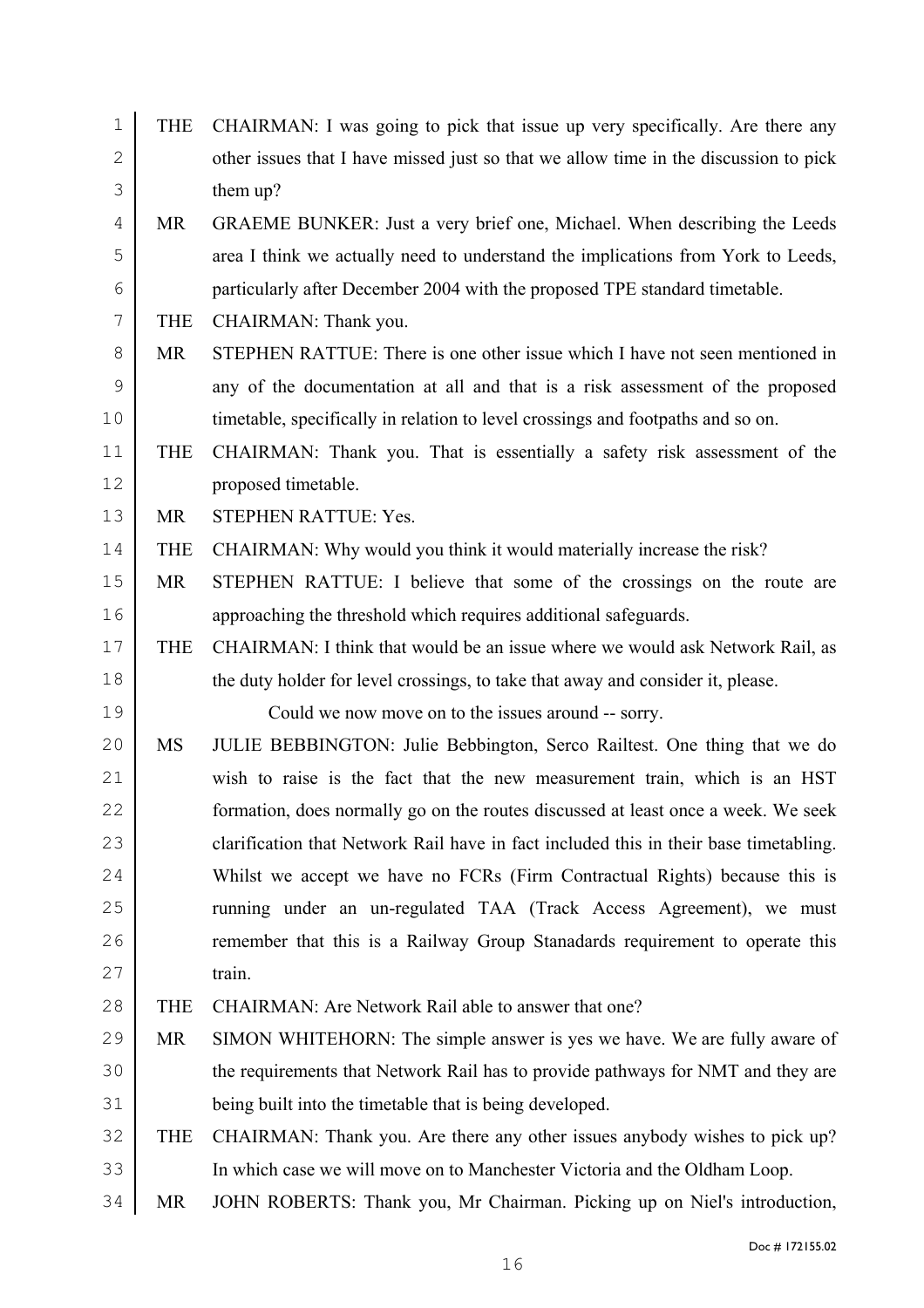| $\mathbf 1$    |            | my first question is to the SRA with some input from Greater Manchester PTE, if         |
|----------------|------------|-----------------------------------------------------------------------------------------|
| $\overline{2}$ |            | they wish, to update us on the issues surrounding the Oldham Loop: what is the          |
| 3              |            | current likely date of withdrawal of heavy rail services from the Oldham Loop;          |
| 4              |            | what is the likely pattern of services going to be after that date; and will any        |
| 5              |            | additional infrastructure be required for the proposed service pattern, for example     |
| 6              |            | additional new 'turn back' services?                                                    |
| 7              | <b>MR</b>  | GARY BACKLER: This is still in the hands of DFT and Greater Manchester PTE.             |
| 8              |            | Our planning anticipates and the enablements that we have ensured are there is for      |
| $\mathsf 9$    |            | this to happen some time during 2005.                                                   |
| 10             | <b>THE</b> | CHAIRMAN: Perhaps I could ask the PTE to respond.                                       |
| 11             | <b>MR</b>  | PETER JOHNSTON: Peter Johnston, Greater Manchester PTE. As I understand it,             |
| 12             |            | the most likely date for the closure of heavy rail services on the Oldham Loop is       |
| 13             |            | now around Easter and no longer January 2005. So Easter is the likely date.             |
| 14             |            | The likely pattern of future services is that the existing Manchester Victoria          |
| 15             |            | to Rochdale via Castleton service will operate as a simple 'turn back'. I think Niel    |
| 16             |            | Wilson might be able to advise about this, but I think there are some minor             |
| $17$           |            | modifications to infrastructure required at Rochdale but these are in consideration.    |
| 18             |            | Thank you, Chair.                                                                       |
| 19             | <b>THE</b> | CHAIRMAN: Just to clarify that, are you relying on the Government Spending              |
| 20             |            | Review or have you actually got the money committed and it is just a question of        |
| 21             |            | being mobilised to do the work?                                                         |
| 22             | <b>MR</b>  | PETER JOHNSTON: As far as I know, we do have the money.                                 |
| 23             | <b>MR</b>  | JOHN ROBERTS: A quick supplementary. Presumably it is possible for the                  |
| 24             |            | revised services to be incorporated into the timetable which Network Rail is            |
| 25             |            | currently putting together, but if there are additional or revised 'turn back' services |
| 26             |            | required, is it expected that those will be in place by Easter?                         |
| 27             | <b>MS</b>  | BARBARA BARNES: I believe this is the first time we have actually had that              |
| 28             |            | Easter date. The timetable work we have carried out so far on the proposed              |
| 29             |            | Metrolink and the replacement of heavy rail services on the Oldham Loop have            |
| 30             |            | been developed using the May '03 timetable specification. There have been               |
| 31             |            | changes to the services of May '04 which have not yet been taken into account.          |
| 32             |            | Based upon the latest estimate, which we now understand is Easter 2005,                 |
| 33             |            | which we knew was during the currency of the 2005 timetable process, any work           |
| 34             |            | on the pathways for Grand Central services will take into account that proposed         |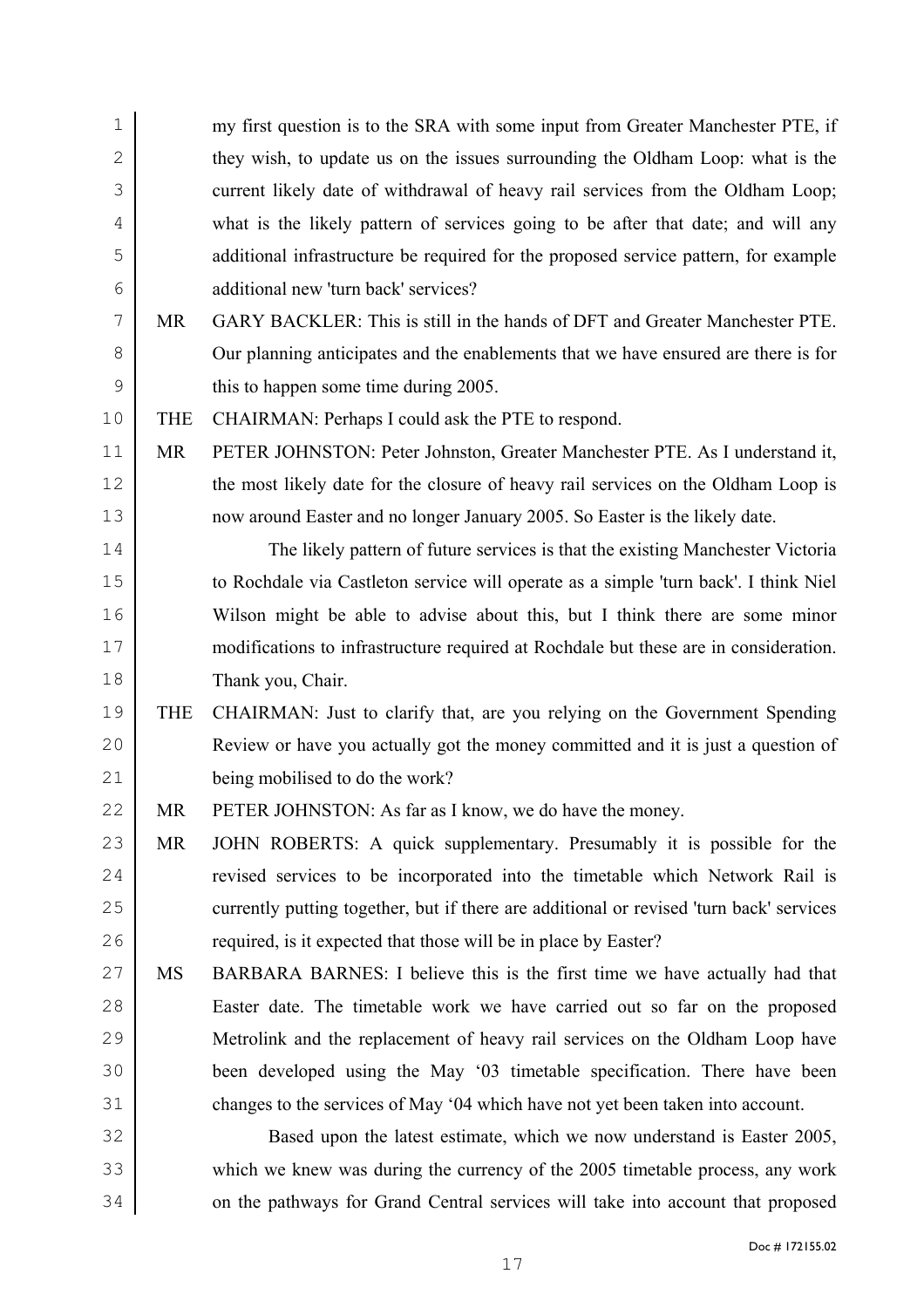change of use and will incorporate that within the wider work stream on the 2 Trans-Pennine timetable we are putting together.

MR JOHN ROBERTS: Yes. I am getting a bit of a mixed message there, that there may be a requirement for additional infrastructure. If that is the case, that really needs to be brought out. Can somebody clarify whether that is likely to be the issue and whether it is likely to be on the critical path to withdrawing the services?

MS BARBARA BARNES: I am afraid I cannot comment on that because I do not have 8 that information at the moment. We can come back to you at a later stage.

MR NIEL WILSON: Niel Wilson, First North Western. I can only report the information which the train company has, and that is that the Easter date which I have just heard in the room today is the first time I have heard that date in public. The bid for the 2005 timetable was made on the basis that no change was bid to the 13 services which currently operate on the Oldham Loop so that will have to be dealt 14 with as short term or by another method.

There has been no Network change issued which shows any proposal to change the existing infrastructure at Rochdale. What would be left if the Oldham Loop was to be removed without any further changes to the Network would be essentially just a single cross-over and the Rules of the Plan requirement is for thirteen minutes allowance to cross over.

If we were to get a formal request to terminate the services, then we would approach Network Rail and we would attempt to develop an iterative service package. We would ask you to note, however, that when these discussions were 23 taking place about a year ago, it was an aspiration by GMPTE that services might **continue beyond Rochdale towards Yorkshire and Network Rail were unable to** provide a standard hour timetable showing a path beyond Rochdale because of capacity.

- MR JOHN ROBERTS: Thank you for that. Could I move on to my second topic area, 28 again to the SRA. What changes do you expect to make to the Northern franchise which could affect the paths proposed for Grand Central either before or after December 2004?
- MR GARY BACKLER: We are not planning any changes to the Northern services until the December 2006 timetable. The changes made at that timetable would depend on the review of services that is included as a fundamental part of the franchise proposition itself for Northern.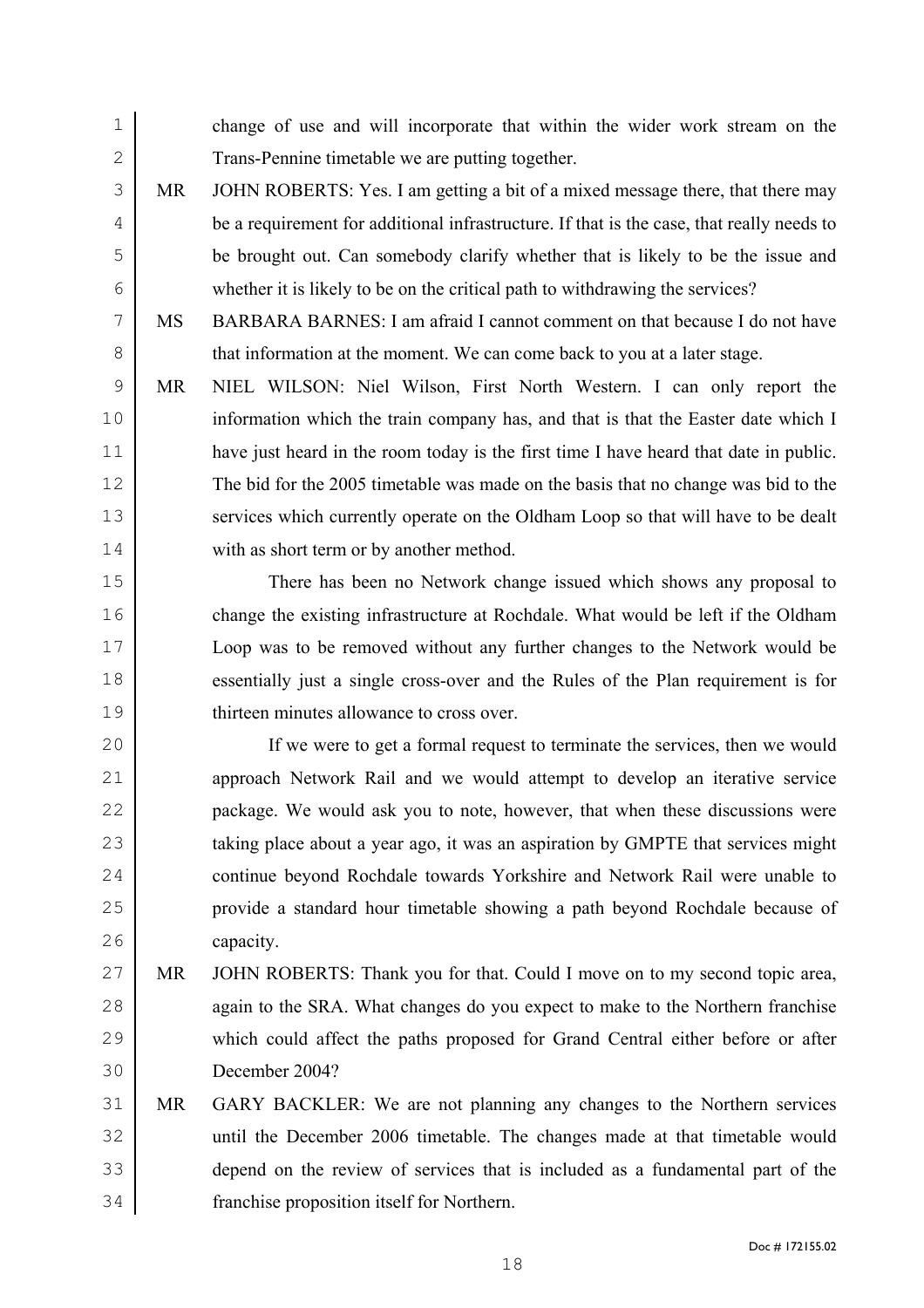| $\mathbf 1$  |            | We are working in real-time actually on changes to the Leeds/Sheffield              |
|--------------|------------|-------------------------------------------------------------------------------------|
| $\mathbf{2}$ |            | services. We are working to introduce those in December 2004, if that was actually  |
| 3            |            | the thrust of your question.                                                        |
| 4            | <b>THE</b> | CHAIRMAN: Just to clarify that, what are you now proposing to do between            |
| 5            |            | Sheffield and Leeds?                                                                |
| 6            | <b>MR</b>  | GARY BACKLER: We are working on the possibility of introducing accelerated          |
| 7            |            | services between Sheffield and Leeds from December 2004. They would involve         |
| 8            |            | the transfer of some services from Westgate to Kirkgate, using Kirkgate as the      |
| $\mathsf 9$  |            | terminating point, and routing via Barnsley.                                        |
| 10           | <b>MR</b>  | PHILIP BENHAM: Yes, it is in line with the proposals that were bid at the           |
| 11           |            | Timetable Conference to introduce a semi-fast service between Sheffield and         |
| 12           |            | Leeds on a basically hourly frequency, calling at Barnsley and at Wakefield         |
| 13           |            | Kirkgate. There are three concurrent fast services between Leeds and Sheffield that |
| 14           |            | would be withdrawn and some other changes around the Wakefield area. As I say,      |
| 15           |            | this again is in line with what was proposed at the Timetable Conference.           |
| 16           | MR         | JOHN ROBERTS: Is that the same service as the Nottingham service that is            |
| 17           |            | suggested in the Midland Main Line Route Utilisation Strategy (RUS) and, if not,    |
| 18           |            | are there any other outputs from the RUS which might affect the Grand Central       |
| 19           |            | corridor?                                                                           |
| 20           | MR         | GARY BACKLER: We anticipate that the fast Sheffield/Leeds services would be         |
| 21           |            | extended to Nottingham. There are no other outputs of the RUS, we believe, that     |
| 22           |            | would specifically impact here                                                      |
| 23           | <b>THE</b> | CHAIRMAN: Perhaps I could just ask Network Rail whether, in their view, that        |
| 24           |            | extra service in and out of Leeds might have an impact on the timetable that has    |
| 25           |            | currently been produced. Has there been any consideration of that thus far?         |
| 26           | MR         | SIMON WHITEHORN: There has been, to date, no detailed consideration in              |
| 27           |            | drawing up the timetable that has been presented. We are well aware of the SRA's    |
| 28           |            | and ATN's requirements to run this additional service and there is no doubt that    |
| 29           |            | further work would have to take place, particularly in the Kirkgate to Leeds        |
| 30           |            | corridor to examine the effect on the Grand Central pathways that have been         |
| 31           |            | provided, but they have not specifically been taken into account in work done to    |
| 32           |            | date, but we are well aware of them and we will have to do some further work in     |
| 33           |            | line with the December 2004 timetable.                                              |
| 34           | <b>THE</b> | CHAIRMAN: I wonder if Grand Central want to comment either on the                   |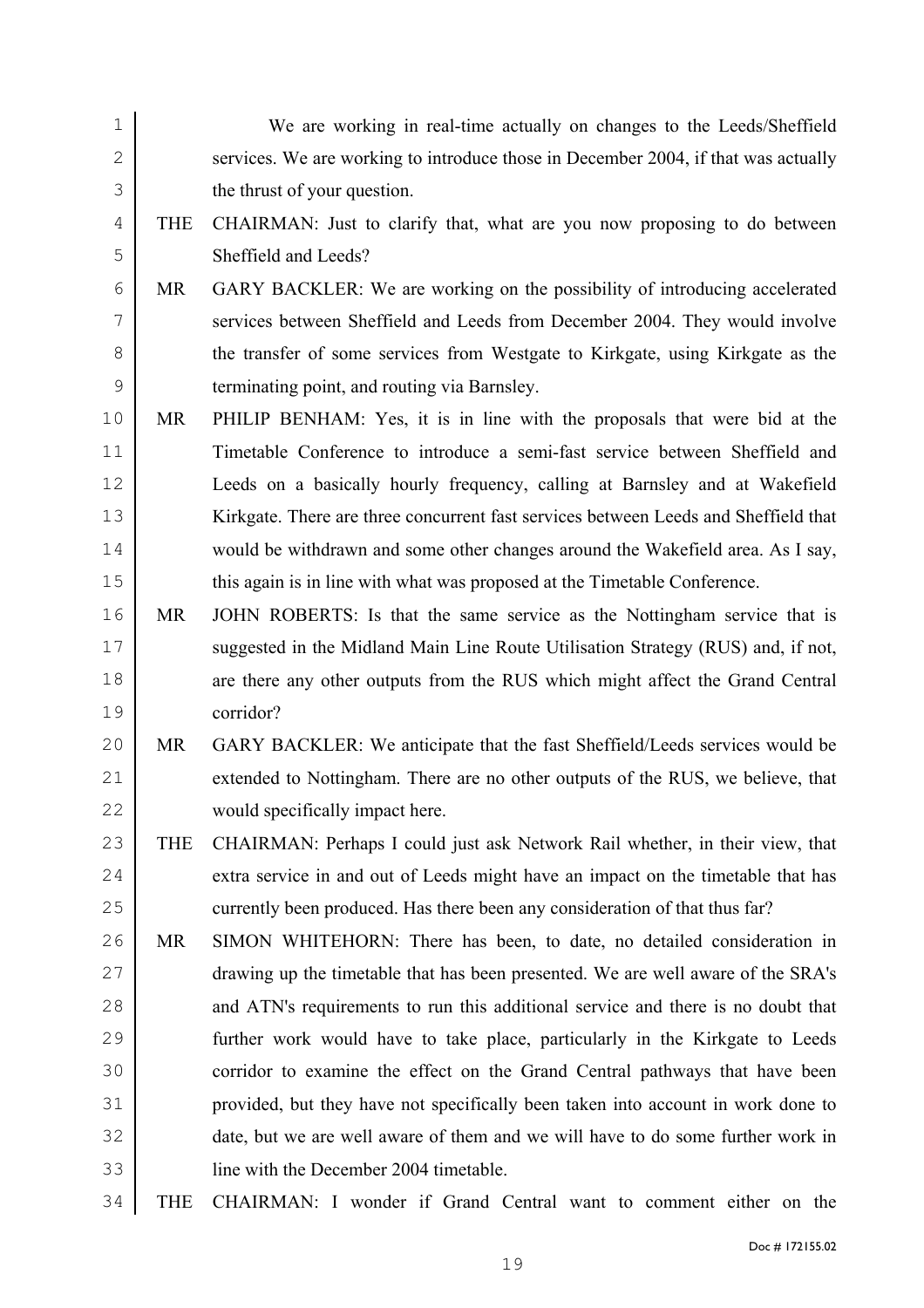Doc # 172155.02 2 the East Coast Main Line. MR WARREN BREEZE: Thank you. Just to refer back to the issues about Manchester Victoria, colleagues from Arriva Trains Northern are citing an average journey time of 98 minutes going to 99 minutes. I would just raise the question whether, in fact, even if that were to be the case, whether it fell within the scope of the provisions from December 2004 that have been put into the new Arriva Trains Northern Access Agreement. It may be an aspect worth exploring. 9 THE CHAIRMAN: Thank you. MR WARREN BREEZE: If I could just comment on the issues of Wakefield Kirkgate, we believe, for our part, that the service that the SRA are talking about can be accommodated there and, in fact, it does actually offer further passenger benefits 13 through improved connections and makes better use of the station for which, as I 14 think we advised your office, we do have wider plans. 15 THE CHAIRMAN: Thank you. MR VERNON BARKER: Vernon Barker, First/Keolis Trans-Pennine. I possibly missed the answer to the first question; were they able to accommodate services into platforming at Victoria with confidence? THE CHAIRMAN: At the moment we seem to be saying that there is an issue there that would need to be addressed. I do not know if Network Rail can say any more at 21 this stage about that. 22 MR SIMON WHITEHORN: There is no doubt that from the 2004 timetable, issues at Manchester Victoria will need to be addressed. The pathways that we have **provided for Grand Central, based on the current May to September timetable, do** not require any stabling outside of the station itself. There are facilities at Hope Street sidings to turn rolling stock around and, no doubt, from the December 2004 27 imetable, with the advent of changes on the Metrolink, those are options that would have to be explored to accommodate the capacity and make sure the capacity of the station is managed accordingly. THE CHAIRMAN: At some point, if the Regulator concludes that this ought to go forward, then clearly there will need to be clarity from Network Rail as to how these various things can be accommodated and I think we may need to have a 33 separate discussion with Network Rail and other parties just to talk through the details of the Manchester Victoria and Oldham issues and how they impact on

Manchester Victoria concerns or the Leeds concerns, and then we will move on to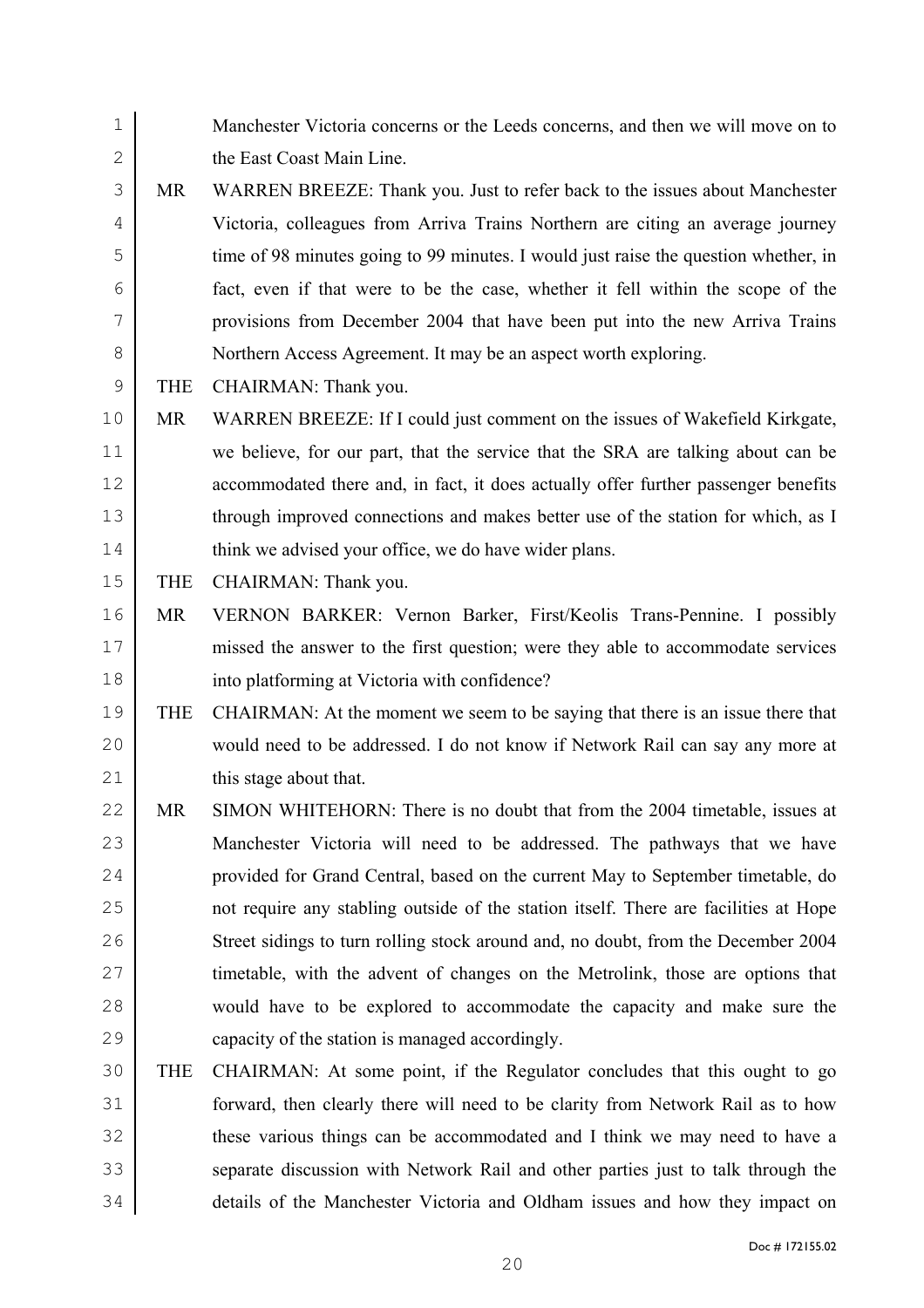- Grand Central.
- 2 MR WARREN BREEZE: If I can just further clarify that, I would add that we were delighted to see that we did have platform occupation during turnarounds at Manchester Victoria; however, I would point out that it was not actually our absolute expectation on our part and, in discussions with Network Rail, we had made some assumptions about other operating arrangements at that station in our initial plans.
- 8 THE CHAIRMAN: Are you able to tell us what they were?
- MR WARREN BREEZE: As I think Simon has just pointed out, there are siding facilities there at the station. Part of our expectation initially was that they would perhaps be utilised in the operation of services in and out of Manchester Victoria. 12 As it was, we were very pleased to see the plan that is currently presented allows 13 the services to occupy the platform between arrival and departure.
- THE CHAIRMAN: Okay. Are you sure the Hope Street sidings are long enough, my experts ask?
- MR SIMON WHITEHORN: This is an area that has been under study for quite some period of time since Grand Central first approached Network Rail about running 18 services and, yes, we have confirmed that they are able to hold a  $2+5$  formation of an HST.
- 20 THE CHAIRMAN: Thank you.
- MR JOHN ROBERTS: Moving on to the East Coast Main Line proper and picking up 22 Gary's point about the publication of the East Coast strategy, could you tell us when the timetable that that strategy foresees is likely to come into effect and what 24 it will do in terms of releasing capacity on the East Coast Main Line?
- MR GARY BACKLER: The timetable is intended to come into effect in December 2005*.* The principal impact or the principal improvement that we are 27 | looking to effect there is to move the timetable to a regular interval service, to a **repeated hourly pattern to improve both capacity utilisation and robustness.**
- *[Post hearing note: Philip Benham has subsequently advised that the current intention is for this timetable to be introduced on a phased basis starting in December 2005 – although it is hoped that the main standard hour elements will apply on the northern end of the route. Until the ECML strategy proposals have been published and agreed, this cannot be absolutely confirmed]*
- THE CHAIRMAN: Perhaps I could ask Network Rail, in its job of managing the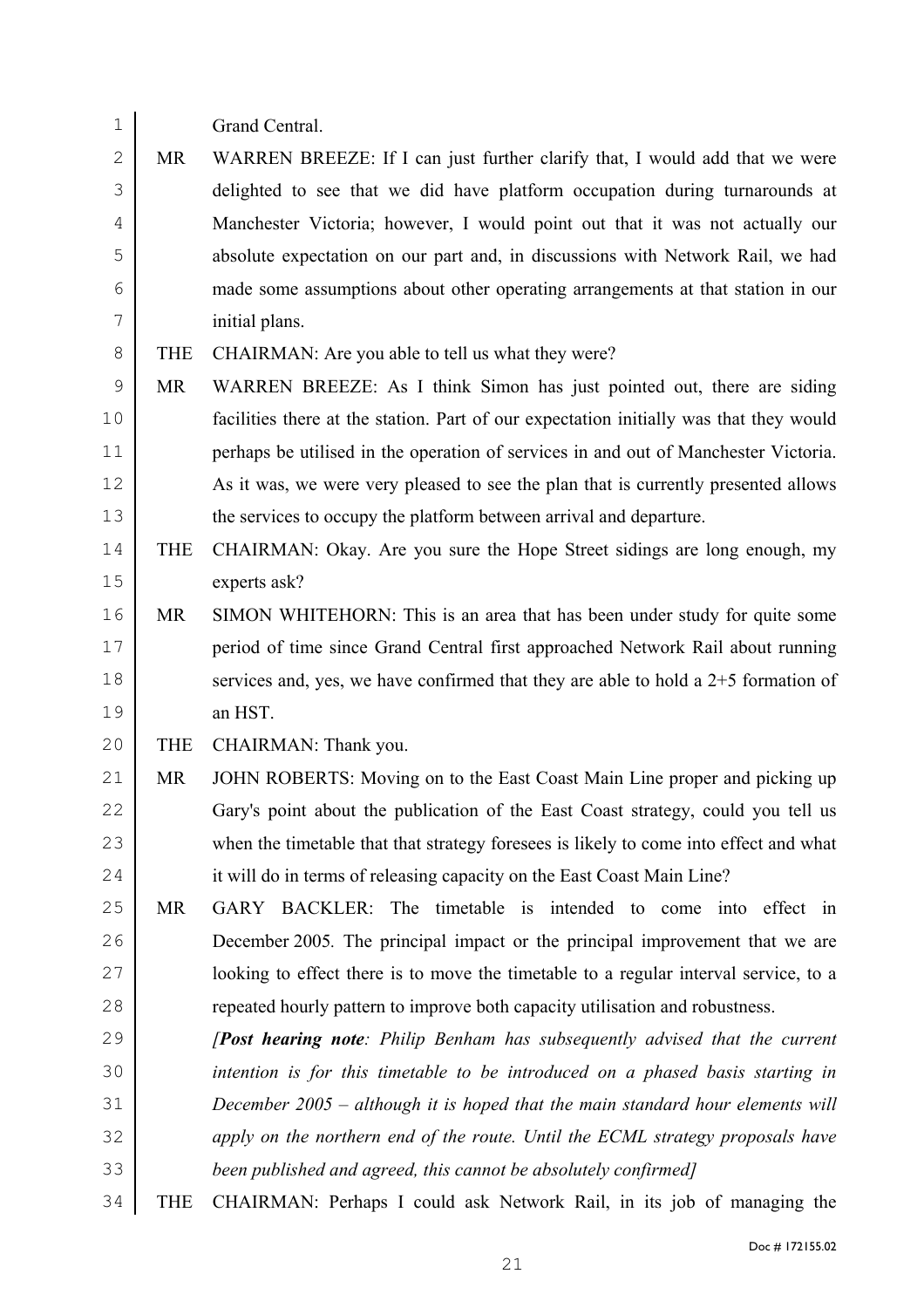Network, what sort of assumptions it has going forward in terms of additional usage on the East Coast Main Line, North of York, particularly between Northallerton and Newcastle? Is it thinking in terms of additional GNER services 4 or in terms of additional Cross Country services or what? MR SIMON WHITEHORN: As things stand at the moment, I certainly have received no information from any operators about additional services North of York. We are actively engaged with the SRA in developing their route utilisation strategy for 8 implementation in December 2005 on a standardised hourly timetable. There is no doubt, from a timetable perspective, standardisation and regular flighting of services is a bonus to freeing up capacity and there is no doubt, from 11 the work we have done to date, that regular flighting of services running at similar 12 speeds over that section of route will only add to the ability to provide future capacity for growth should it be required. THE CHAIRMAN: I wonder if perhaps the SRA could say a little bit more about what it 15 sees as being the likely impact of the strategy for the north end of the East Coast. MR GARY BACKLER: Our primary concern has been to get robustness and reliability 17 into the timetable. It is not necessarily about generating additional capacity; it is about primarily making sure that what we anticipate to be there will operate robustly and reliably. Obviously we have already taken some steps, with the Arriva Trains 21 services, to try to ensure that there is more compatibility, if you like, more 22 similarity of rolling stock types and rolling stock characteristics, in particular on

- 23 that section of line. So we have taken steps to get the 142s off there and that is a **principal benefit that we believe can be gained from that.**
- THE CHAIRMAN: I guess the point for Grand Central is that Grand Central potentially fits quite well in to the pipeline because it has got compatible rolling stock.
- MR GARY BACKLER: Yes. We just question, I guess, two aspects of it really. If we 28 are looking for standardised hourly patterns, at one level it is not clear to us how four trains a day fit into those standard hourly patterns. Secondly, the purpose of the changes that we are making and the strategic thrust of our approach to East Coast is to put reliability into a Network that is extremely valuable in terms of 32 transport infrastructure. That is our key concern and we do not want to jeopardise that unnecessarily.
- THE CHAIRMAN: We will talk about performance generally in a minute. Is the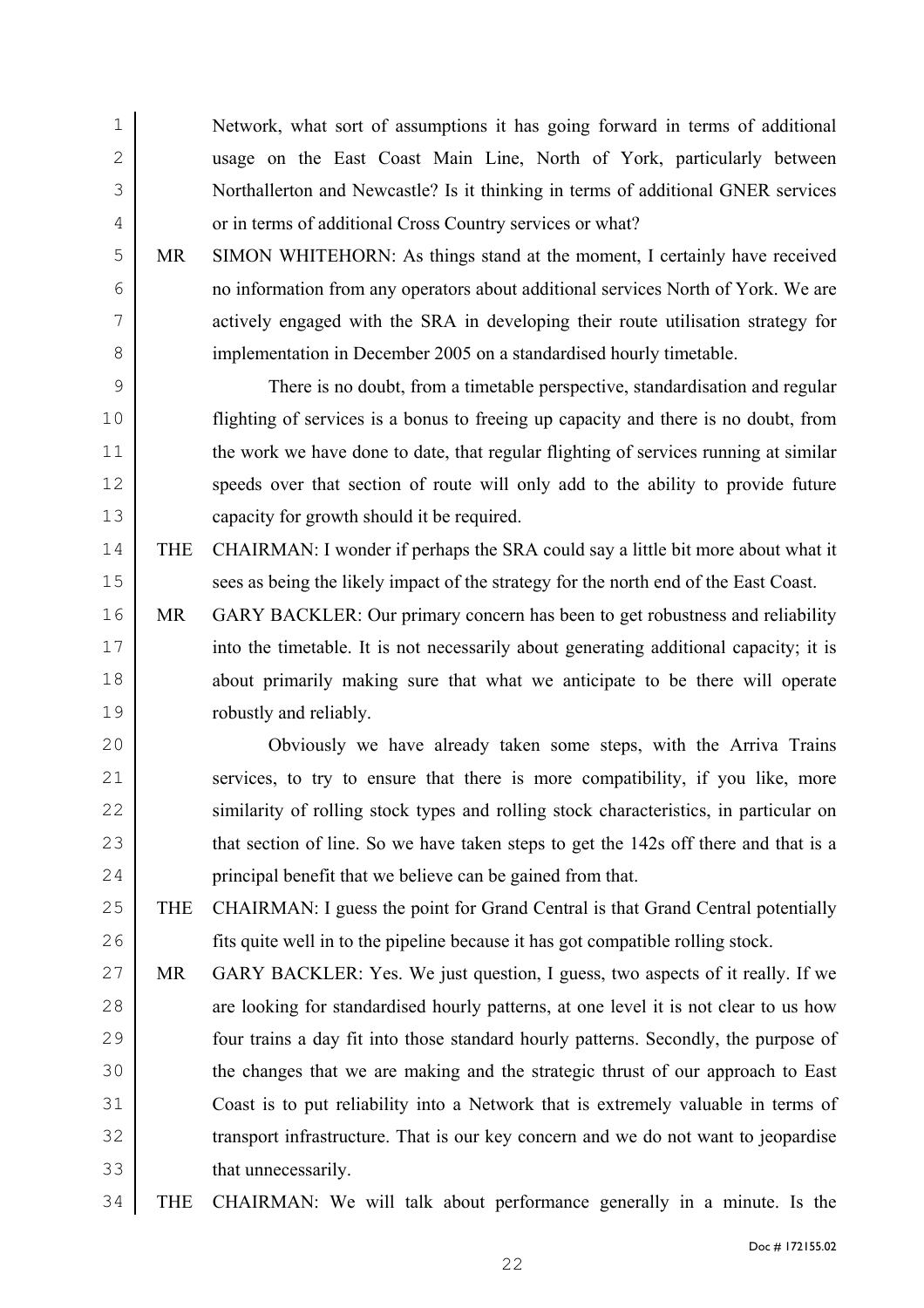| $\mathbf 1$  |            | proposition, however, that as part of the strategy there may be additional GNER     |
|--------------|------------|-------------------------------------------------------------------------------------|
| $\mathbf{2}$ |            | trains or additional Cross Country trains, as we have heard suggested North of      |
| 3            |            | York?                                                                               |
| 4            | MR         | GARY BACKLER: Our anticipation at this stage is that there will not be              |
| 5            |            | additional services, but that we will put in probably two East Coast services, two  |
| 6            |            | Cross Country services and one Trans-Pennine service per hour. That is what we      |
| 7            |            | are aiming at, and to do that on a repeated hourly basis.                           |
| 8            | <b>THE</b> | CHAIRMAN: So that is an extra Cross Country train compared with the present?        |
| $\mathsf 9$  | <b>MR</b>  | PHILIP BENHAM: It is generally not an extra train, although it is true to say that  |
| 10           |            | at the moment not all the Virgin Cross Country trains can be pathed through to      |
| 11           |            | Newcastle beyond York or Darlington. That is being sorted out this year, so it will |
| 12           |            | be reflecting that pattern forward of two trains on the York/Newcastle axis         |
| 13           |            | throughout.                                                                         |
| 14           | <b>MR</b>  | JOHN ROBERTS: Just to clarify, when you say one Trans-Pennine you are talking       |
| 15           |            | about that section and there is another Trans-Pennine that goes off to              |
| 16           |            | Middlesborough, is that correct?                                                    |
| 17           | <b>MR</b>  | PHILIP BENHAM: Yes, that is correct. This is a Newcastle service through on to      |
| 18           |            | Trans-Pennine in addition to the ones that run through to Middlesborough or to      |
| 19           |            | Scarborough.                                                                        |
| 20           | <b>THE</b> | CHAIRMAN: Before I ask about freight, perhaps Graeme Bunker might want to           |
| 21           |            | comment.                                                                            |
| 22           | <b>MR</b>  | GRAEME BUNKER: Yes. Just to assist, there are approximately four to five trains     |
| 23           |            | in the total day which we would seek to run from Newcastle, which are either        |
| 24           |            | starting at York or starting at Darlington, using the Summer 2004 timetable as the  |
| 25           |            | base. Certainly in the preliminary work we have been involved in, the SRA's         |
| 26           |            | aspiration for a standard hour timetable would resolve that problem that we         |
| 27           |            | presently have.                                                                     |
| 28           | <b>THE</b> | CHAIRMAN: Thank you. Could I ask Network Rail to comment on what                    |
| 29           |            | assumptions it is making about future freight demand on the East Coast Main Line    |
| 30           |            | between York and Newcastle and particularly, again, on the section between          |
| 31           |            | Northallerton and Newcastle, and I think particularly in that context of changes in |
| 32           |            | coal carrying.                                                                      |
| 33           | MS         | BARBARA BARNES: We are building into our timetabling process declarations           |
| 34           |            | that our customers have made. As you know and as I know very well, freight          |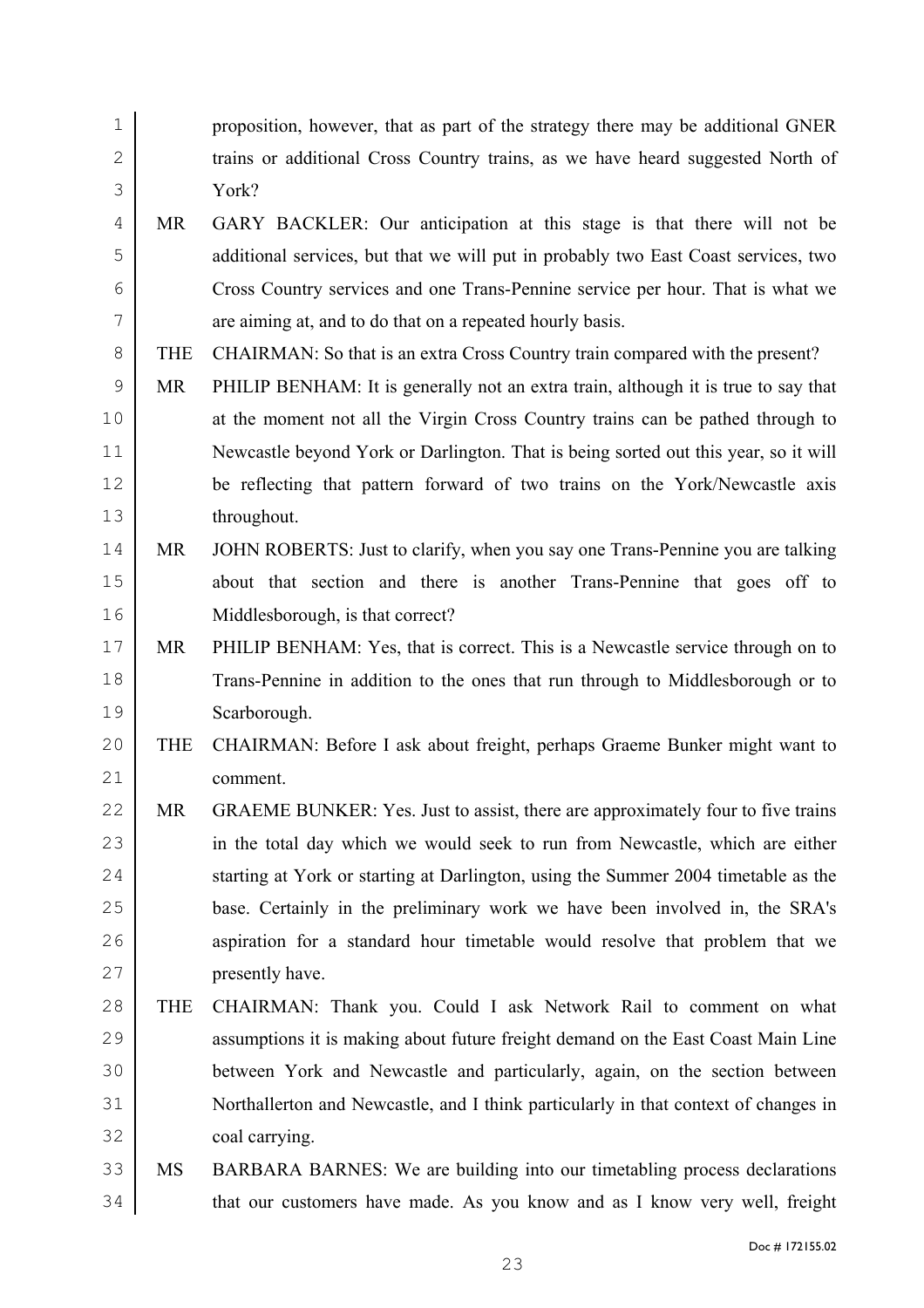1 forecasting is exceptionally difficult and determining what is going to happen in 2 the future is very hard, even for the freight operating companies.

In terms of coal, that has been the subject of many discussions between 4 ourselves and your office and our customers as to what is likely to be required. At the moment, coal activity from Scotland to the Aire Valley tends to use the West Coast Glasgow and South Western Carlisle as an axis. We tend not to have coal on the East Coast Main Line, although there is that opportunity if customers wish to 8 avail themselves of the provisions within their access contracts. But at the moment we are not assuming any additional coal moving on the East Coast Main Line.

10 THE CHAIRMAN: Do the freight operators wish to comment on that?

MR NIGEL OATWAY: Freight relies on white space to grow its business which can 12 come at any time in all shapes and forms. In forecasting our requirements, I think we have always planned on the basis that we would envisage at least two paths per hour in each direction on the route between Newcastle and Northallerton, which I must say that since Grand Central's proposals now terminate at Manchester, is the 16 Troute section that holds the most concerns for us in terms of capacity.

17 We would like to understand from Network Rail about the availability of 18 white space following the introduction of Grand Central's services. We particularly 19 have noted in the timetable evaluation, that two of Grand Central's eastbound 20 services spend six minutes standing on King Edward Bridge awaiting a platform. 21 Standing on the East Coast Main Line for six minutes can destroy the ability to get 22 a freight path up the East Coast Main Line through Newcastle. So we would like to 23 understand more about the remaining white space left for freight to bid into.

24 MS BARBARA BARNES: I think we are willing to take this away and talk further 25 with EWS about it. Certainly at the moment, the number of paths that we have 26 available for freight traffic do not get used on a regular basis and there is capacity 27 available in the paths that are currently in the timetable, so we need to do some 28 more work with them on that.

29 THE CHAIRMAN: Thank you. Perhaps I could just ask the SRA what assumptions they 30 have made in the draft East Coast strategy?

31 MR GARY BACKLER: Our base assumption is that it continues as it is but, again, 32 obviously we are looking to create and ensure that the operators can exploit 33 opportunities for growth as they emerge. Clearly we have an objective to promote 34 the use of the Network for freight and that applies between Northallerton and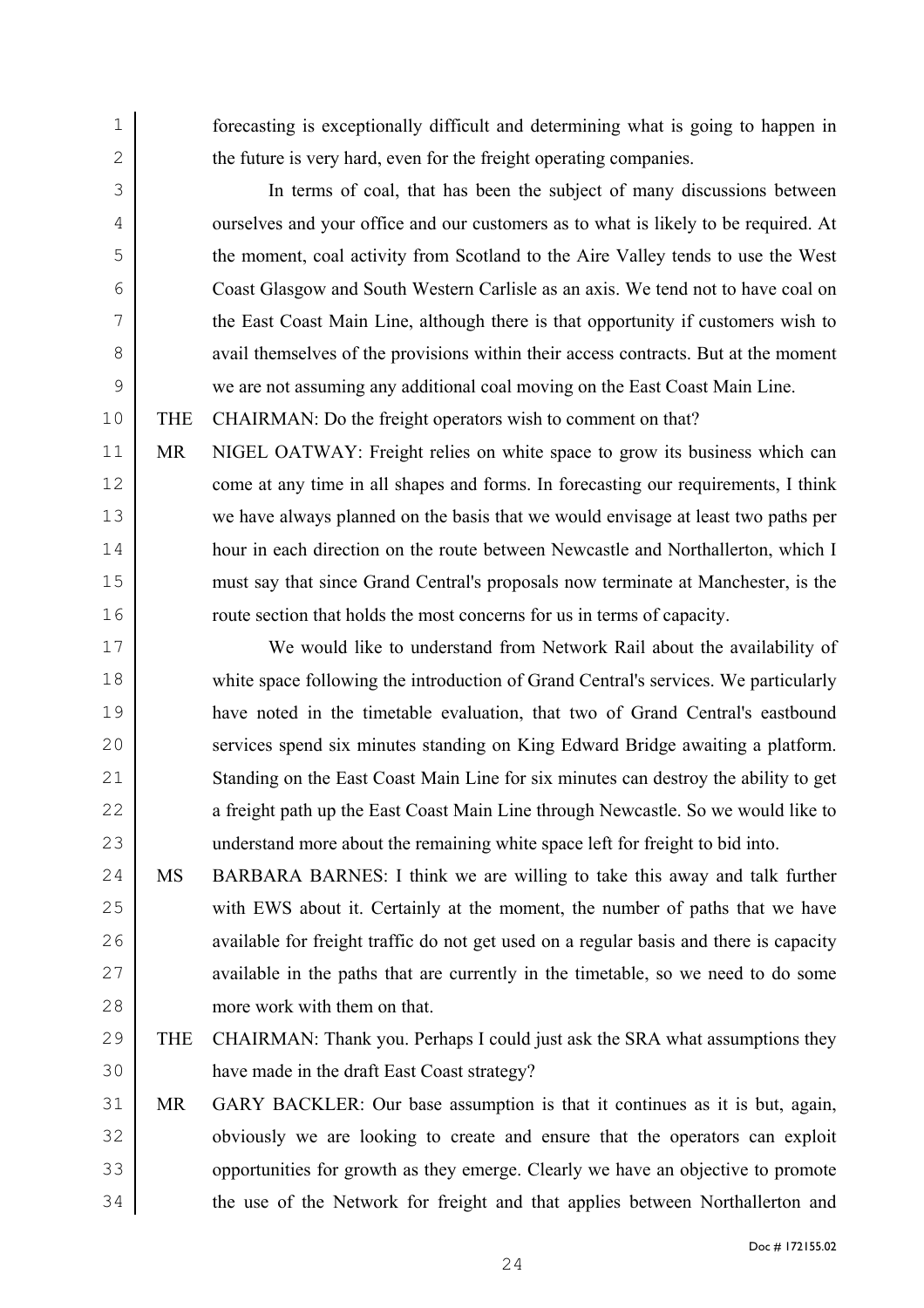| $\mathbf 1$  |            | Newcastle.                                                                             |
|--------------|------------|----------------------------------------------------------------------------------------|
| $\mathbf{2}$ | <b>THE</b> | CHAIRMAN: Is there an assumption of one or two standard freight paths an hour          |
| 3            |            | or something like that?                                                                |
| 4            | MR         | GARY BACKLER: I believe it is two paths per hour. I think that is the                  |
| 5            |            | assumption.                                                                            |
| 6            | <b>THE</b> | CHAIRMAN: Just out of curiosity, what are their characteristics; are they 60 miles     |
| 7            |            | an hour or 75 miles an hour or what?                                                   |
| 8            | MR         | GARY BACKLER: I am sorry. We would have to come back to you on that                    |
| $\mathsf 9$  |            | specific.                                                                              |
| 10           | <b>THE</b> | CHAIRMAN: What would be the freight requirement in terms of the two paths you          |
| 11           |            | were talking about, Nigel?                                                             |
| 12           | MR         | NIGEL OATWAY: Generally for 60 mile an hour capability, although we do                 |
| 13           |            | operate some very heavy and slow moving oil services to and from Jarrow oil            |
| 14           |            | terminal which can weigh up to 2,800 tonnes.                                           |
| 15           | MR         | PAUL HADLEY: Just to perhaps draw a line underneath the freight discussion,            |
| 16           |            | and noting that forecasting is a very difficult task even for the Regulator's Office,  |
| 17           |            | are there any structural changes in the market place, for example, associated with     |
| $18\,$       |            | the run down of the Selby coal field, expiry of power station lives, changes in the    |
| 19           |            | steel industry, that are known about by anybody here that are likely to impact,        |
| 20           |            | either up or down, in the volume of freight to be moved over the East Coast Main       |
| 21           |            | Line, please?                                                                          |
| 22           | <b>MR</b>  | NIGEL OATWAY: None that I would wish to report on at the moment, Paul, but I           |
| 23           |            | would say that the East Coast is a very important Anglo-Scottish route and should      |
| 24           |            | capacity become very constrained on either the Settle and Carlisle or the West         |
| 25           |            | Coast, the East Coast presents a very good alternative to move freight to and from     |
| 26           |            | Scotland.                                                                              |
| 27           | MR         | PAUL HADLEY: Thank you.                                                                |
| 28           | <b>THE</b> | CHAIRMAN: Can I now move on to performance. What we are talking about here             |
| 29           |            | is a set of routes that have actually got quite a lot of trains on them. Therefore the |
| 30           |            | overall impact of introducing new trains, a small number of additional trains may      |
| 31           |            | not be all that huge. I think that was certainly the implication from the modelling    |
| 32           |            | work. However, that will be critically dependent on the reliability of the services    |
| 33           |            | that operate because clearly if services are unreliable, they will introduce a lot of  |
| 34           |            | unreliability into a busy service.                                                     |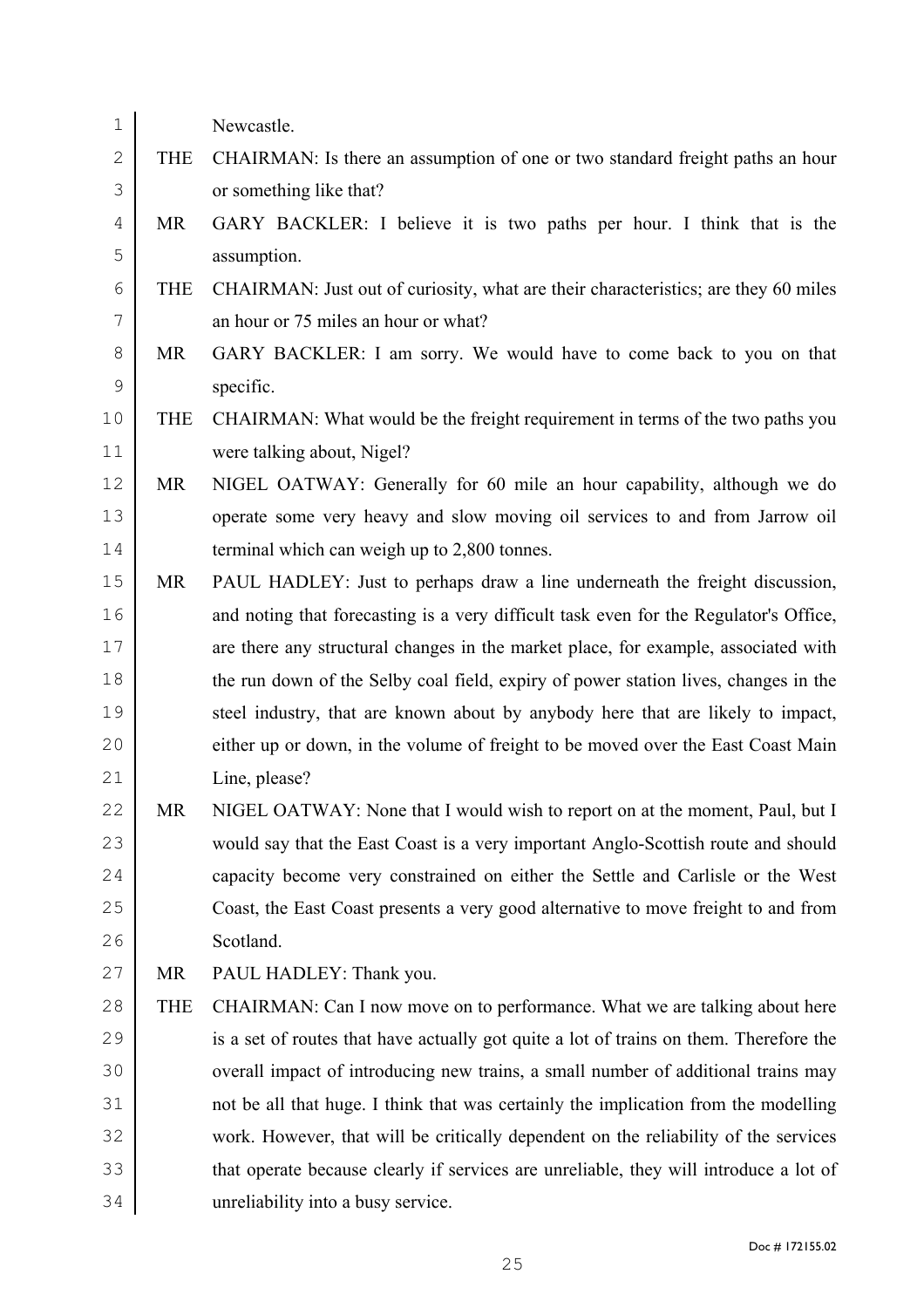I think it is very much a question for Grand Central first. What are you 2 doing to ensure the reliability of a 'two trains out of three' operation with 35-minute turnarounds?

MR IAN YEOWART: Thank you, Chairman. Initially it will actually now be a 'two train out of four' operation. We will be leasing four HSTs. Each set is already booked. We have got space provisionally booked in works, both for complete power car overhaul and reliability modifications, many of which First have undertaken on the Great Western fleet which have had obviously beneficial outputs. The rolling stock as well, the carriages will all go in and have a huge number of reliability modifications.

The sets, when they come out of works, will basically come out of works as new, so there will be zero mileage to start from there. They will come out one at a 13 time and not be put into operation until the fleet is ready, and capable of operating, 14 so we will not take one out and use it with an unrefurbished set. It will give us an 15 opportunity during the training period to iron out any problems that may or may not have been picked up from the re-engineering that has been undertaken.

THE CHAIRMAN: Just to clarify, you said initially you will have four trains. The logic is that at some point you will have three, or indeed five.

MR IAN YEOWART: Yes. Initially, sorry, we need two trains to operate the timetable. We have an agreement in place to lease four sets from the beginning of operations 21 and that obviously allows us not only capacity at the beginning but also to look at future opportunities as and when they arise. One of the difficulties with the 23 industry, as everybody finds out, is actually procuring the rolling stock in time to 24 Tun the service at a date which you said you would like to run that service.

Certainly East Coast services running at 125 miles an hour have less of a performance impact than, for example, a train running at 100 miles an hour, and I 27 think that was properly debated in 1999 when the decision was made for GNER 28 extension and the Hull Trains' service

MR PAUL HADLEY: Can I ask a question about the operational resilience of Grand Central's capability. Having trains that do not break down very often is clearly a benefit, but things like the ability to divert on to alternative routes, of which there 32 are quite a number particularly in the Leeds and Trans-Pennine area, can make a material difference to recovery from Network disruption. Can you please tell us a little bit more about what your strategy is in that area, please?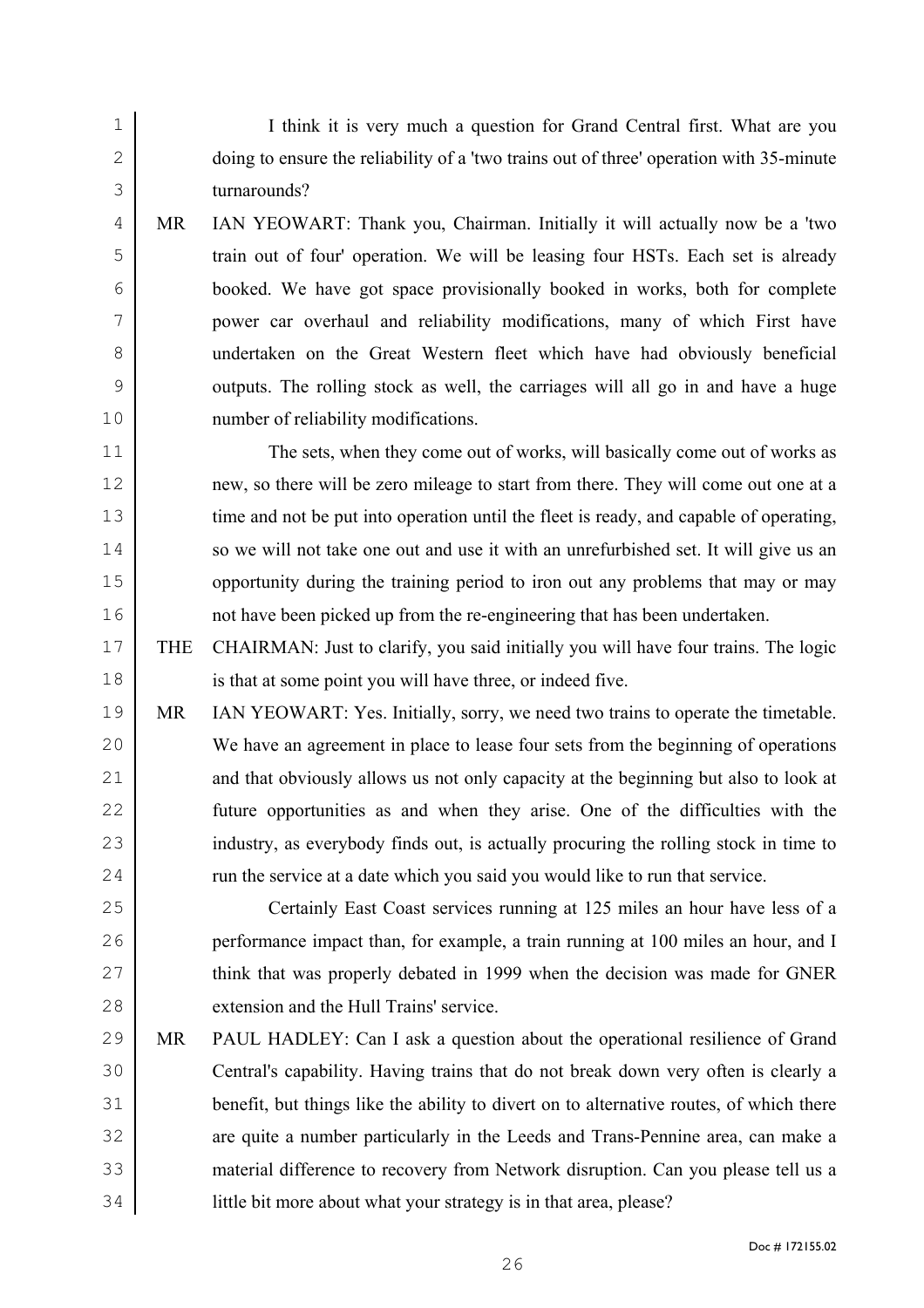- MR WARREN BREEZE: Yes, certainly. This question has been raised with us quite 2 recently and we have advised your office of the routes which we see we would wish to hold rights over for diversionary purposes. I think those have been advised 4 to your office in the last couple of weeks.
- MR PAUL HADLEY: Is there any reason why you cannot share that information with the other people here?
- MR IAN YEOWART: Initially, and I think Philip will confer, we did book diversionary routes or were prepared to put diversionary routes in the application but it was felt that we would wait and see, as the Network developed, where the best diversionary routes would be for us.

It would be the standard routes which is the Durham Coast which may or may not in the future, of course, be shown as a diversionary route for us; via Castleford into Leeds and across Diggle. All of these, of course, are subject to Network capacity at any particular time.

Part of the training programme and the lead time before operation will 16 allow us to ensure that crews not only have the necessary route knowledge, but as **part and parcel of their daily operations they will get the opportunity, through a** rostered turn, to be across those routes to ensure that we never lose the capability to operate the diversionary routes.

MR PAUL HADLEY: Thank you. That is a far more reassuring answer.

- MR ROBIN DAVIS: Robin Davis, GNER. A question: you said you use two train sets 22 in service a day but, to me, it looks like three. Could you explain how that works? 23 The point in question is in relation to the early evening arrival in Newcastle, just some clarity on that, please.
- MR IAN YEOWART: You are absolutely right, Robin. The evening arrival at Newcastle is deliberately designed to turn the fleet, switch the fleet there to keep 27 the fleet balanced because in an evening, and necessarily wherever the maintenance is, we need to keep the fleets done correctly, of which I am sure Robin is well aware.
- There will be a change over of a unit at Newcastle for the last departure from Newcastle in an evening.

MR ROBIN DAVIS: So in essence you need three sets available per day?

MR IAN YEOWART: Yes, you could argue that we need three sets to be able to make 34 that move at the end of the day, but that was at our request, to be fair to Network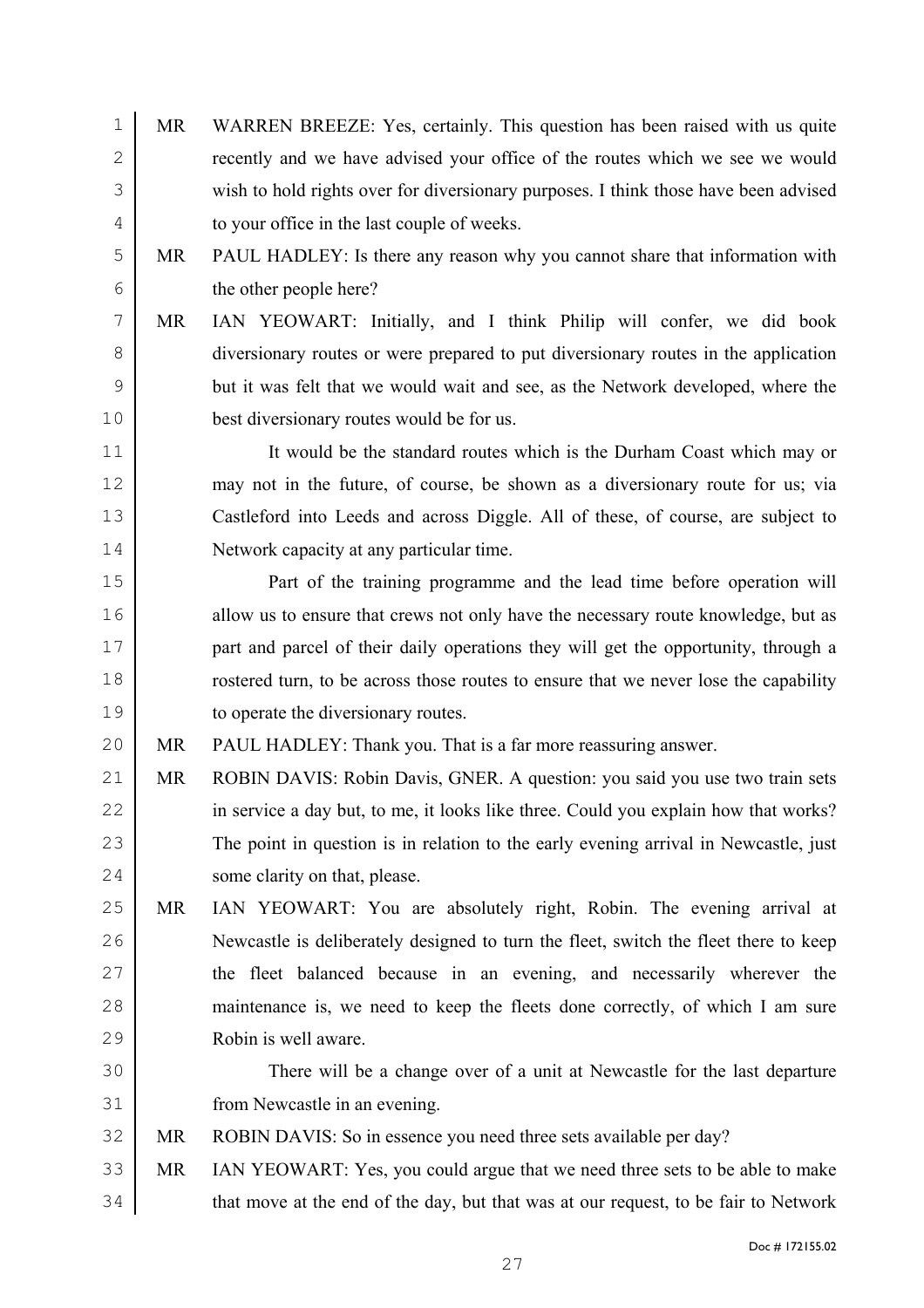Rail, to move the service forward slightly to make the pattern and the gaps between 2 services a little bit easier for passengers to understand.

MR JIM MORGAN: Jim Morgan from Hull Trains and also First Group! I have been having some discussions with First Great Western about HST maintenance and the upgrade packages in connection with another matter, and I think it is very interesting to notice that one of the HST operators in this country achieves miles per casualty, probably 60% of what the other two achieve. If Grand Central are 8 going to achieve the level of performance that they state and that the industry requires, I think it is critical that the maintenance of their HST fleet is done at a depot where the staff are competent and know what they are doing.

So I think it is all very well to say "MERIT says this..." and that, presumably, will rely on GNER's reliable fleet of HSTs to give a benchmark. I 13 think it is critical that we actually do understand where the maintenance is and we can validate that the MERITs are actually accurate.

MR WARREN BREEZE: Thank you. If I can just say that there is no, and there can be no, question about whether HST maintenance is undertaken by competent personnel. It is a legal requirement; it goes back to our safety case.

18 As to where the maintenance will be undertaken, we have advised The Office of The Rail Regulator about the two options that are presently under consideration. They are tied up with commercial negotiations that are still taking 21 place. My personal view would be I do not know that there is a lot of mileage, if 22 you pardon the pun, in getting too tied up with what have been some significant 23 concerns about the performance of one particular HST fleet on the Network. It is **part of an exercise which, from a maintenance point and from a reliability point of** view, has obviously not gone very well, but I for one do not particularly wish to dig over the bones of that particular exercise unless it is really felt to be beneficial for the purpose of the hearing as to what went wrong.

- THE CHAIRMAN: Right. We understand the issues that you are talking about. Do Cross Country want to comment?
- MR GRAEME BUNKER: Just one of the concerns we have, having had a reasonable 31 amount of experience with HSTs - and that is why we got rid of them! - and recognising that somebody was referring to the Voyagers not being that good. They are the most reliable thing around and we are obviously concerned about 34 other equipment on our routes which is less reliable.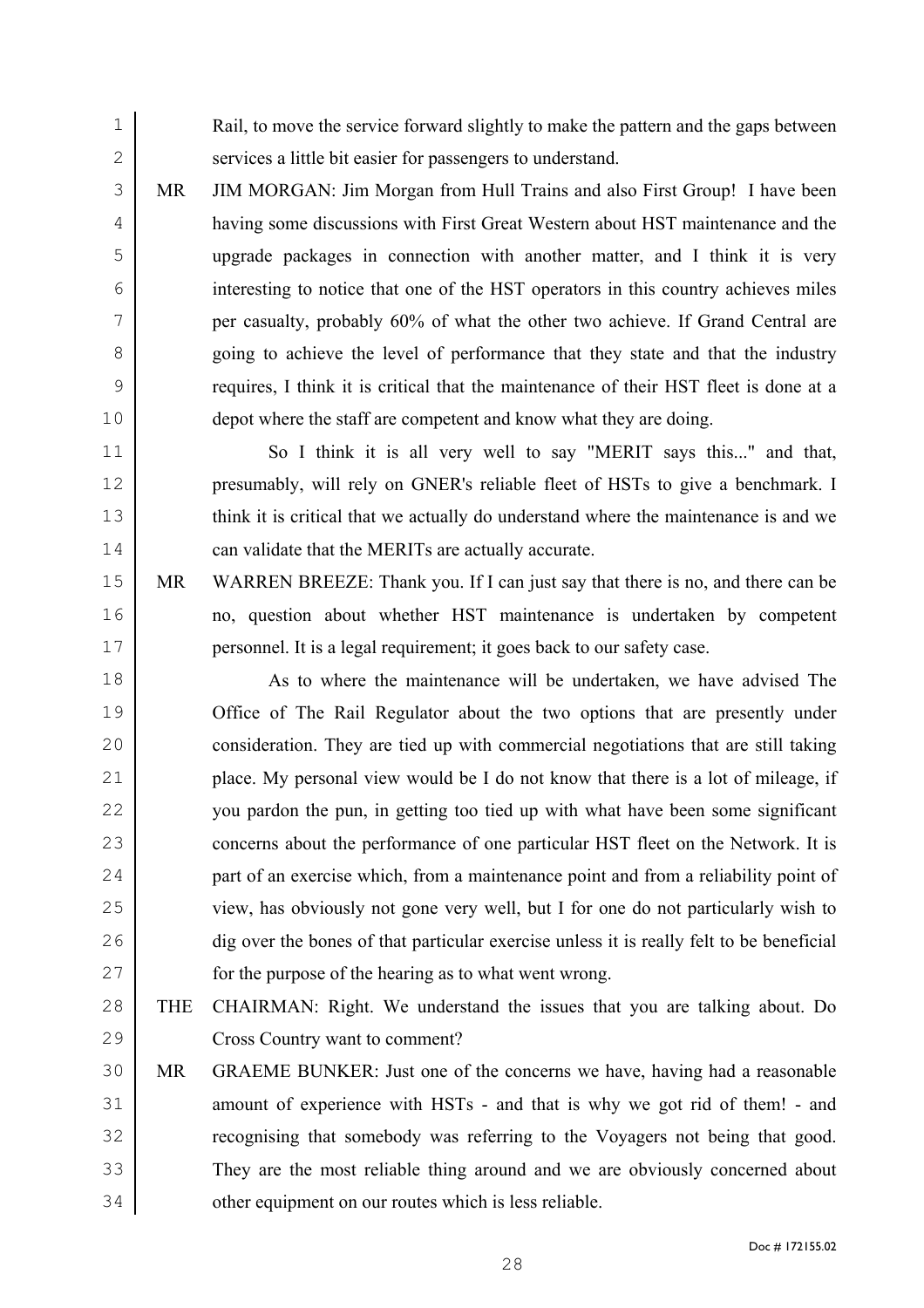We do have a concern around the amount of time taken and the financial 2 costs of providing a fleet which we might describe akin to GNER's refurbishment, 3 and also now where Midland Main Line are directing their efforts. Also the suitability of HSTs on the routes that they would be operated over to maintain the kind of reliability figures that GNER see, HSTs were never designed to do what is being proposed. We found that we had the biggest challenge of reliability with Cross Country, which is a similar style of operation, and the nature of the maintenance and the way that you address HST reliability on a Cross Country style of operation is somewhat different to that, for example, running between London and Edinburgh. MR IAN YEOWART: It is a good point that Graham makes, but as well as the re-engineering, as we did say earlier, it is the reliability modifications, which were never made to the Virgin Cross Country fleet, that would actually help to improve performance. They were originally - and again he is correct - not built and designed to do 16 the type of work that many of them have found themselves doing, but for many years they have gone to Penzance with a mix of fast and slow running, very similar 18 to the type of operation that we will operate across the Pennines. 19 So the HSTs, when we get them, when they come out of works will be unrecognisable from the things that have gone into works currently. MR GRAEME BUNKER: Sorry, if I could just follow up on that point. I am familiar 22 with the First Great Western figure which is not actually that good. We are looking 23 at introducing something and you might do well at 6,000 miles per casualty, maybe 24 7,000 miles per casualty, but that does not compare very well with the sort of new DMU performance we are getting from Voyagers and the new Siemens units. 26 So I think even if with all that work, HSTs are not that good. I think that needs to be borne in mind. 28 MR IAN YEOWART: I think it is quite important as well to remember that the current HST fleet is also to be redeployed into other parts of the First operation to boost the services into South Wales and rightly supported and lauded by the SRA. Our position with HSTs has been consistent since we identified their 32 Felease many years ago, and the fruition of putting these vehicles through works to get them out in a more than acceptable condition and better than they have been for many, many years must not be lost at this time.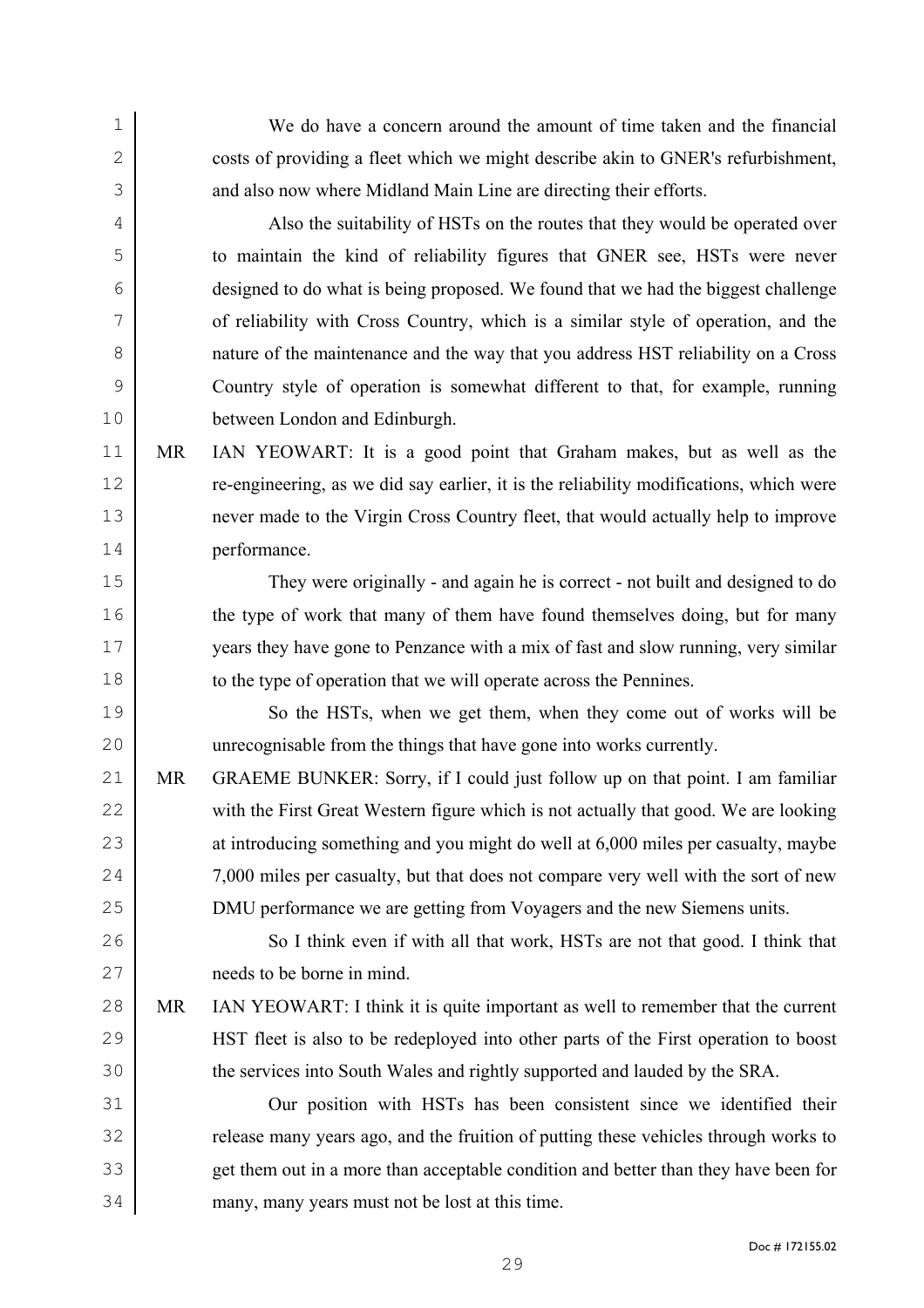1 THE CHAIRMAN: I think that is entirely understood. Do you have any commitment 2 from the rolling stock company in terms of things like miles per casualty that will 3 be generated?

MR WARREN BREEZE: Yes. If I could just say we were asked the specific question as part of the exchange of correspondence in the last few weeks about the extent to which we believed our rolling stock would achieve a miles per casualty rate more akin to First Great Western's services as opposed to the Rio fleet as being operated 8 at the present time.

9 The response we gave then, and the response we can give now, is that we 10 have checked the technical specification and we are advised by our HST rolling 11 stock expert that the technical specification of the work that will be undertaken is 12 akin to the specification of the First Great Western sets as opposed to the Rio fleet. 13 As we have flagged up already, there have been particular problems with how the 14 Rio work was undertaken and in what, to be blunt, was a very piecemeal fashion.

15 MS JULIE BEBBINGTON: I would just like to point out that Serco Railtest currently 16 operates three refurbished HST power cars on the NMT set which went in for an 17 wave awful lot of refurbishment and came out of works in what was alleged to have been 18 a very well maintained state. I am not sure whether many people in this room are 19 aware of the reliability we have from those HSTs, but it is fair to say it is extremely  $20 \text{ }$  low.

21 We had a complete failure on the East Coast Main Line only three weeks 22 ago where both power cars failed. We were also given assurances by the particular 23 maintainer that this would not happen. It also needs to be borne in mind that we are 24 currently struggling to get a reliable maintainer to maintain the fleet on our behalf, 25 although we do not have a direct contact with the maintainer, it is actually procured 26 through Network Rail and it is very, very difficult to get somebody to maintain a 27 very aging fleet for you.

28 MR WARREN BREEZE: Sorry, I do have to come back on that particular point and I 29 think I am going to stray into an area which, if I may, could I ask, I would not be 30 comfortable if this were repeated outside of this room.

31 THE CHAIRMAN: Sorry. Because this is a hearing where we are taking a transcript, I 32 think if you want to do that, put that in writing. I think you should assume that this 33 will go on the website.

34 MR WARREN BREEZE: Okay. I shall pick my words carefully, then. We were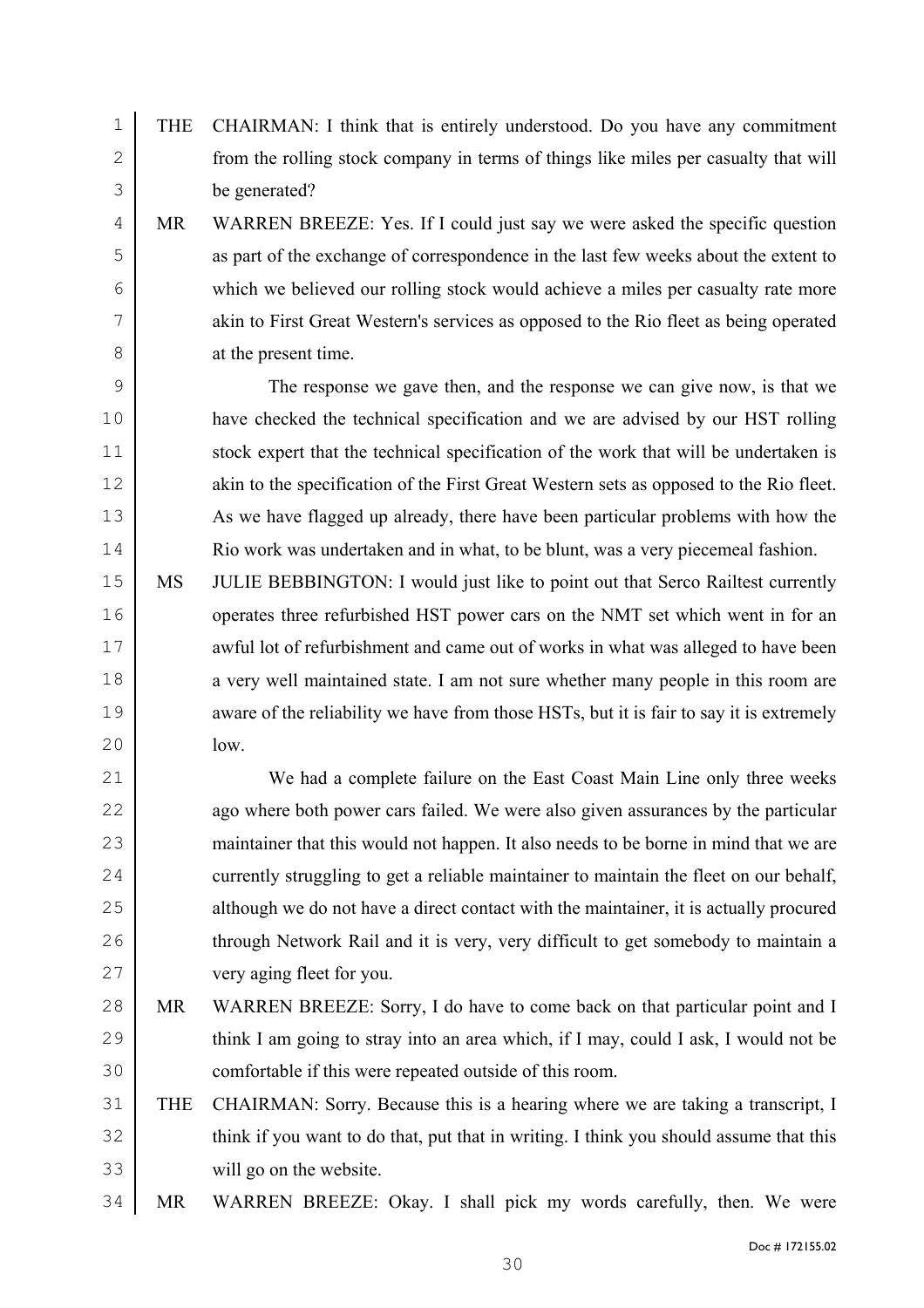approached by Porterbrook Leasing and asked to waive our rights under our 2 contractual agreement to permit the transfer of certain assets which were going to form part of the network measurement train. We were advised of certain issues 4 surrounding those assets and why we may not want those assets as part of our fleet.

I have already gone on the record in correspondence recently with the ORR to state that we have been told by Porterbrook that with the exception of fitting cameras, some re-painting and some corrosion works, those assets were delivered **for operation to Serco with negligible work having been undertaken.** It was our view that there would be a problem before they started operating. They have been a problem since they started operating and I have given some specific dates in correspondence to Brian as to when the real work is starting to be undertaken to 12 those power cars and some of the work is yet to be undertaken.

THE CHAIRMAN: I do not particularly want to get into the whys and wherefores of the measurement train. I think the key issue to be satisfied - and we will need to consider this – is that you have got adequate arrangements in place.

Can I just ask Network Rail perhaps to comment briefly on what they have heard in terms of performance and reliability; what will you be doing, if this 18 agreement is approved, to manage the performance of these services?

- MS BARBARA BARNES: We will manage the performance of these services in the way that we manage the performance of all our customers, in no different manner whatsoever. Providing the customer has satisfied his safety case and all the other licence obligations that he has when he enters into the Track Access Agreement with us, the performance regime will apply.
- THE CHAIRMAN: Thank you. I think we have, in other cases, said to Network Rail 25 that perhaps you ought to be looking at specific actions to address performance risk 26 on the Network because that is your job, but I just wondered if there were any **particular things that you would expect to do, given this?**
- 28 MS BARBARA BARNES: I am not aware of anything specific at the moment and we 29 certainly would not wish to deal with any one customer in a different way to any 30 other customer. I do not feel I can comment on that further at this stage.
- THE CHAIRMAN: Okay. Thank you. Vernon Barker?
- MR VERNON BARKER: My point actually goes back to Barbara's initial comments 33 that the performance modelling actually showed an immaterial shift in minutes 34 caused to other TOCs. I am also particularly concerned that a one per cent move on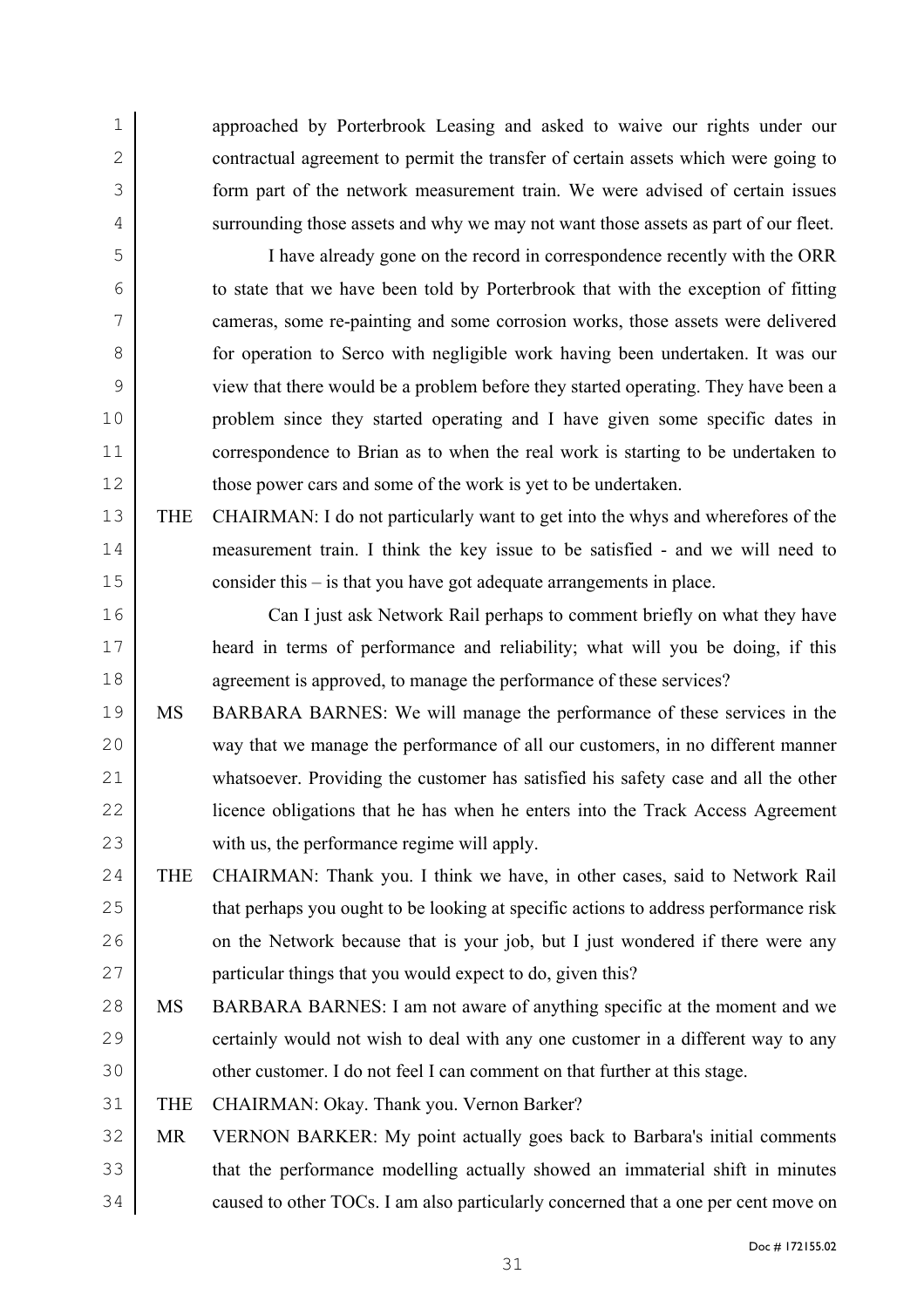| $\mathbf 1$  |            | the moving annual average for other TOCs on period 12 was cited as not material, I    |
|--------------|------------|---------------------------------------------------------------------------------------|
| $\mathbf{2}$ |            | think for all TOCs, to make a one per cent move on the annual average is actually a   |
| 3            |            | considerable movement.                                                                |
| 4            |            | I am keen to know where the predominance of those delay minutes actually              |
| 5            |            | falls, either on a geographic basis or a TOC-caused basis. But then a one per cent    |
| 6            |            | shift on the moving annual average of all other TOCS caused by eight trains a day,    |
| 7            |            | and we run 260 on Trans-Pennine, and obviously there is about 60 or so a day on       |
| 8            |            | the East Coast Main Line.                                                             |
| 9            |            | I would suggest this is incredibly disproportionate to what we will later be          |
| 10           |            | talking about as a passenger benefit and a considerable disbenefit to the rest of the |
| 11           |            | Network.                                                                              |
| 12           |            | If I may, is it possible to have further details on the performance regime            |
| 13           |            | which will apply to Grand Central and how that may or may not differ to the other     |
| 14           |            | TOCs operating?                                                                       |
| 15           | <b>THE</b> | CHAIRMAN: Clearly the assumption we would have is that the performance                |
| 16           |            | regime would be similar to the performance regime elsewhere for other operators. I    |
| 17           |            | do not know if Grand Central want to comment on that.                                 |
| 18           | <b>MR</b>  | IAN YEOWART: Just to say, Chairman, that we expect to be measured in exactly          |
| 19           |            | the same way as everybody else is measured: on our performance.                       |
| 20           | <b>THE</b> | CHAIRMAN: Thank you.                                                                  |
| 21           | <b>MR</b>  | VERNON BARKER: I was actually going to say, have we seen the performance              |
| 22           |            | regime?                                                                               |
| 23           | <b>MR</b>  | BRIAN HOPKINSON: No, it has not been fully developed. We have taken the               |
| 24           |            | view that we would not do any work on the draft contract that was submitted until,    |
| 25           |            | and if, it was likely that the Regulator would decide to grant rights to Grand        |
| 26           |            | Central.                                                                              |
| 27           | <b>THE</b> | CHAIRMAN: But the Regulator has set out in quite clear criteria the performance       |
| 28           |            | regimes which are expected to be adopted in these cases; that is about making sure    |
| 29           |            | that both parties are incentivised to manage and improve performance.                 |
| 30           | <b>MR</b>  | ROBIN DAVIS: A point I was going to make before but I will follow on from the         |
| 31           |            | comment that Vernon has made, was in terms that GNER is quite heavily quoted in       |
| 32           |            | Grand Central's documentation and a comment I will quote from this is, "GNER"         |
| 33           |            | should be applauded for the work they have undertaken to develop the reliability of   |
| 34           |            | HSTs."                                                                                |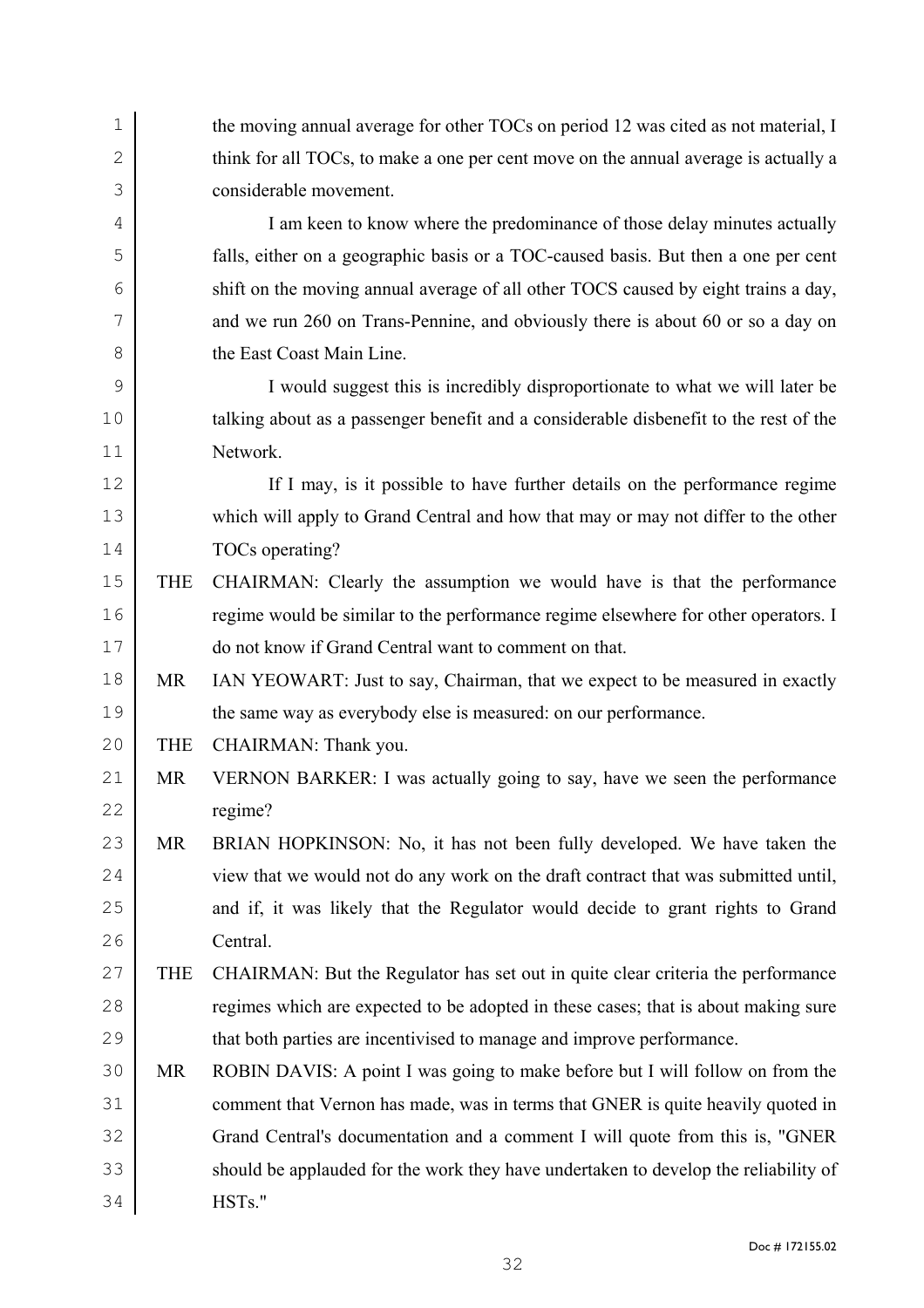Following on, "The reality is that all rolling stock deserved detailed 2 attention and maintenance. So much has been learned about the areas of weakness which require priority, refurbishment or re-engineering to ensure long-term reliability."

I thank Jim for his kind comments about the reliability of our HST fleet. I am just interested in where we are quoted, why Grand Central does not aspire to the reliability of our fleet as opposed to that of First Great Western, particularly as 8 we are looking at HSTs operating over the East Coast Main Line, so surely we should be looking at hopefully achieving this level of reliability for HSTs, whoever 10 they may be operated by over this piece of network.

A third point, and I am not sure if it was answered, about the performance modelling and the assumptions about what the performance of the fleet was in the MERIT runs.

MR WARREN BREEZE: If I may just say, my colleague has obviously been taking a peek at perhaps Brian Hopkinson's correspondence file because I think the comments he just made are mirrored in my comments in a recent letter, that based upon the technical specification it was entirely realistic to expect performance 18 characteristics in line with First Great Western, but we clearly saw an aspiration to match those of the GNER fleet.

We are very conscious in making all responses that come in connection 21 with this application, that we are seeking to be realistic at every stage with all of our aspirations and responses.

23 THE CHAIRMAN: Thank you. I do not know if Network Rail wish to comment on the 24 errormance modelling and the assumption made about fleet reliability.

MR SIMON WHITEHORN: I think it is very important to make it absolutely clear so 26 everybody understands what MERIT is and what the tool does. I do not wish to prolong the hearing with detail about the ins and outs of MERIT.

The results shown in the performance modelling report are only used to highlight the performance of a TOC, service group or an individual train. This can be either for an existing timetable or for a new one. The results, when shown together, can highlight locations where there has been a change in performance.

For the purposes of the Grand Central performance analysis, there are no 33 services to compare with. We have not got, in the base timetable, other existing Grand Central services to do that analysis against. So we are only comparing the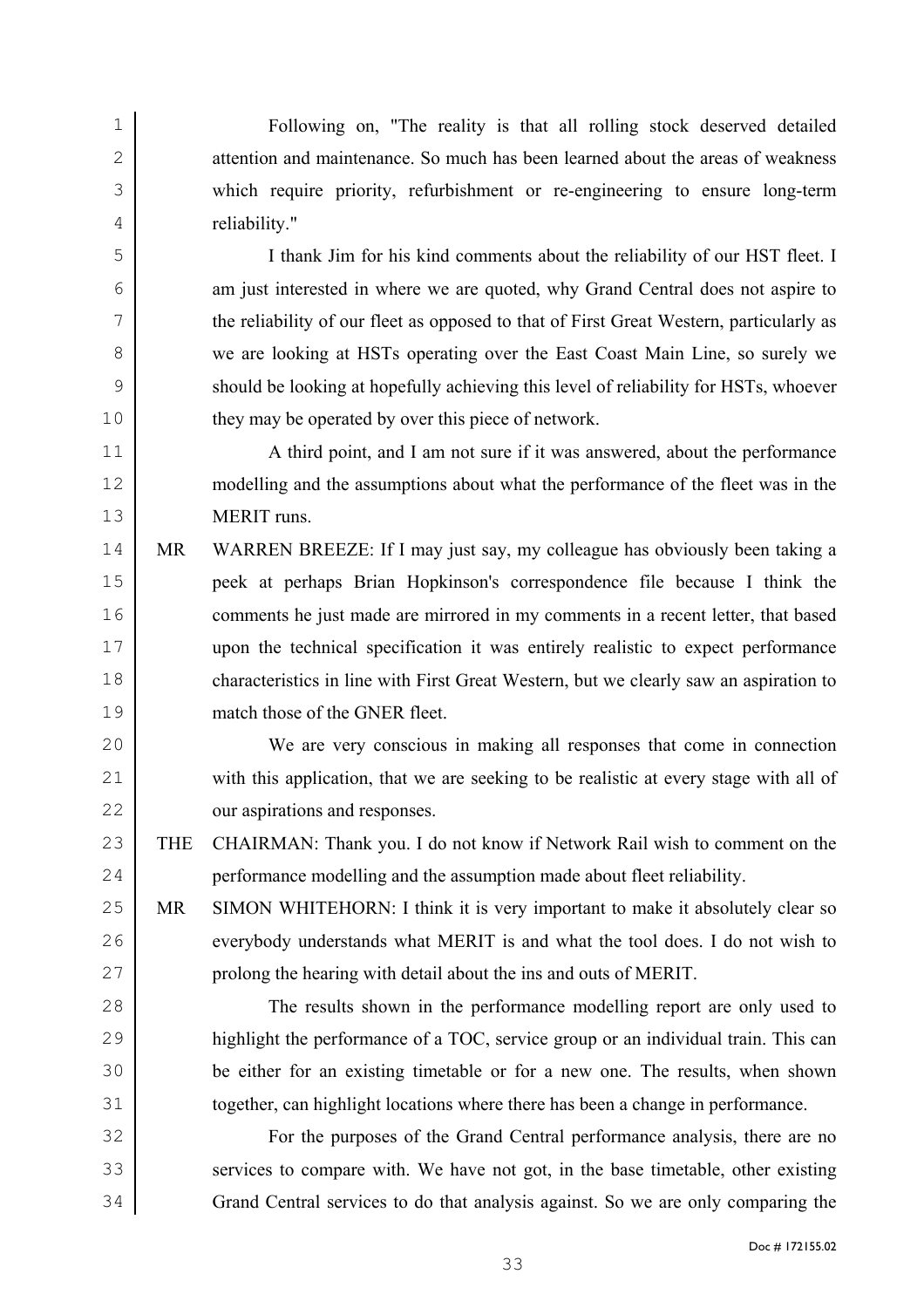1 addition of the Grand Central services on the base timetable for Summer 2004 with existing operators.

Therefore, the results that are provided focus on where there is variability between locations that are close to each other, and to answer Vernon's earlier point, the main areas for concern in terms of locations are on the Calder Valley route. The way in which MERIT models absolute block signalling means that there is likely to be a greater emphasis in terms of predicted delay.

It should be remembered, however, that the absolute figures are caveated against the assumptions that are made in the report and the results do not show what will happen in terms of exact values. MERIT is only a comparative tool. It is more of a guide to show what could happen and, if such an occurrence occurred, how severe this could actually be. All the values contained in the report are only purely predictive figures based on MERIT outputs.

THE CHAIRMAN: Thank you. I am conscious of my own PPM target that we have now missed. What I propose to do now is to break for some coffee but, given that incentive, I will let Gary Backler and then Graeme Bunker make any final comments.

MR GARY BACKLER: From the SRA's perspective, I would just like to point out that the information shown in the timetable analysis report, dated 26th March, showed actually a 2.96% increase in delay minutes overall of introducing these services. That is the statement anyway.

22 I would have to say, from the SRA's perspective, we are obviously very 23 concerned about the quality of performance of the industry as it stands today. The franchises impacted by Grand Central's services, in particular Cross Country where we, the industry, have just come out of a long exercise to put robustness into Cross Country's services because it was clearly demonstrated from 2002 that delays on Cross Country have a great propensity to be rippled out across the Network. We would be very concerned by increased performance risk to Cross Country services. We would be concerned about the risks of performance deterioration on one part of the East Coast Main Line which, again, can ripple out along a long segment of the railway, all the way from King's Cross to Inverness and also, crucially, the Trans-Pennine operation, by its very nature, is a very densely networked operation 33 and, again, it will have the performance characteristics of Cross Country where any lack of robustness will ripple out on to other operators.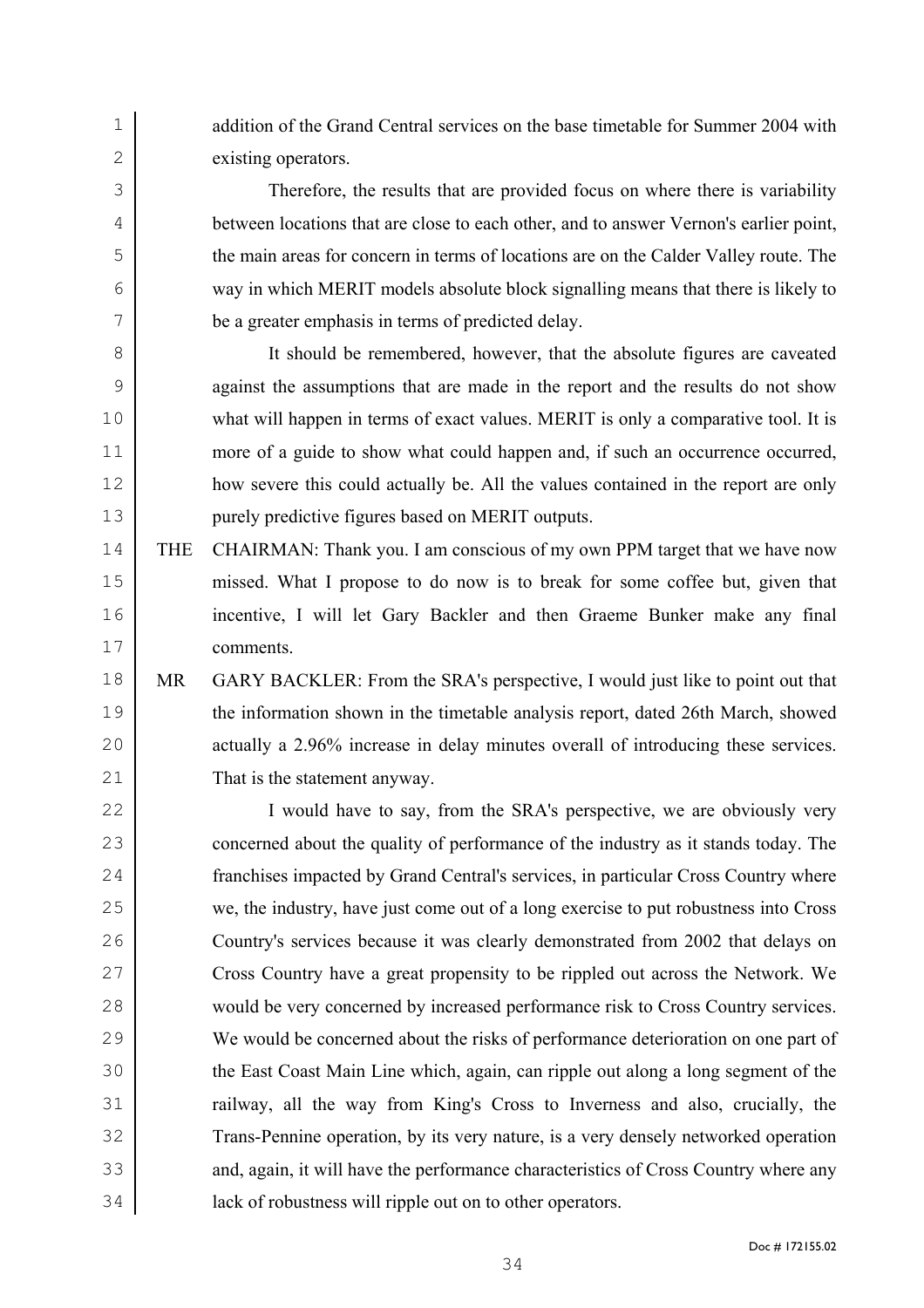So we are crucially concerned that whilst there appears to be some inconsistency actually between the one per cent and three per cent that is being talked about here, even though they may sound like small numbers, we do not welcome any increase in the fragility of services in such a heavily interworked area.

- THE CHAIRMAN: I suppose the logical corollary to that question is, if that is so important why aren't you looking at taking off something like four Trans-Pennine 8 services? We are talking about four a day. If the effect is quite big, it is something we should be looking at. Alternatively it might not be all that big.
- MR PHILIP BENHAM: The services that are currently running are part of a regular 11 pattern and, indeed, they are going to be made even more so later this year. They 12 are well used and I think to start saying that one would just willy-nilly take out the 13 odd train here or there would be counter to what we are trying to do. The aim is to 14 create a regular pattern that will actually build in more robustness, not less. That is contrary to what will happen with Grand Central, namely four trains off pattern.
- THE CHAIRMAN: Thank you. Everyone will get a chance to talk further after the **coffee break, but I will take Graeme Bunker and then we will break.**
- MR GRAEME BUNKER: Thank you, Chairman. It is around the modelling of MERIT, 19 and I am glad Gary raised the issue of the three per cent figure rather than a one per 20 cent difference on PPM. I think a three per cent increase in minutes for MERIT is of great concern.

The second thing is I do not believe MERIT has modelled the National Network. I believe it has modelled a geographical area because that is the limit of 24 the tool, and that is no criticism of anybody.

We are, along with colleagues in TPE, most heavily affected in the specific 26 trains which attract delay. Whatever is in the MERIT model, we know from our 27 www. experience we could probably treble on our own services just because of the 28 impact of what it does at Sheffield, what it does at Birmingham, what it does in the West Country.

I believe, to quote the minutes figures, yes it is a very good start in the geographical area but it is only the start of the actual effect of what it will do to the wider Network, as Gary has examined. So I guess the question is, (a) is Manchester Piccadilly in the MERIT geography because of the massive implication that has on TPE. Any minor late running by TPE at Piccadilly will affect an awful lot of trains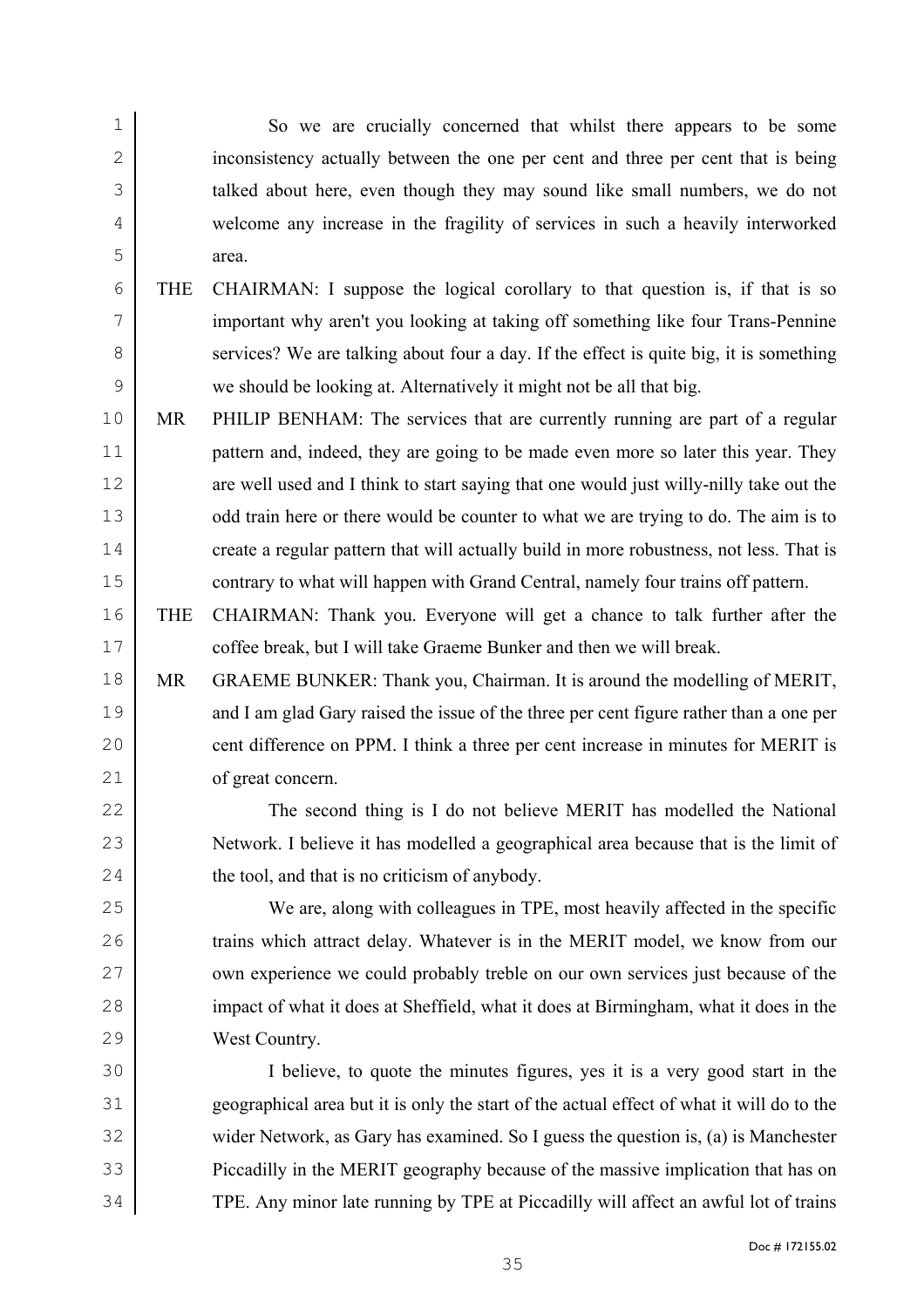| $\mathbf 1$   |            | an awful lot of the time; and secondly, how the national picture is likely to be       |
|---------------|------------|----------------------------------------------------------------------------------------|
| $\mathbf{2}$  |            | considered by the Regulator in looking at performance?                                 |
| 3             | <b>THE</b> | CHAIRMAN: I can assure you the Regulator will look at it from a national               |
| 4             |            | perspective. Clearly, one of the things we will want to understand before reaching     |
| 5             |            | a decision is the overall impact on the Network.                                       |
| 6             |            | What I would like to do now is to break for coffee for fifteen minutes,                |
| 7             |            | please, and be back in here at ten to twelve. Thank you.                               |
| $8\,$         |            | (A short break at 11.36 a.m. and resumed at 11.55 a.m.)                                |
| $\mathcal{G}$ |            |                                                                                        |
| 10            | <b>THE</b> | CHAIRMAN: What I would like to do now is to move straight into the issues              |
| 11            |            | around the revenue from the services, where it is coming from, and the benefits to     |
| 12            |            | passengers of the services.                                                            |
| 13            |            | I would like to begin by asking Grand Central where do you expect to get               |
| 14            |            | the revenue from; is it from new to rail business, is it from modal shift, is it from  |
| 15            |            | newly-generated trips? Perhaps you could tell us a bit about how you expect to get     |
| 16            |            | the sort of revenue you are forecasting.                                               |
| 17            | MR         | WARREN BREEZE: I think our view is that it is a mixture of trips which are not         |
| 18            |            | made at the present time, which will be facilitated by new and improved journey        |
| 19            |            | opportunities; it will be increasingly through modal shift; and also through           |
| 20            |            | bringing on to the Network a number of stations which presently do not have            |
| 21            |            | Cross-Pennine rail services where we expect to see significant growth at those         |
| 22            |            | particular points.                                                                     |
| 23            | <b>THE</b> | CHAIRMAN: If we start with the new trips that are not being made at the moment.        |
| 24            |            | What is the sort of vehicle by which they are likely to be generated? Is it because    |
| 25            |            | there will be a transport opportunity between points that don't currently have one,    |
| 26            |            | or is it other things?                                                                 |
| 27            | MR         | WARREN BREEZE: I think the view that we take is that there is a significant            |
| 28            |            | number of people across the North of England who feel that the rail services that      |
| 29            |            | are presently on offer, for a variety of reasons, do not meet their needs and I think  |
| 30            |            | that they are ripe in the market place, if I can use that phrase, to be attracted to a |
| 31            |            | radically different proposition and level of service in the sort of Cross-Pennine      |
| 32            |            | market.                                                                                |
| 33            |            | If you want to turn it round, it is a commercial opportunity and a gap in the          |
| 34            |            | market for the Cross-Pennine rail travel that perhaps does not exist in the same way   |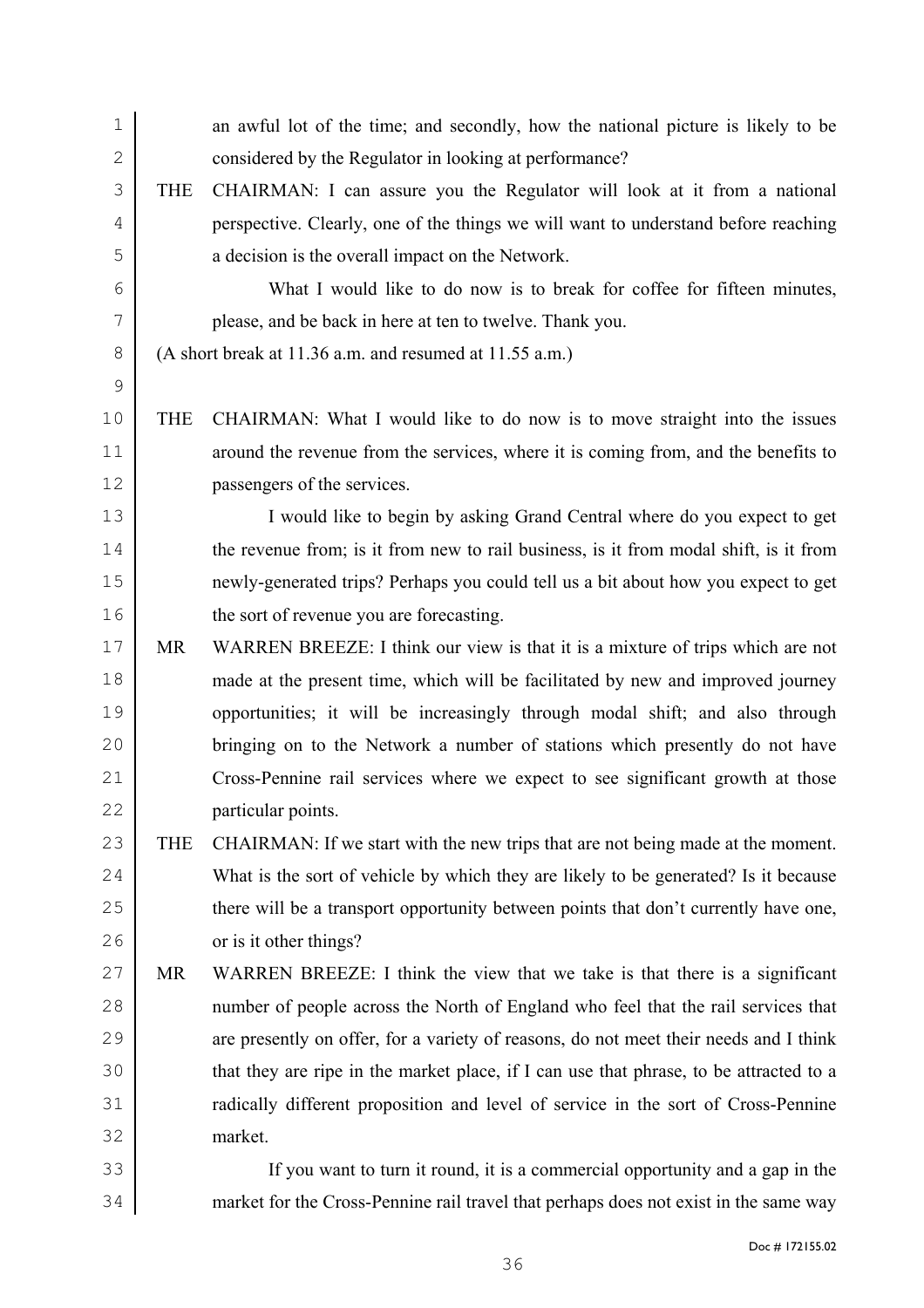for Main Line travel up and down the East Coast or the West Coast.

2 THE CHAIRMAN: That would suggest that it is about modal shift, it is about increasing **rail's share of the transport market.** Is that where you see the focus?

MR WARREN BREEZE: Yes. On the one hand, it is about people who have well-developed expectations at the present time, fit into certain social categories and income streams where their standard mode of transport is the car and a certain standard of car, and they do not see the levels of comfort and amenity presently being reflected in their Cross-Pennine rail services.

There are other people who, perhaps, would not fall into the business traveller category, but who would be perhaps best categorised as leisure travellers 11 and they are another group that we have identified where, at the present time, they would not be making the journeys concerned at all but would be encouraged to travel by the provision of a new service.

14 So they would not, in fact, be shifting from the same journey but undertaken by car; they would be perhaps making the journey for the first time because of the convenience of it becoming available and being delivered to them at 17 Stations which actually do not form part of the Cross-Pennine rail network.

THE CHAIRMAN: Do you have any idea of rail's market share of the transport market 19 on some of the core Cross-Pennine flows, or does anyone else have any idea?

MR IAN YEOWART: Rail, certainly on Trans-Pennine, is roughly 55% between Newcastle and Liverpool, but elsewhere within the route, everybody knows that **rail roughly, not just within the route but on the Network, carries six per cent of** journeys.

The problem rail has got, to a degree, is its ability to actually really attack modal shift in a way that will allow it to accommodate that move. I mean, one per 26 cent move from road to rail increases rail usage by a massive 16%. Now, there are 27 certain parts of the network where that could just not be accommodated.

We have got eight empty trains that we need to fill and those markets, and particularly the motorway markets where Brighouse is the only station that sits 30 adjacent to the M62 motorway, is an area that we can aggressively attack.

All the marketing which we have provided or will provide for you later, the thoughts around it of course, are to a degree commercially confidential because of 33 the ability of our competitors to utilise some of the arrangements that we seek to put in place. But we are extremely confident that the shift from road to rail and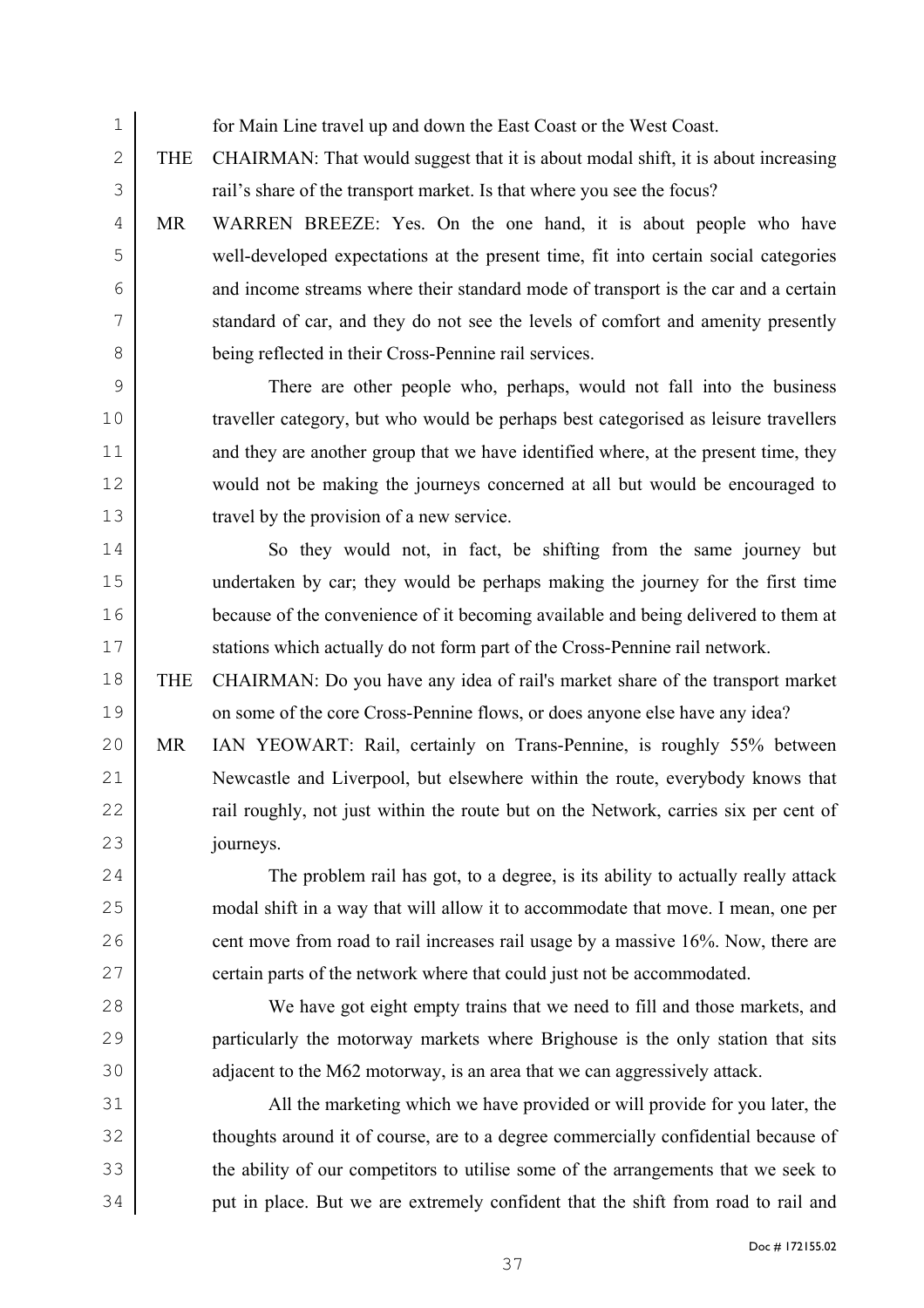1 from coach to rail and also from bike to rail will be sufficient to far outweigh any 2 limited abstraction from a £4 billion subsidised railway.

MR IAIN MORGAN: Thank you, Mr Chairman. In order to understand and assess the costs and benefits involved in the application, the Regulator has developed a proposed framework and that was set out in paragraphs 76 to 104 of the paper circulated on 25th March 2004.

The proposed framework is particularly concerned with understanding the proportion of the revenues gained by the new services that are abstracted from current rail services as against the proportion derived from new to rail business, from growth to the overall rail market.

11 I will not go into detail on the framework, I will assume that you have 12 considered the details in the paper; however, its key focus is to understand (1) that 13 there are sufficient levels of benefit to those existing rail passengers who transfer 14 to the new business, and (2) -- and the "and" there is important -- that there is 15 sufficient level of growth of the usage in the passenger railway.

I think it is appropriate firstly to give all parties who wish to comment, 17 starting with Grand Central, the opportunity to identify anything which they feel we have not included within our framework that we should have included to incorporate fully all the costs and benefits of the services and, similarly, to identify 20 any part of the framework that either should be removed because it is not useful or because it may provide any sort of distortionary output.

22 MR WARREN BREEZE: I think it is our view that the assumptions that have been 23 made on the five-stage process, which you have referred to, do not at the present 24 time go anywhere near, for example, understanding the impact that our service and 25 associated arrangements will have at Wakefield Kirkgate Station.

Using, for example, the MOIRA tool might provide one indication of the likely impact of our services at that station. I think we see a fundamental 28 turnaround at Wakefield from the perspective that, at the present time, it is a 29 semi-derelict site. Yes, technically it is a station, but the overall impact of the proposal that we are making effectively delivers a new station at that site and there 31 are significant other steps being undertaken within the locality, on the waterfront in Wakefield, as part of pre-planned urban regeneration which will also have a compounding effect at that site.

34 MR IAIN MORGAN: Thank you. We will come to more detail in terms of the evidence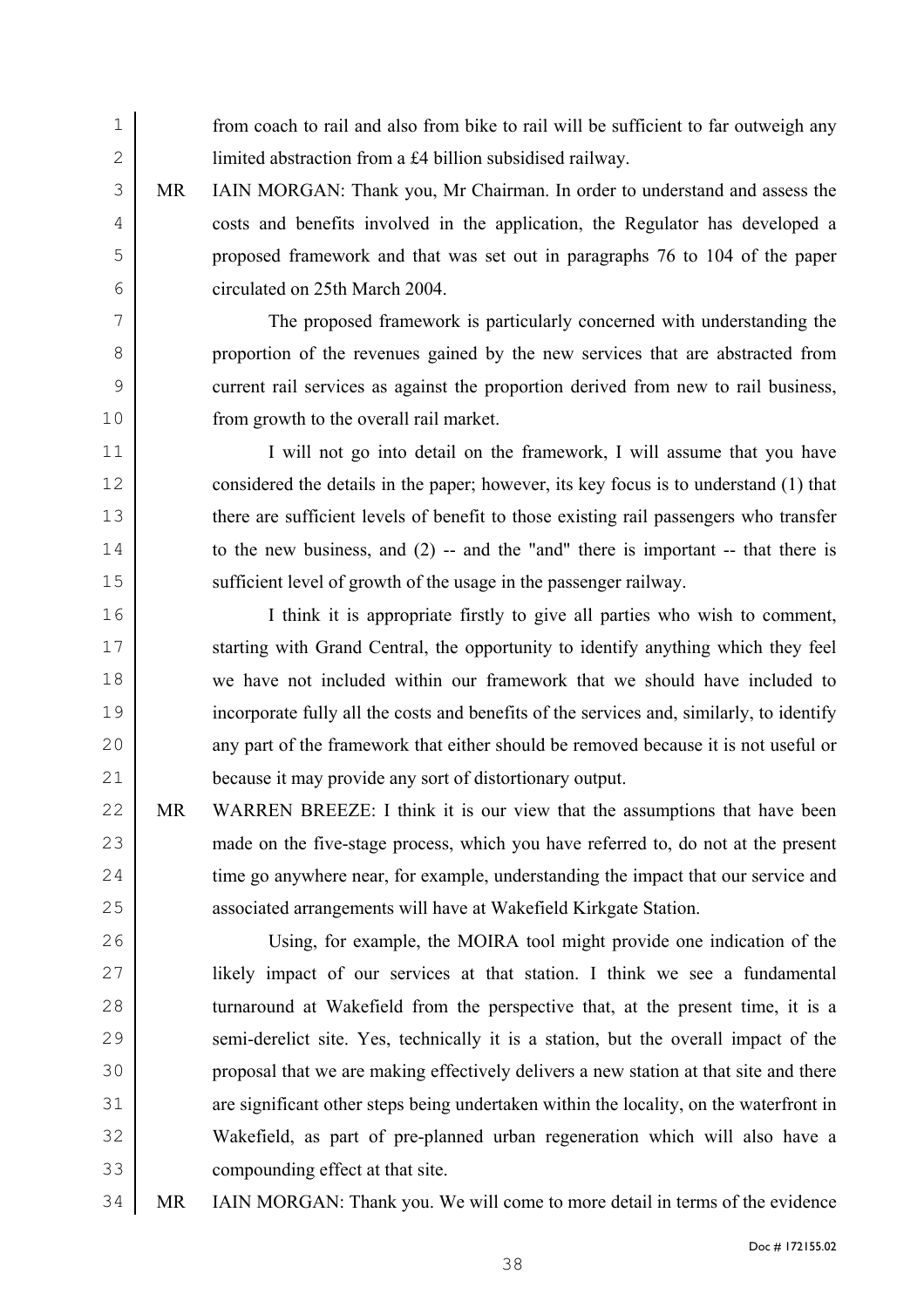| $\mathbf 1$   |           | of the various benefits of the proposals shortly. Can I ask the Strategic Rail       |
|---------------|-----------|--------------------------------------------------------------------------------------|
| $\mathbf{2}$  |           | Authority if they have any issues in the area of identifying things that should be   |
| $\mathcal{S}$ |           | added or removed from the proposed framework?                                        |
| 4             | <b>MR</b> | GARY BACKLER: No, I think we are clear about the framework that you have set         |
| 5             |           | out and think it is a very helpful way of approaching the commercial issue that we   |
| 6             |           | are addressing here.                                                                 |
| 7             | <b>MR</b> | IAIN MORGAN: Thank you. Would any other parties like to comment on the               |
| 8             |           | framework?                                                                           |
| $\mathsf 9$   | <b>MR</b> | GRAEME BUNKER: Grand Central have been very clear that they do not think             |
| 10            |           | that MOIRA is a useful tool for looking at the revenue growth that the industry      |
| 11            |           | may benefit from and I think they have been very clear on a number of occasions      |
| 12            |           | about that. I think we are happy that MOIRA will reflect abstraction accurately, but |
| 13            |           | we would seek to understand what other activities they have undertaken which         |
| 14            |           | would actually show the increase in trips through the main market segments. I        |
| 15            |           | appreciate that the actual detail would be appropriately confidential but the        |
| 16            |           | mechanisms would perhaps be appropriate to share.                                    |
| $17$          |           | Secondly as well, and I am not sure who has got the intellectual property            |
| 18            |           | rights on this now, there does exist an exceptionally comprehensive demand           |
| 19            |           | forecasting model for the TPE corridor which either Network Rail still have the      |
| 20            |           | rights to or the SRA have got the rights to. It would seem reasonable that the ORR   |
| 21            |           | were allowed to use that model to reflect and base their decisions in that           |
| 22            |           | background. One exists for the East Coast Main Line as well but the TPE one          |
| 23            |           | would cover the whole network.                                                       |
| 24            | <b>MR</b> | IAIN MORGAN: Thank you for that. I think that probably leads into both the           |
| 25            |           | second and third part of what I am going to say. Does anyone else have any           |
| 26            |           | comments before I go on?                                                             |
| 27            | MR        | IAN YEOWART: Graham is absolutely right about our views on MOIRA, but they           |
| 28            |           | are not just views taken in isolation. They are views that we have received from     |
| 29            |           | other industry partners.                                                             |
| 30            |           | It is worth noting that MOIRA, apart from one very notable exception three           |
| 31            |           | years ago, has not been available to Grand Central to make any views on. The         |
| 32            |           | Passenger Demand Forecasting Handbook has not been made available to Grand           |
| 33            |           | Central despite many requests to the SRA about its ability by joining ATOC, and      |

there is a Trans-Pennine model which we did ask the SRA if we could utilise to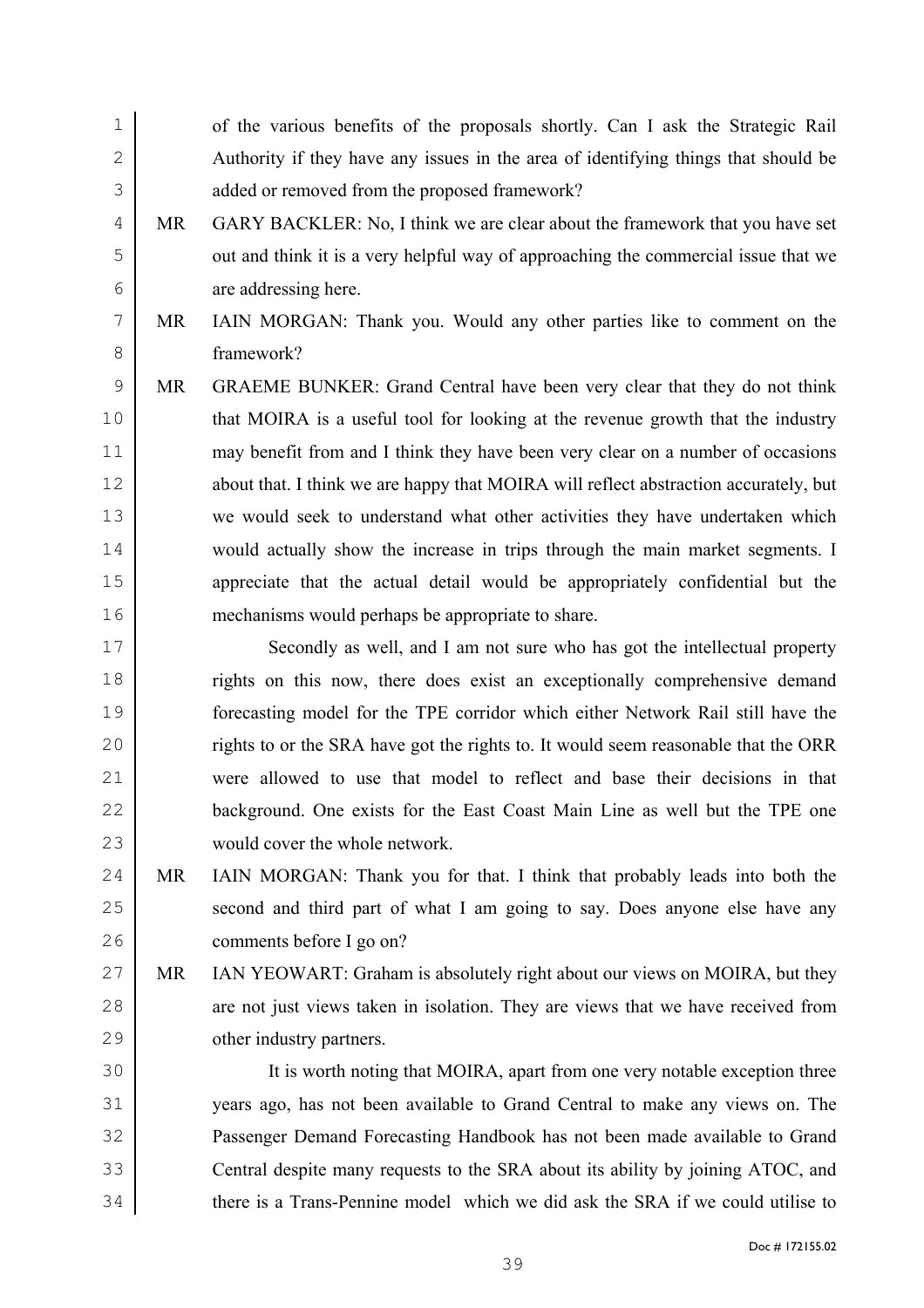1 look at our services and we were not allowed to have use of that facility in order to model any of our services. Therefore, all our services, all our revenue projections, all our growth sit completely outside any of the modelling techniques that the industry has used historically. MR JIM MORGAN: Just to go on back MOIRA and something that Graeme said, I think as far as Hull Trains is concerned, we demonstrated that MOIRA does not 8 work if you have got a market which is currently underserved by what people want, i.e. through trains, Hull to London. So MOIRA is significantly wrong in the 10 case of Hull Trains; whether it is significantly wrong where you already have quite 11 an intensive service over the corridor is another matter. 12 MR IAIN MORGAN: Thank you. MR WARREN BREEZE: I think our view on that is that the service that is already on 14 the corridor is a particular service of a particular time that is right for a particular 15 operator working under a franchise contract. What we would like to leave with you 16 today is details of our marketing plan. This is the top-line marketing plan. We have also prepared a paper that seeks to analyse that service that is already on the route in a little bit of detail. It draws a series of conclusions about the Trans-Pennine Express 20 operations, which I will say quite openly, are not critical conclusions, they are just factual conclusions and where we believe that there still remains a clear gap in the market place, both in terms of the service quality provision and also the geographical routing of the Trans-Pennine Express service. We are happy to **provide** that to you today, but obviously it comes under commercial confidentiality. THE CHAIRMAN: Thank you. Clearly there are different approaches to the modelling. I think we all recognise the strengths and weaknesses of MOIRA. I do not know if 28 anyone knows who now owns the model that Graeme refers to, but if anyone finds it, then I think that might be quite interesting. MR GARY BACKLER: Do I assume that you are referring to what we would call a comparator model for a franchise replacement? MR GRAEME BUNKER: No. Without a plug, it is the Law Gibb model which is based on trips and it is a bespoke demand forecasting model that was put together for TPE about three years ago. I would suggest if you want to find out where it is,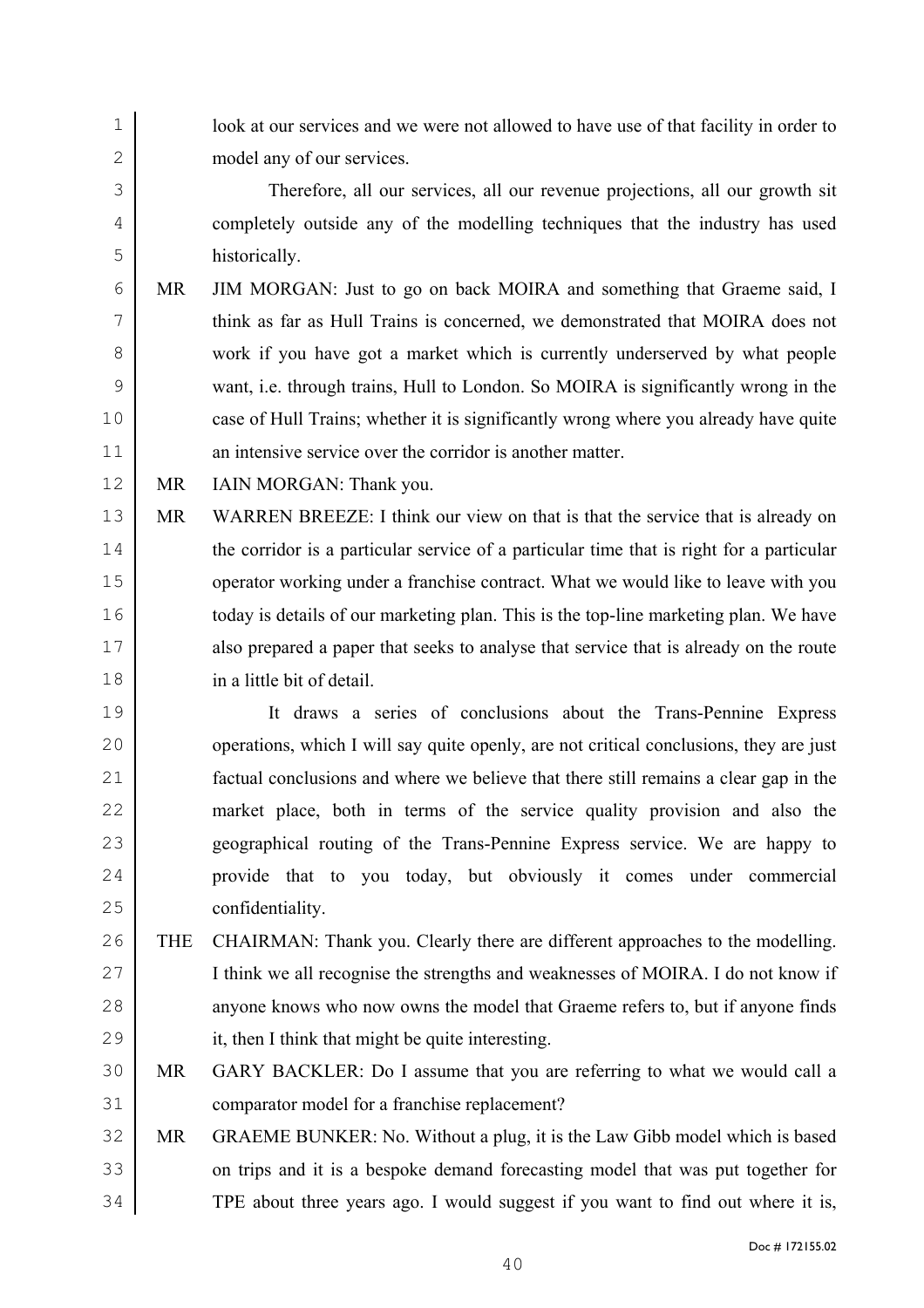| $\mathbf 1$  |            | Roger Jones or Julie Rickard within Network Rail/SRA would be the best people          |
|--------------|------------|----------------------------------------------------------------------------------------|
| $\mathbf{2}$ |            | to know where it is and obviously the Regulator can then decide on its use or          |
| 3            |            | non-use.                                                                               |
| 4            | <b>THE</b> | CHAIRMAN: Something like that might help us all to understand things like the          |
| 5            |            | market share, which I think is quite important.                                        |
| 6            |            | One of the things the Regulator will have to do in assessing this proposal is          |
| 7            |            | to look at it from a whole industry costs and benefits approach. Clearly it is not a   |
| 8            |            | mechanical process and in the case of Hull Trains, we consciously also looked at       |
| 9            |            | the fact that Hull had a particularly poor service and therefore slightly weighted the |
| 10           |            | cost benefit approach in that way.                                                     |
| 11           |            | I think we will want to do something similar here. So clearly one of the               |
| 12           |            | things we will want to do with Grand Central over the next couple of weeks is to       |
| 13           |            | talk a bit more about their business plan and how their assumptions fit into that      |
| 14           |            | whole industry approach.                                                               |
| 15           |            | Iain, I think you have some more detailed questions now on this.                       |
| 16           | <b>MR</b>  | IAIN MORGAN: Thank you, Mr Chairman.                                                   |
| 17           | <b>MR</b>  | NIEL WILSON: Could I just make an initial comment? In the discussion we had            |
| 18           |            | before the break it was said that the overall performance of trains on the route       |
| 19           |            | would be lowered. In my own company, First North Western, the Manchester               |
| 20           |            | North service group, which covers Manchester Victoria, is one that regularly does      |
| 21           |            | not meet its punctuality standards for charter, and I believe that the ATN service,    |
| 22           |            | which covers the Calder Valley, is similar.                                            |
| 23           |            | I would ask that in taking forward an assessment of benefits, if the                   |
| 24           |            | assumption is that local services in Manchester North are going to become even         |
| 25           |            | worse than they are now, then there is definitely a revenue effect in there            |
| 26           |            | somewhere.                                                                             |
| 27           | MR         | IAIN MORGAN: That is recognised in terms of our overall assessment including           |
| 28           |            | what we spoke about before the break. We take performance and capacity fully           |
| 29           |            | into account.                                                                          |
| 30           |            | In terms of the MOIRA issue and the modelling more widely, the                         |
| 31           |            | framework is deliberately set out to develop from that and to take into account        |
| 32           |            | factors that those models cannot take into account. That is what I want to go on to    |
| 33           |            | in a little bit of detail.                                                             |
| 34           |            | I would like to take an example of one of the differences in terms of the              |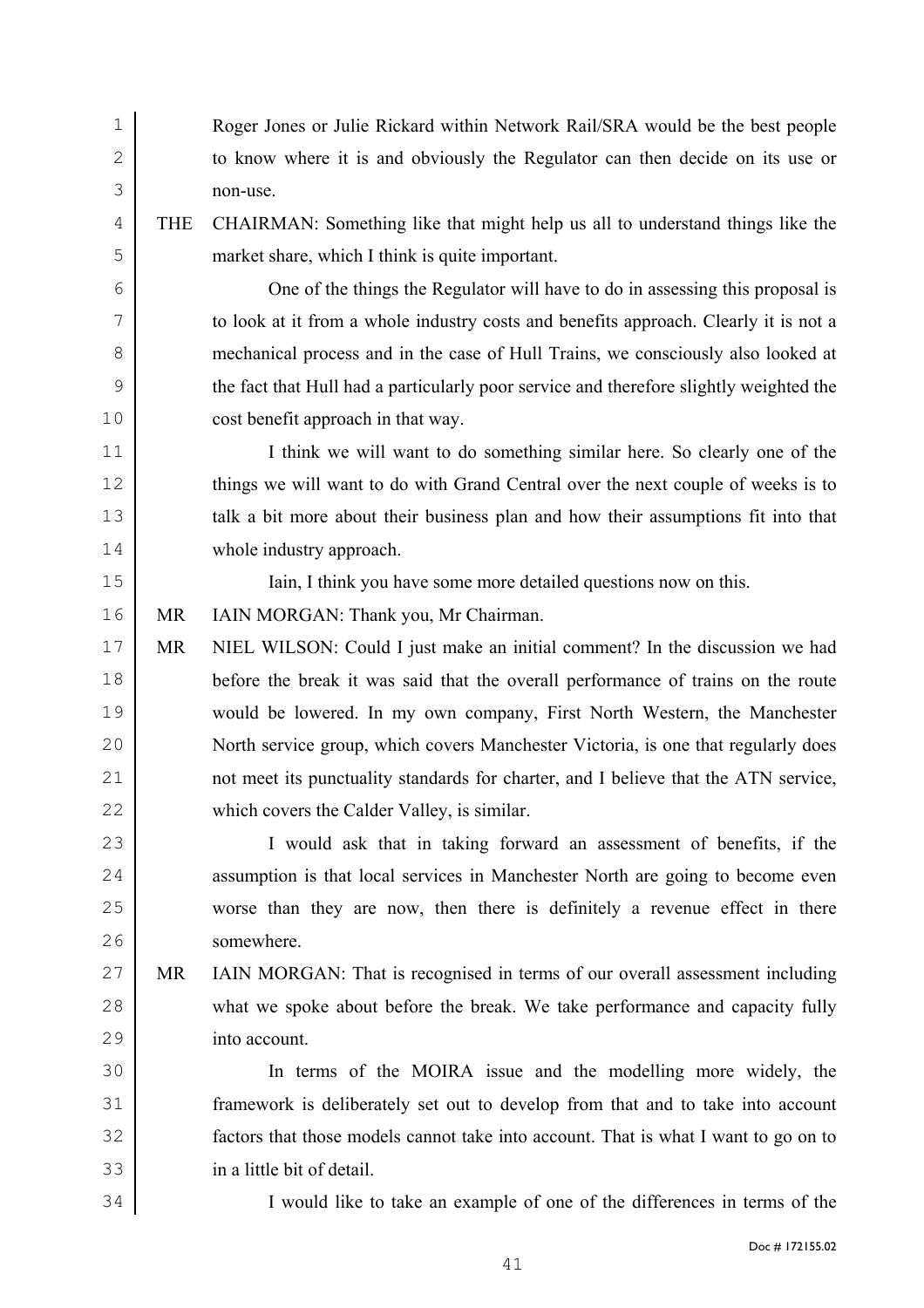proposed services, the fare structure and the ticketing policy. I recognise that some details may be subject to confidentiality but generally can Grand Central comment 3 on how they came to the conclusion that the proposed fare and ticketing policy would develop a growth in the rail market?

MR IAN YEOWART: One of the things we have done is we have started with a blank sheet of paper. We have had many discussions with various groups and various targeted markets about what they are seeking from rail. One of the main thrusts of 8 our ticketing process is that the tickets will be cheap, they will be simple, they will be easy to understand, there will be no peak pricing on any services, service costs will be the same right across the board.

The view is that with each train conveying every day at least 40 tickets at £1, that generates a high level of awareness in the same way that the cheap airlines have generated a high level of awareness, but with a quota that is not a one-ticket quota just to be able to identify that high level fare.

We have structured the fares in such a way that even our most expensive fare will always be cheaper than the available network ticket, or the equivalent network ticket.

Those markets targeted are not particularly targeted at the moment through 19 the various mediums of advertising, and quite often, if you have already got a train that is full and standing, and I have a long history of rail, as many people do around this room, my experience of the railways, as they grew beyond expectation, was rather than price people on, you price them off.

23 Ours is a completely different philosophy. We want to price people on to 24 the network, providing services that give them a quality they have not seen. We believe the service on Trans-Pennine, the only recognition for a passenger will be 26 the view from the window, and it is vital that we get the awareness out there.

Part of the proposal that Warren will be giving to you later explains in great detail how we intend to get that message out there.

- MR IAIN MORGAN: Thank you. I think particularly important here is the discussions 30 with the various market sectors that you discussed. To what level did that work go? Was it one or two meetings or was there an actual survey produced?
- MR IAN YEOWART: Again, it is difficult for us commercially to discuss in too much detail where we have been and what we have done. The information that we will provide to you will make it quite clear that it has been a comprehensive package of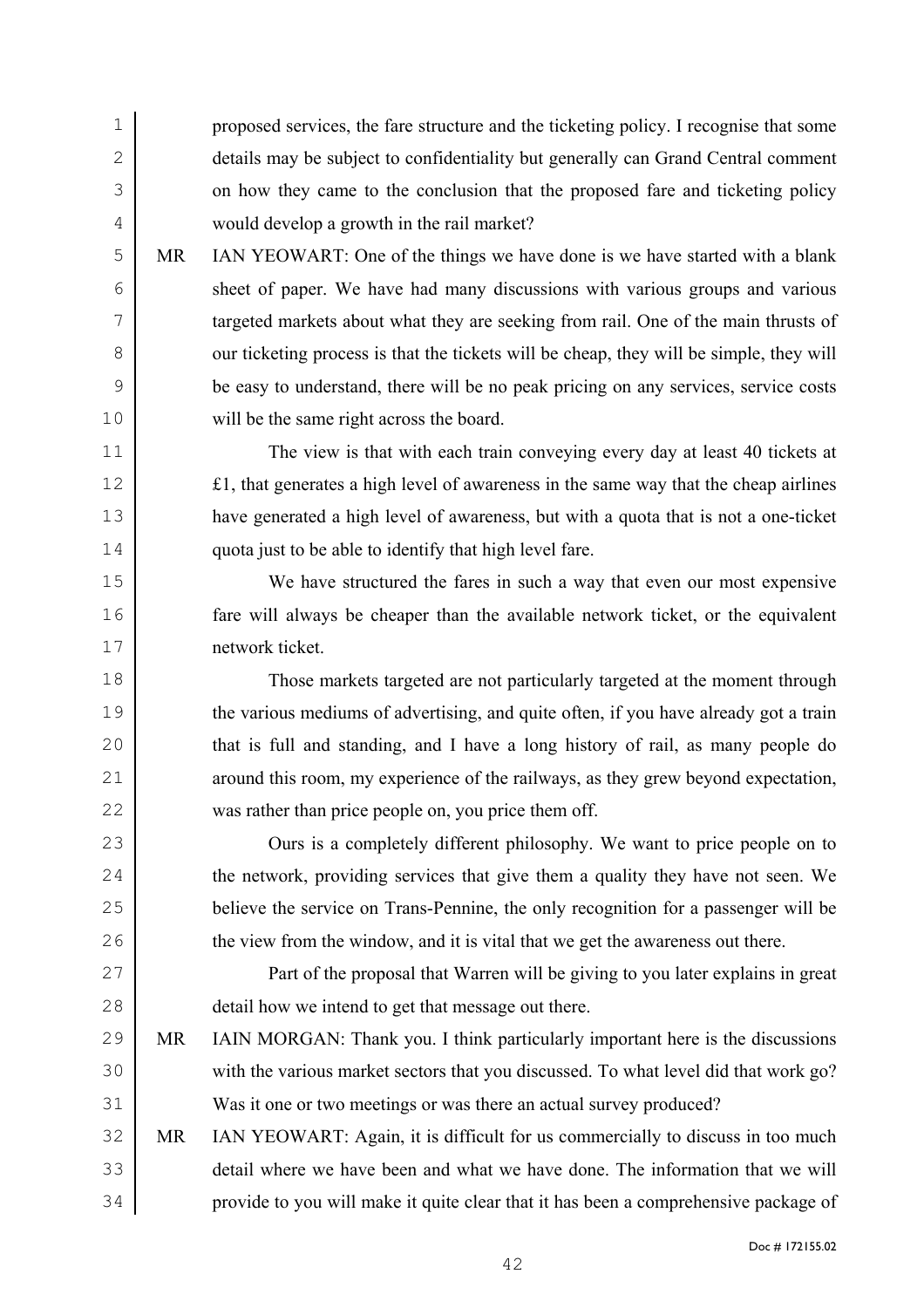looking at available data, looking at available statistics, meetings, obviously taking 2 a case study, which we have done for you as well from the group that will work with us on marketing.

It is difficult for me to discuss in an open forum when we are proposing to bring forward, for the very first time, a completely radical approach to the marketing of railway services.

- MR IAIN MORGAN: But can I confirm that that will be contained within the 8 submission that you are making to the Regulator today?
- MR WARREN BREEZE: Yes. In the submission that we will provide to you later, we have identified four key audiences that we intend to target across the route. It 11 analyses them by social group, it analyses what they like, what they dislike, what 12 triggers them to buy a product or service and relates back to how we, therefore, 13 intend to market our service to each of those four groups.
- MR IAIN MORGAN: Another of the proposed benefits/differences/distinctiveness 15 around the proposed service is the rolling stock for the particular service that it is 16 applied to. In submissions to the Regulator, you have made various comments about that rolling stock attracting new growth in the rail market. What particular research have you focused on in terms of that rolling stock issue, in terms of the preference towards the HST?
- MR IAN YEOWART: Most of the research in relation to the HST is akin to talking to passengers and passenger groups, experience, and if you stand at York Station, for 22 example, and there are three or four trains going towards Newcastle in the next 23 hour, there are not too many people, unless they are already on it, who will travel 24 by anything that does not go at 125 miles an hour. And if it goes at 125 miles an hour, there is a preference as to what type of traction it is at that particular time; 26 some will choose an electric train, some might choose a diesel at either end, other people might choose one where there is an engine slung underneath it.
- Quite clearly, these are multiple units, in our opinion, and very similar to 29 the opinion Chris Garnett has in relation to quality of journey, especially at 125 miles an hour which is critical for this route.
- The 'nose cone effect' should not be lost and, indeed, it has not been lost on 32 particularly FGK in relation to TransPennine -- sorry, there are so many letters --because quite clearly, to have a streamline nose does have a major impact on passengers' perception when a train comes into a station.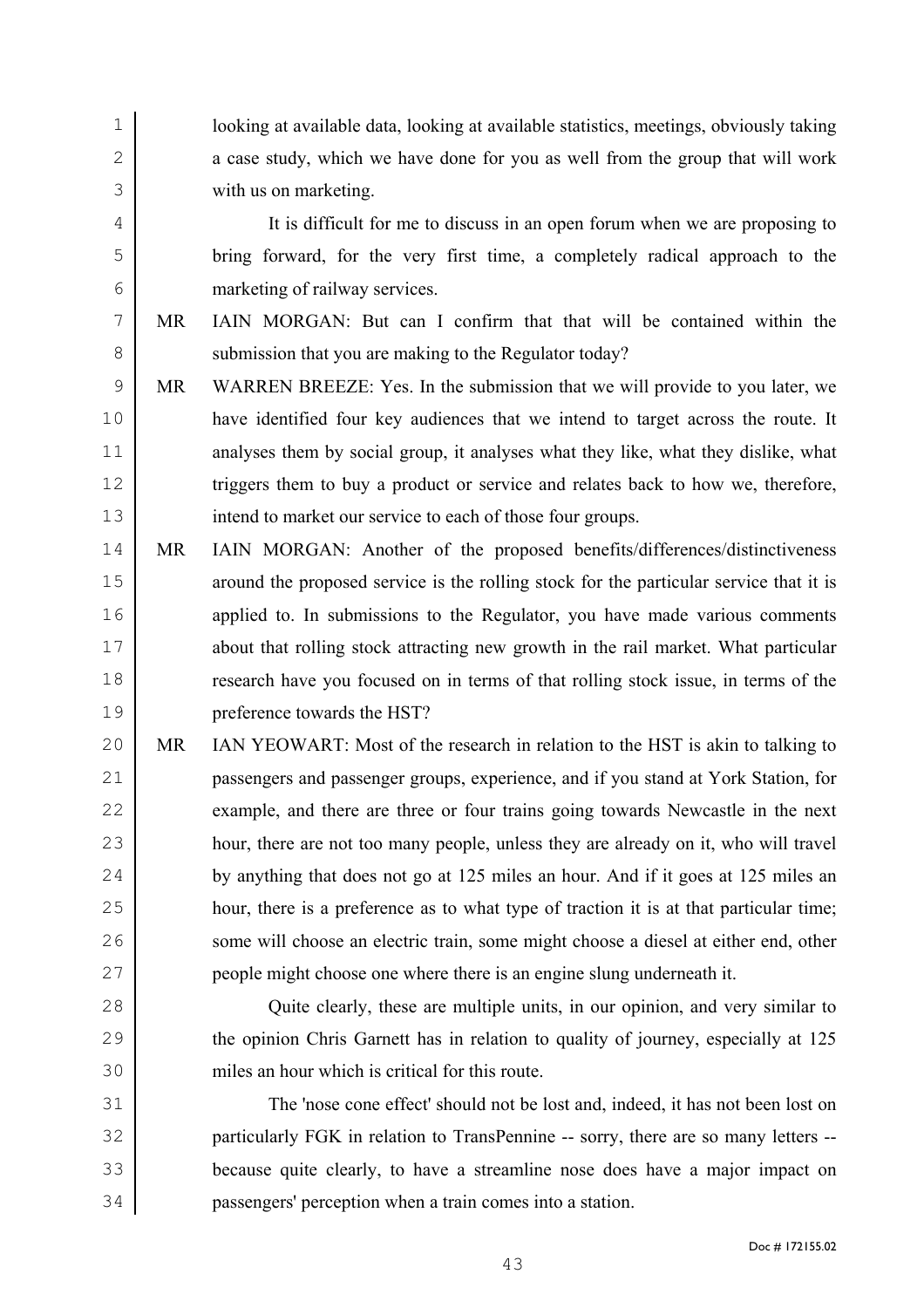In the various meetings that we have had with councils along the route, on 2 each occasion every council has identified the arrival of a "real train", in their 3 terms and in their words, at a railway station brings the station back to life. If you look historically at stations that have lost their intercity trains, and ours is an intercity train without doubt, there is a great clamour when these big trains are withdrawn from service and replaced by small trains. This is an intercity route, this is an intercity service and all we want to do is 8 to recreate the service provision that passengers regularly travelling to London use and bring it to passengers who travel across the Pennines. MR IAIN MORGAN: Thank you for that. We will in the next section look at the 11 benefits further. For now, can I turn, first, to the Strategic Rail Authority and then 12 to TPE particularly because I would like you both to comment on your the level of untapped demand for rail services in the area, given that you must have gone 14 through a fair amount of detail in both developing the franchise and bidding for the franchise. MR GARY BACKLER: Our view is that the level of untapped demand is not sufficient to do otherwise than confirm that these services will be primarily abstractive. There are already Trans-Pennine services in place serving the principal conurbations. There are clearly, with the new franchise, very firm commitments

now to invest in new rolling stock on the part of the current operator there. Virgin Cross Country for its part, where it is on the route, has already invested in new **rolling stock and GNER has invested in a very significant upgrade to the quality of** its stock.

Obviously the market is growing overall but we do not see overwhelming 25 evidence that there is such a volume of untapped demand in this corridor to prevent 26 this from being anything other than very heavily abstractive to current operators.

MR PHILIP BENHAM: Can I just add that whilst I know there are views about the 28 validity of MOIRA, from our analysis we believe that the predominant development of GC's business will actually be on routes that are already paralleling either GNER or Cross Country. We are talking about Newcastle across to Leeds, Newcastle down to York and flows to Darlington. There is obviously Manchester 32 as well, but that is the only one of the top seven flows that is not directly paralleled by GNER or Cross Country services which, essentially, will be operating a similar quality of service to that which Grand Central say they are going to be running.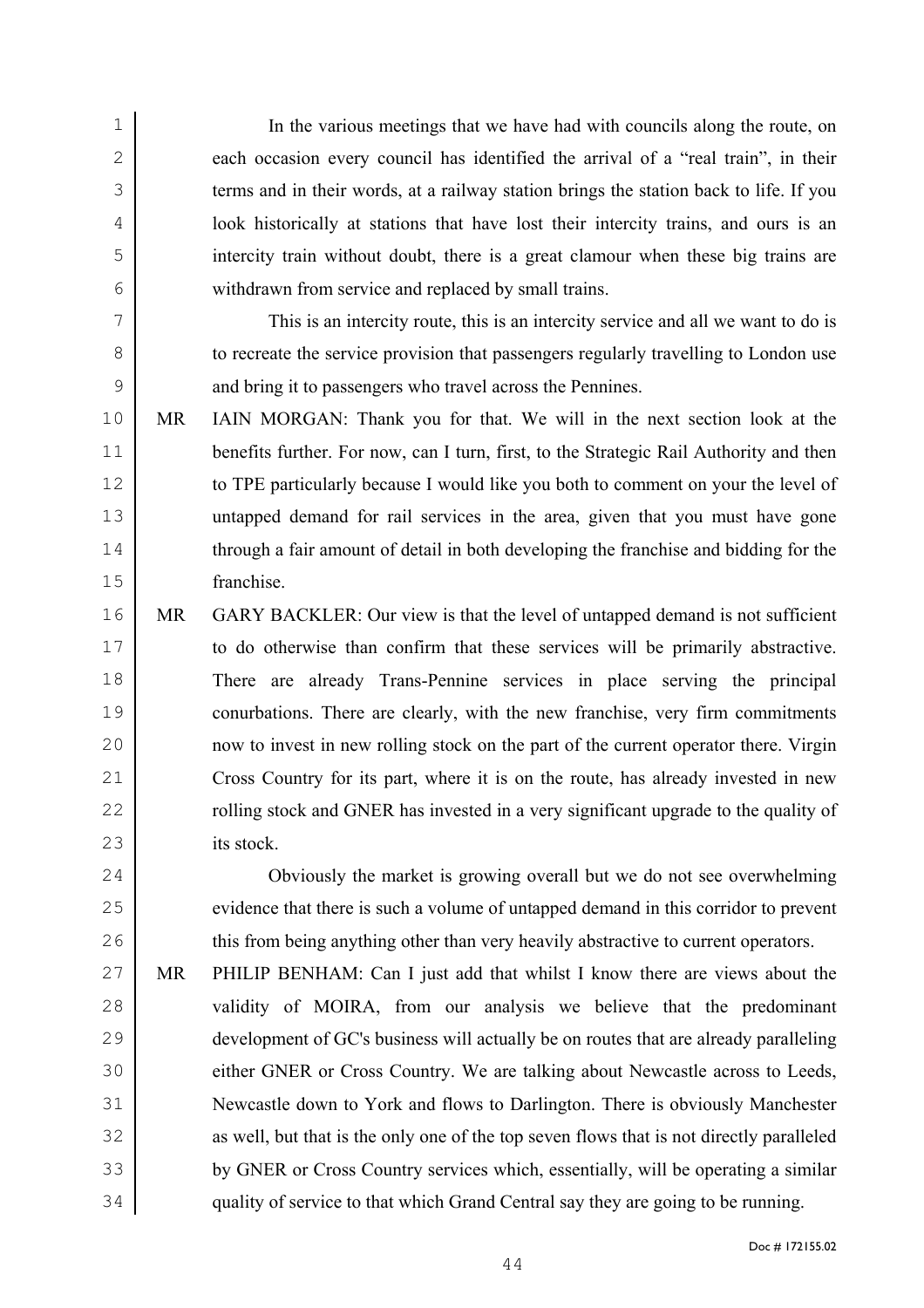MR IAIN MORGAN: Given that the MOIRA and Passenger Demand Forecasting Handbook has failings, to some extent at least, does the SRA feel that they have any analysis that they developed during the franchise development that may be of use to the Regulator in order to come to his conclusions on this application? MR GARY BACKLER: I think we would like to look at that, please, with the franchise re-letting team that was involved on the Trans-Pennine franchise. MR IAIN MORGAN: That is fine. Would FGK/TPE wish to comment on their analysis 8 of the untapped market in the area? MR VERNON BARKER: Okay. I would actually echo obviously Gary's remarks, given that we have just entered into the franchise agreement. Part of that, we have 11 actually given the uncertainty over any untapped market we have undertaken, as part of the franchise agreement, to research and do studies with all the various bodies in the North West and the North East. What I would say in terms of generating increased growth across the TPE 15 corridor, we have also looked at MOIRA studies and we do believe that, from a revenue perspective, abstraction PSEs and GNER primarily on the East Coast Main Line are quite clearly targeting parallel-running services. In terms of generating new users, I would argue that what customers really want is a frequent, reliable, dependable service and, with eight trains a day, that is not really sufficient to grow the rail market across the North East or the North West of England. 22 MR IAIN MORGAN: Thank you. A comment there. MS DENISE LENNOX: Thank you. Denise Lennox, Commercial Director for First 24 North Western. The proposition that appears to have been described to us, that of a fare structure that is cheap, simple, easy to understand with no peak pricing and 26 targeted at a very clear audience, based on social grouping with four key audiences 27 is very reminiscent of the proposition that First North Western had in the early 28 days of its franchise for the airport and Rochdale services to London; a very cheap, easy, simple fare structure, one price. We put a lot of effort into the marketing, worked very, very hard at it. We 31 did not have the HST rolling stock, but we did go for specific training of staff, high quality staff, very attentive to the key target audience that we had looked at. We had catering services on board: sadly, it failed. I do think it is a very similar proposition.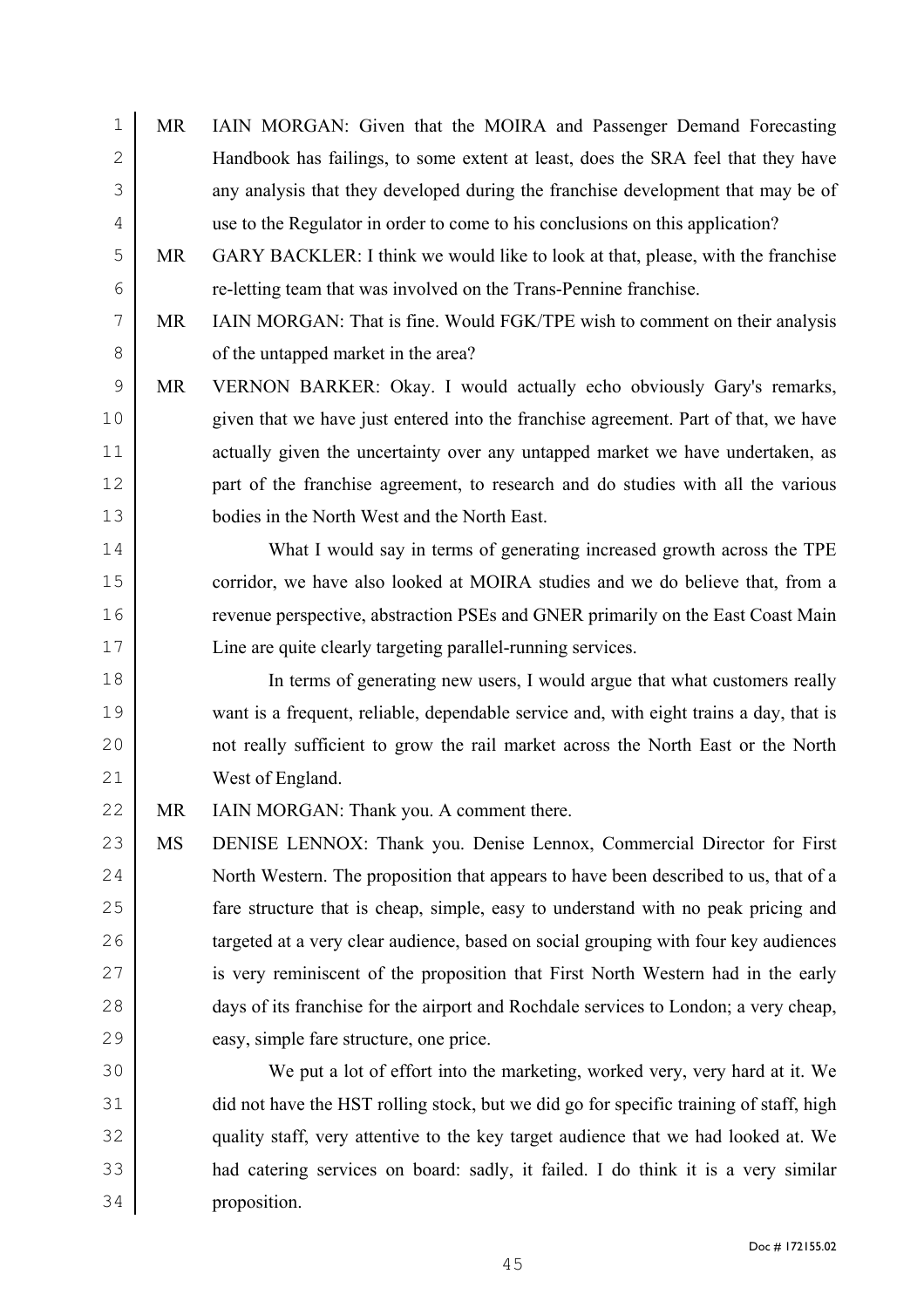MR IAN YEOWART: Thank you. Yes, I think the reason it failed is because of the 2 colling stock. I cannot imagine anybody would want to undertake a journey of that length in that type of rolling stock, no matter how it was marketed. Megabus, I think, are showing that if you market it cheaply and properly, you can actually start to fill the services and attract a new type of market. I think it is important, just before we move on, just to pick up the point that has been made twice, and Gary made it earlier this morning about most of our 8 abstraction is liable to come from the East Coast. At the hearing in 1999, it was stated quite clearly that: "many services to and from the north-east and Leeds are 10 already running at 75% of load factor. In simple terms, they are frequently full and 11 standing before they arrive at Doncaster. The simplest example is if you take a 12 train currently departing from Newcastle, it is already full when it arrives at York." Now, they are GNER's comments from 1999. Those comments, I am sure, 14 in a growing market, and they have admitted that the market still grows, and we are very keen to see the market still grow, but it is very important, especially if that is 16 the area that they believe abstraction is going to come from. They also stated in 1999 that all their White Rose services will be new to **rail**, wholly new to rail revenue, and yet they argued that the Hull Trains services will be abstractive. It would appear, as has appeared on more than one occasion, 20 that everybody will take whatever information they have and obviously come to 21 the conclusion that they wish to come to. MR IAIN MORGAN: Would GNER like to comment? MR ROBIN DAVIS: A couple of comments. In 1999, Virgin Cross Country were not **running two trains an hour between Newcastle and York. I endorse Vernon's** 25 comments about frequency and reliability; that is certainly what our customers are seeking. I note in Grand Central's paper, "growth generating additional passenger 28 but demand growing in the rail market", and again GNER is quoted, particularly 29 citing the example of our Leeds service which we introduced in 2002. A couple of factors. The majority of the use of the Class 373 rolling stock 31 on that service, yes that is correct - it is a very nice train, but the majority is still 225 services. The other thing about "the growth that we experienced", the success in

Leeds is about frequency and journey opportunities and actually lowering average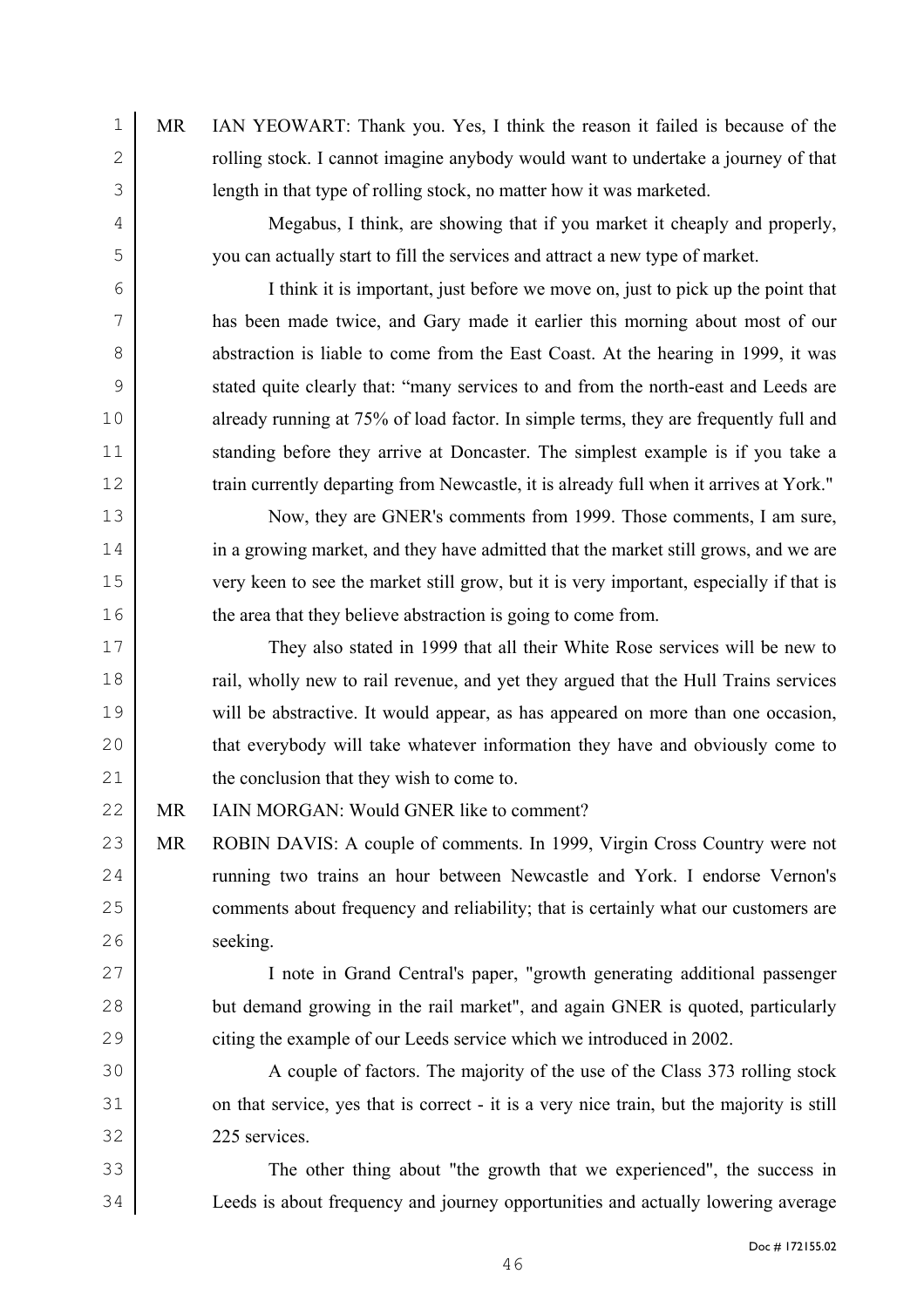journey time because instead of a customer turning up at, say, King's Cross and 2 missing his train, he now only has roughly 29 minutes to wait as opposed to the 59 minutes. So that is actually bringing average journey times down; so it is frequency 4 and reliability that generate that growth, not the addition of a few number of extra services.

Another important factor, I note what you said about what a train looks like. Certainly our experience with quite a number of customers is the most 8 important factor is not what the train looks like; it is, 'Is it going to get me there on time?' So performance is absolutely critical to a customer's journey.

The other thing also, we talked about attracting customers out of their cars. You can only attract them out of their car when they are at the station. They tend to like to drive it to the station and certainly car-parking capacity, I would like to know what assumptions are being made about the availability to grow the market, particularly on the main route, say between Newcastle and York. At Newcastle, York and Leeds car parks, you cannot get into them, certainly after eight o'clock. 16 So there is a factor there in terms of can you actually grow the market? Is there 17 actually sufficient car-parking space to bring all these people into the station?

THE CHAIRMAN: Do Grand Central wish to comment on that?

MR WARREN BREEZE: I am not sure I can say too much on car-parking, I am just a bit confused about that point. Presumably all passengers have got an equal choice 21 of when they choose to turn up at the car park. I am sorry, maybe I missed the point about car parks.

23 MR ROBIN DAVIS: Yes. Maybe to help you here, Warren, what we are all trying to 24 do is to grow the number of people who travel by rail but still, what those people want to do is, quite of lot of them, making journey opportunities by car, they still 26 will use their car and come to the station but they will want to park. If they cannot **park, they will not travel, they cannot travel by rail because they cannot get in the** car park.

Our experience at York, where we are trying to desperately seek additional 30 car-parking capacity, again you quote the growth on our Leeds market. We have put additional car-parking capacity at Grantham, additional car-parking capacity at Newark because if you do not have a big enough car park -- they tend not to walk several miles.

34 MR IAIN MORGAN: Do you want to respond to that?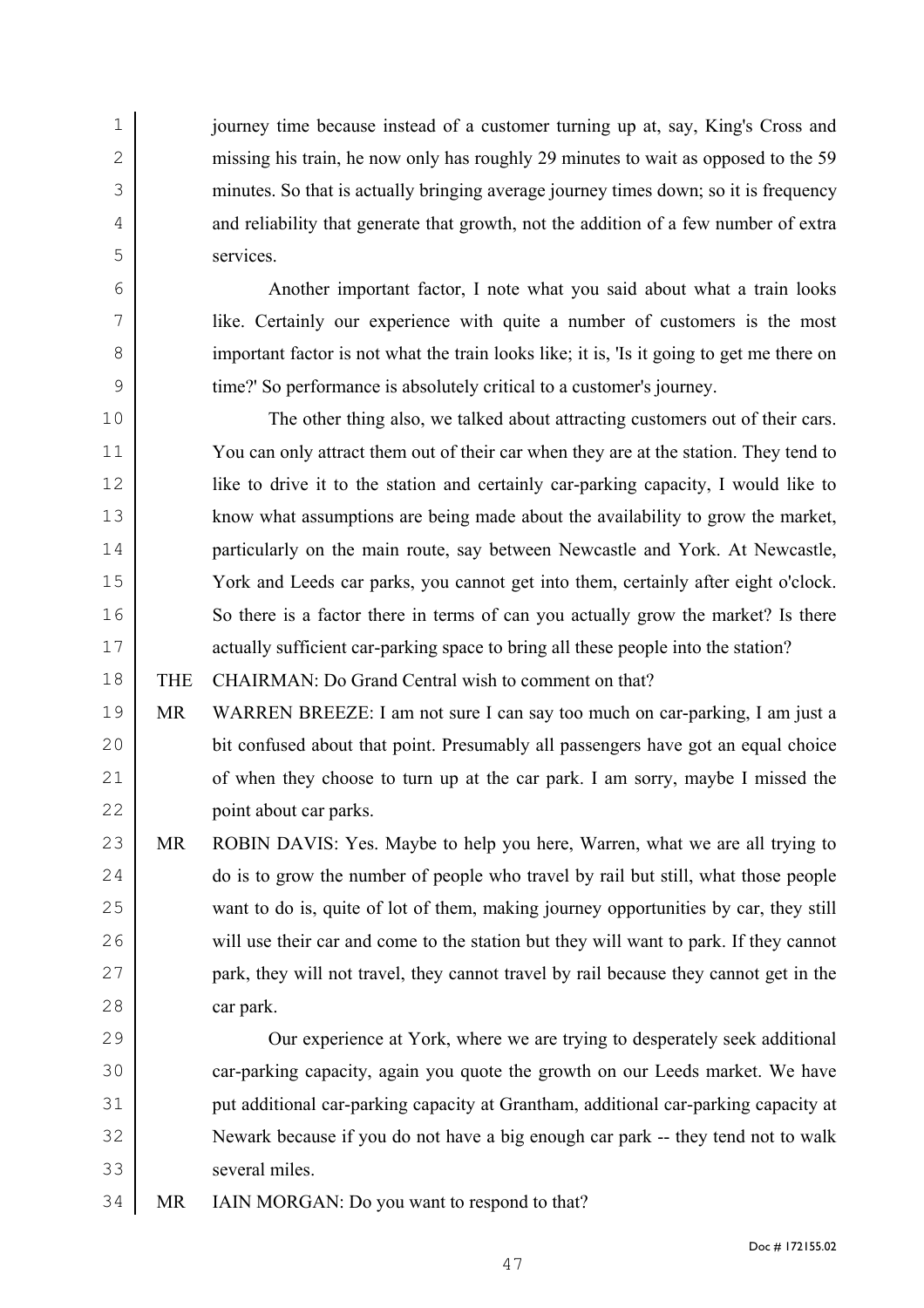- MR WARREN BREEZE: No. I would like to respond to a couple of points that have 2 been made in the last ten minutes, if I may, whenever you are ready.
- MR IAIN MORGAN: Another couple of comments over there. The one final thing that we promised in the pre-hearing paper on 25th March, before we come to that, is any local effects that might not be picked up within our framework and this was an opportunity for operators to raise that so I leave that open as a question.

Do you want to make your response first?

MR WARREN BREEZE: Just a couple of points, picking up perhaps on Gary's 9 boservations, talking about there does not appear to be a level of untapped demand 10 on Trans-Pennine. I think I would go back to the MOIRA view; it is possibly an 11 easier conclusion to draw against a backdrop of MOIRA. It is not such an easy 12 conclusion to draw if you start afresh and think about how you want to come to the market and stimulate demand in a new and innovative way.

There were further comments about untapped demand and I would only 15 observe on that that I am sure if we were to go back a few years, that British Midland and British Airways felt there was untapped demand on a number of their 17 The routes against a traditional pricing structure, and the approaches that they were using for offering a number of their services, and we have all seen what has happened to the airline market since then.

The observation about the market being particularly well-served: well, as somebody who has been a very frequent user of the East Midland's Glasgow Air 22 Service over the last few years, I think we all felt, if I went back four years, that 23 that service was well-served. It is now served by double the number of operators, 24 operating on double the number of planes and demand and loadings have stayed consistent across all services. The reason it has happened is because somebody has 26 come along to the market, taken an innovative view of how to stimulate demand 27 and taken a very fresh approach to operating that passenger service.

If I may just pick up the point from First North Western about targeting social groups, if I was not clear, I need to correct myself: I said we had four target 30 audiences and within the analysis that we want to present today, we take each of the target audiences and they are sub-analysed by social group. We were not proposing to market a service purely by social groups.

There was an observation from GNER about the fact that since 1999 and the Hull Trains hearing, the Virgin service has now moved to two services per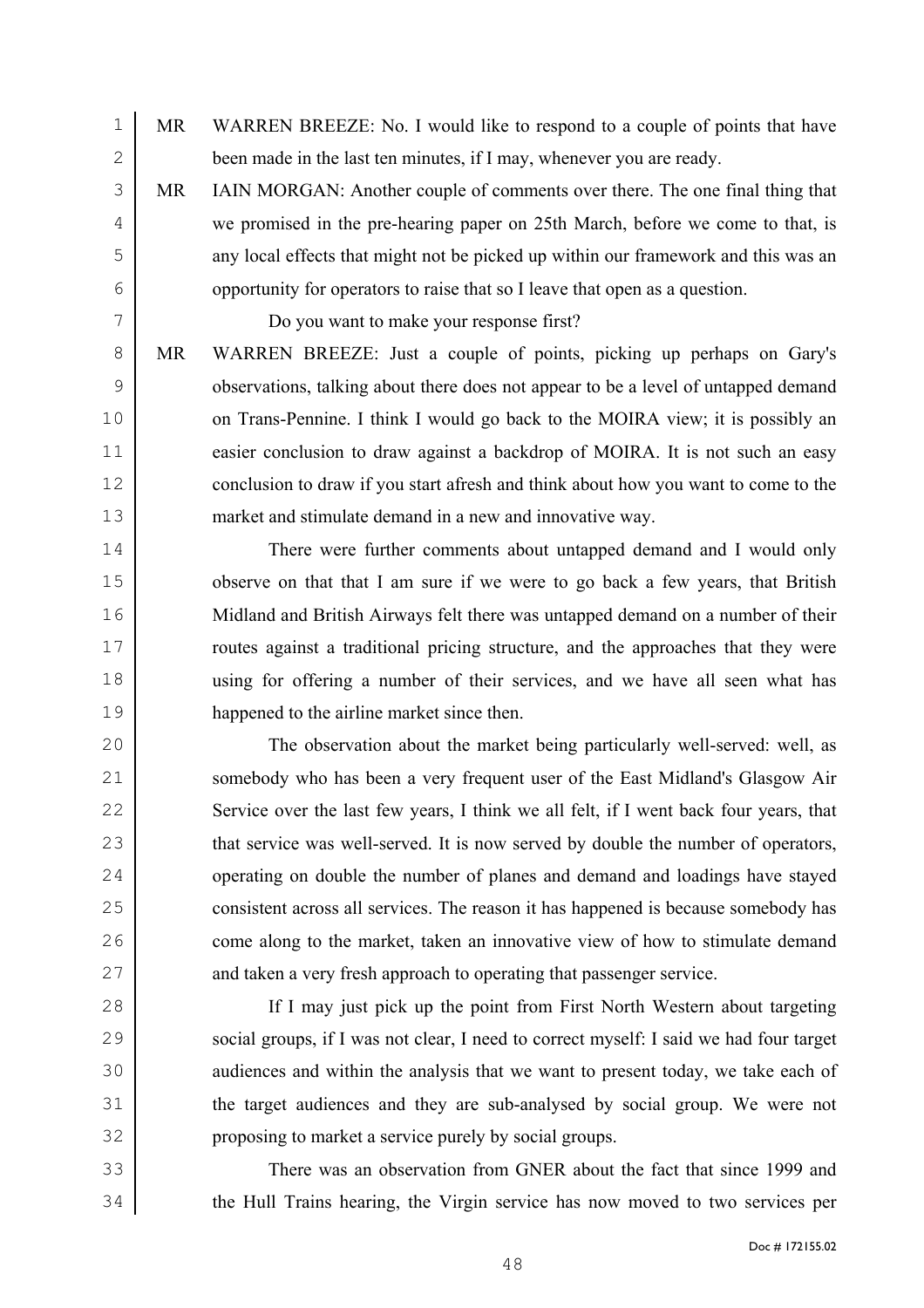hour. It has but it has moved to two services per hour with smaller trains of a 2 different type which do not have double the capacity of the trains that were being previously operated on that route.

I think my final observation is in regards to 373 services out of Leeds as opposed to the predominance of 225s. I can tell you that one of our partner organisations which is based in Leeds, with whom we meet very regularly, we were discussing this very point with them last week. They are regular, paying 8 customers of GNER travelling up and down to London and the only train that they talk about and that they remember are the 373s, but it still attracting them back to 10 the service. I am sure that when they actually get to the platform, they sometimes do not always travel on the 373s, they travel on 225s, but it is what sticks in people's mind about perception. Perception is one of the things that brings people back to railways for further journeys.

Thank you.

THE CHAIRMAN: I would like to take the issues around passenger benefits a little bit further. Grand Central have said that compared particularly with Trans-Pennine Express they see a step change in improving passenger accommodation; upgrading on-board services; the rolling stock that operates at line speed throughout the journey; First Class in a dedicated vehicle; the new journey opportunities at Brighouse, Rochdale, Wakefield Kirkgate; cycle provision; and also the real price 21 reduction

Clearly, the Regulator will have to take a view of those benefits to passengers against the industry cost of delivering them. Can I, however, ask the 24 consultative committees if they have any observations as to what they see as the benefits or otherwise of this service?

MR ERNIE PRESTON: Ernie Preston, Secretary of the North East RPC. I will try not 27 to reiterate anything, but what we see from the passenger point of view is that the emphasis has got to be on the new journey opportunities, the Manchester Victoria, 29 and particularly Brighouse and Wakefield in this. Wakefield is an area which is very poorly served. Unless you happen to be going to Birmingham or London, the quality of the rest of the service is not any fault of the existing services, they are 32 just cases of "What else have you got?"

Also what perhaps has not come out of this is that if Wakefield Kirkgate were to become occupied by Grand Central, there is a possibility of unlocking, far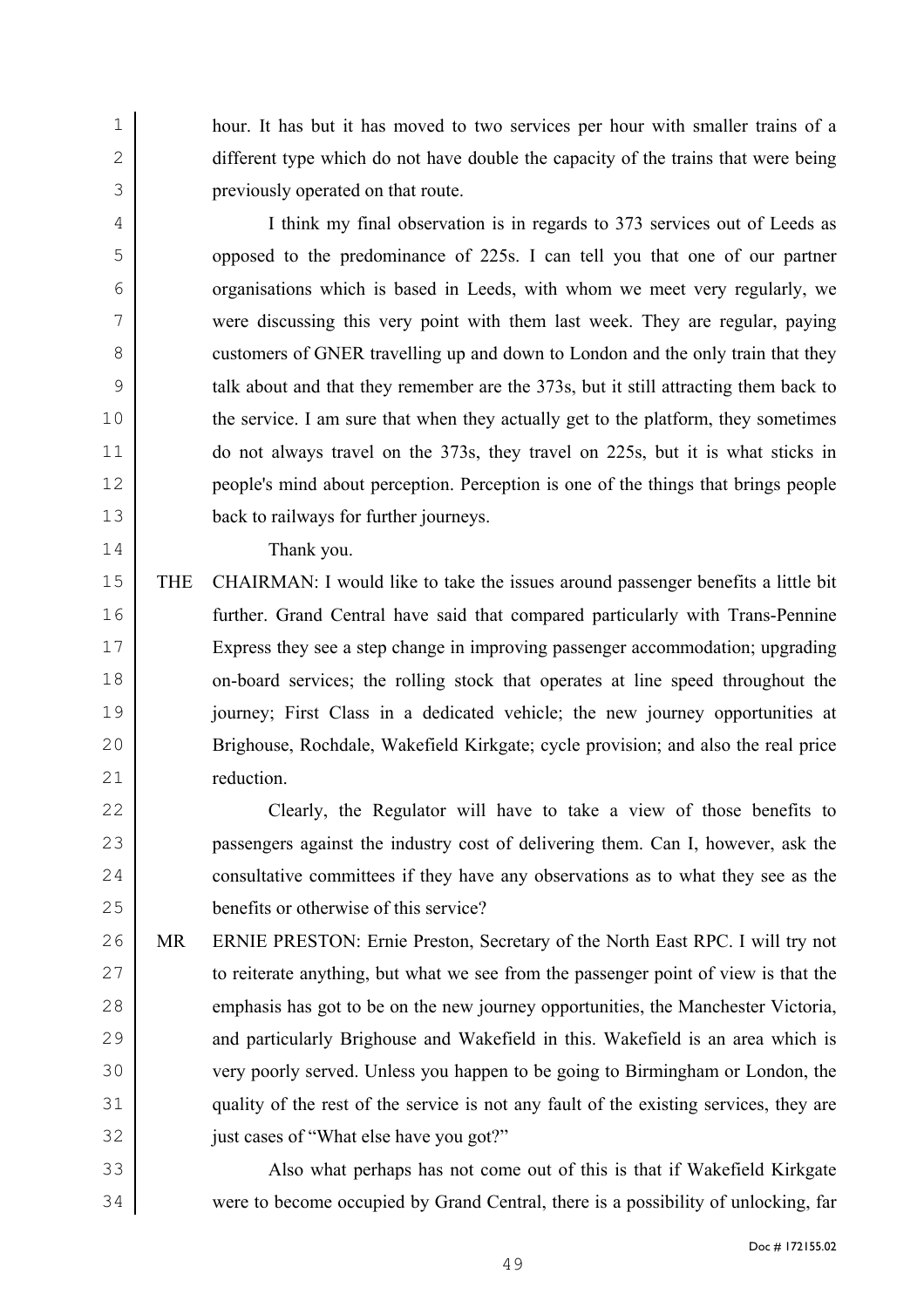more easily, quite a lot of money which the PTE has, and indeed the Railway Heritage Trust has for refurbishing the station, so a bit of icing on the cake there.

We are not trying to knock First Group on what they are doing with the franchise, but we are very concerned that there is nothing in there that we can see which is actually going to produce a growth in the number of seats. The route on that corridor is very heavily used. People can quote whatever numbers they want, but you go and try to get on one of those trains from Manchester or Leeds in the 8 evening, a seat is a hard thing to come by.

We have just seen, for one reason or another, the order for new units for the 10 Trans-Pennine has gone down from 56 to 51, whereas all kind of logic would seem to say that that number should be going up by five, not down, to cater for the growth which has taken place and will continue to take place. The Government is trying to increase rail's market share, so we need more seats on that route.

What Grand Central seem to be providing are that they are the only people there who are actually going to do that if they can get the access rights.

THE CHAIRMAN: Anybody else?

MR ROBIN SISSON: Thank you, Mr Chairman. Robin Sisson, Deputy Secretary, Rail Passengers Committee for north-western England. Again, not to reiterate things 19 that I have said in our submission, but we do take notice of the particular markets which Grand Central propose to target. In all the information we have, short of a large scale, systematic analysis suggests that there is value in targeting particular groups that they have outlined.

23 I think the issue of the quality of the train is actually crucial and also any 24 other marketing initiatives which Grand Central put into that.

Just to go back on something that the gentleman from GNER said about people not really caring what the 373 looks like. That is not what GNER themselves say in their review, "Service with a smile" where I think Mr Garnett 28 actually says we do know that passengers specifically book those trains, do go for 29 them. So I think you must have a certain consistency there.

Certainly in the north-west, we welcome any initiative which increases volume capacity on a particular train. Granted, the number of trains proposed is 32 small. The First Class issue is important. I have a particular interest there as a regular Trans-Pennine commuter, but we wonder just what is going to happen on a Desiro in First Class seats. Yesterday, on the 0808 Leeds to Liverpool, there were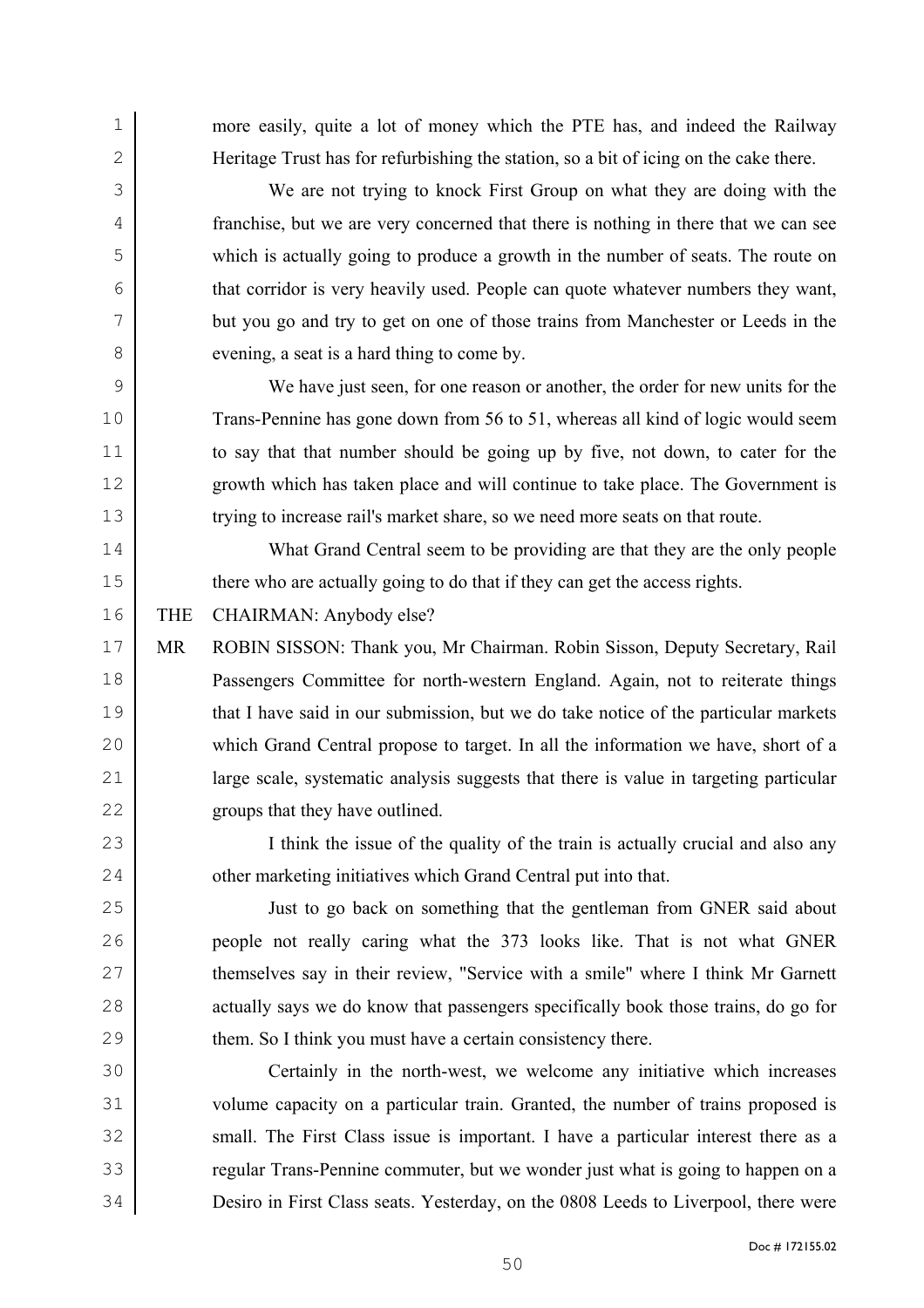| $\mathbf 1$ | 28 seats taken out of the 32 and we are concerned that First Class fares will rise.      |
|-------------|------------------------------------------------------------------------------------------|
| $\mathbf 2$ | We also think that there is a considerable student market and that students              |
| 3           | will, in fact, be attracted by, as Grand Central themselves say, a particular train, if  |
| 4           | you like, with a certain amount of prestige, but just the sheer ability to get a seat at |
| 5           | weekends. I notice that a departure at 1835 from Manchester Victoria to Newcastle        |
| 6           | would in fact be very attractive and there are other markets that are well catered for   |
| 7           | on that four-train timetable.                                                            |
| 8           | The rest I have said in our response. Thank you.                                         |
| $\mathsf 9$ | CHAIRMAN: Thank you. Do the Passenger Transport Executives wish to make<br><b>THE</b>    |
| 10          | any comment about passenger benefits? If so, please do.                                  |
| 11          | MR<br>PETER JOHNSTON: Peter Johnston, Greater Manchester PTE. In this instance I         |
| 12          | want to speak also on behalf of the Trans-Pennine Rail Group, for which I am             |
| 13          | secretary, and to an extent also for colleagues in other PTEs that are unable to be      |
| 14          | present today, specifically West Yorkshire and Nexus.                                    |
| 15          | CHAIRMAN: Sorry. Who is on the Trans-Pennine Rail Group?<br><b>THE</b>                   |
| 16          | MR PETER JOHNSTON: Local authorities, PTEs and national parks, everywhere from           |
| 17          | the Mersey to the Humber and the Tyne and industry stakeholders such as Network          |
| 18          | Rail and the relevant TOCs. It is a broadly-based group. There are a number of           |
| 19          | points I want to make quite quickly.                                                     |
| 20          | The first is that, in principle, almost all of us welcome the idea of a fast,            |
| 21          | high quality rail service on the Calder Valley. It is, of all the Trans-Pennines routes  |
| 22          | and has, to some extent, been the Cinderella and we believe that high quality rail       |
| 23          | services is, in itself, desirable, but not if it interferes with the performance of some |
| 24          | of our other objectives. West Yorkshire, for instance, are particularly concerned        |
| 25          | that if this is to be done, it must not be done in a way which prejudices the            |
| 26          | possibility of the Sheffield/Leeds service which they are hoping to introduce.           |
| 27          | Similar views have been expressed in relation to other train services, but I             |
| 28          | pick up here the point which was made initially by Graeme Bunker which was               |
| 29          | about the extent of the MERIT model and whether or not it includes services              |
| 30          | through Manchester Piccadilly. I cannot answer that, but the answer if it does not,      |
| 31          | then it is probably going to underestimate the downside effect of introducing new        |
| 32          | services on the line of the present proposal.                                            |
| 33          | Now, I pick up again the point made briefly by Niel Wilson. When existing                |
| 34          | performance on existing routes by existing services is already well below the            |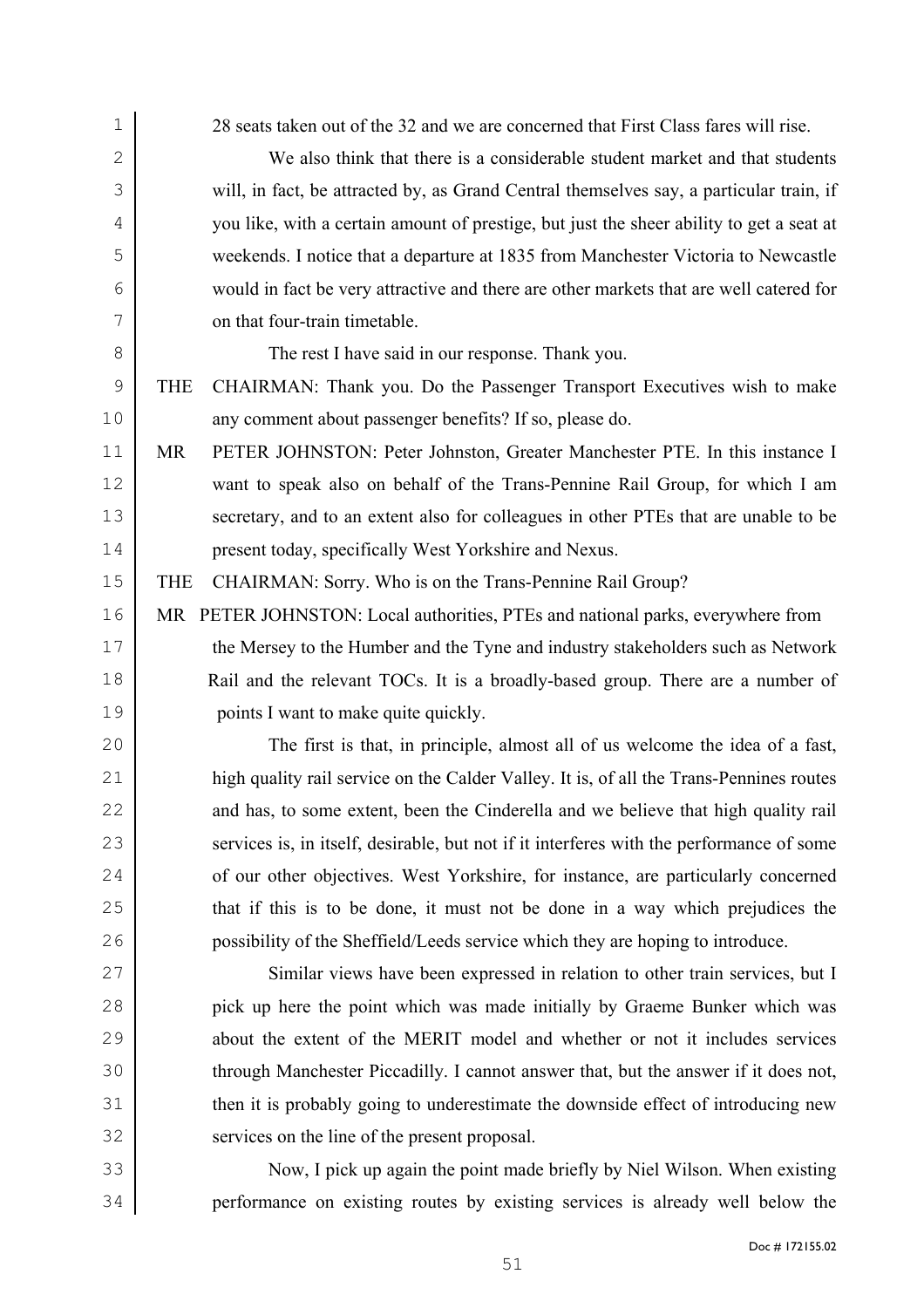| 1            |            | targets to which we aspire, we need to think quite carefully before we introduce a    |
|--------------|------------|---------------------------------------------------------------------------------------|
| $\mathbf{2}$ |            | new service which will have the effect of further depressing that performance.        |
| 3            |            | I am not claiming that it will, but I need to be sure that you, when you are          |
| 4            |            | deliberating this proposal, will take that factor into consideration. The same would  |
| 5            |            | apply in the case of operations at Manchester Victoria and the point about platform   |
| 6            |            | capacity etc etc.                                                                     |
| 7            |            | In principle, I am an optimist but I always keep one eye on what is the               |
| 8            |            | downside risk. I think you need to take account of issues about abstraction which I   |
| 9            |            | am not competent to resolve. Because if, for no other reason, and the SRA has         |
| 10           |            | already let a quite challenging franchise to Trans-Pennine Express, and you need to   |
| 11           |            | take into account also what is the likely effect on what is already a financially     |
| 12           |            | precarious Northern Trains franchise.                                                 |
| 13           |            | I leave the thought with you, Chair. Thank you.                                       |
| 14           | <b>THE</b> | CHAIRMAN: Thank you. Does Grand Central wish to comment on any of those               |
| 15           |            | points?                                                                               |
| 16           | MR         | WARREN BREEZE: I think, for example, the issue about platforming at                   |
| 17           |            | Manchester Victoria has already been covered this morning and we have made our        |
| 18           |            | position clear on that and I am sure your office will be diligent in assessing all of |
| 19           |            | the issues.                                                                           |
| 20           | <b>MR</b>  | GRAEME BUNKER: Chairman, could I just add a question, please, if I may? If            |
| 21           |            | you want to be made available the passenger feedback figures that the SRA             |
| 22           |            | conducted in an independent survey on the Voyagers, we will make that available.      |
| 23           |            | Passenger satisfaction is higher on those than it is on HSTs. Unless the SRA          |
| 24           |            | disagree, I am quite happy to make that available to you.                             |
| 25           |            | The second point is just to make sure that you do not miss that from                  |
| 26           |            | Wakefield to the North, every journey opportunity from Wakefield outwards I           |
| 27           |            | believe we currently serve, compared to the Grand Central operation, admittedly       |
| 28           |            | from Westgate, not from Kirkgate. So that is a different kind of connecting           |
| 29           |            | activity. But certainly from Leeds, York, Newcastle, those primary markets are        |
| 30           |            | already served with an hourly service.                                                |
| 31           | MR         | GARY BACKLER: I would just like to make a couple of points. First, in relation        |
| 32           |            | to the Voyager information, provided that Virgin are content, then yes there is no    |
| 33           |            | problem with that information being shared.                                           |
| 34           |            | Just to pick up a couple of earlier points that have been made, I would               |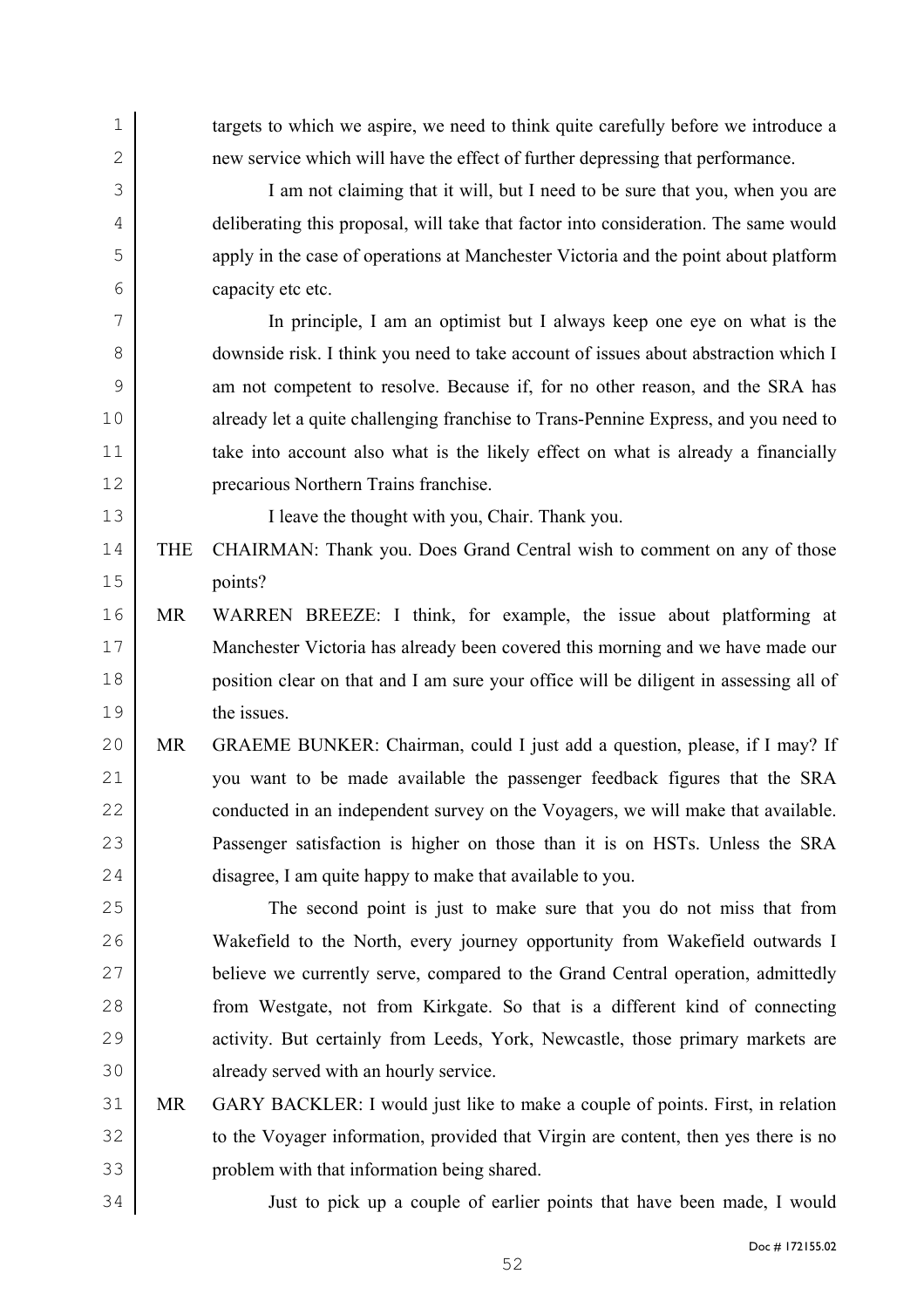strongly underline the importance as revealed across the Network to passengers of 2 consistency and reliability of service. It is all about reliability. Actually fully accepting the points of the RPC about their prioritisation of passenger benefits, I am sure, assumes a given level of reliable, consistent operational performance, and 5 that if that performance were to be jeopardised and in fact were to deteriorate, fully accepting that it is not actually all that high in these areas, I am sure that if that performance were to be threatened with deterioration, then we would hear about 8 that very strongly from the RPCs and rightly so.

It is just a question of which passenger benefits are actually of most value to passengers and I think I would underscore that it is actually reliability that is the key issue.

12 I think one final point, in terms of new journey opportunities and new markets for the SRA which of course has to fund all of these operators, all of the franchise operators and is committing to franchise payments many years out, the 15 crucial thing for us is: are the new markets of any kind of comparable value to the markets for which we are paying subsidies to ensure they stay served? That is a critical issue - the taxpayers' money should be defended in underpinning the markets that are already being served. Our view remains that the abstraction threat 19 of these services far outweighs any potentially generative effect.

- MR ERNIE PRESTON: Can I just add something. Gary is perfectly right; of course performance is a big issue with passengers, but so is the overcrowding and having 22 a comfortable journey. It is about getting the right balance between those two.
- MR GARY BACKLER: If I can just come back on that point. I actually agree in terms 24  $\vert$  of crowding as well. A point I would make is that operational reliability has a key 25 part to play in levelling highly oppressive levels of overcrowding. If passengers are 26 confident that services are going to turn up when they are expected to turn up, then 27 they can adjust their travel patterns with confidence to balance out and ensure that 28 the trains are full. That is what we want - we want full trains. We do not necessarily want overcrowded trains.
- MR PHILIP BENHAM: Can I just add one or two more comments on capacity. The changes to the Trans-Pennine timetable that are planned for December this year will in fact add further seats on the core bit of the route between Leeds and Manchester, for example. Although Huddersfield is not served it does affect Leeds/Manchester, the number of seats in the peak is going up by some 40-odd per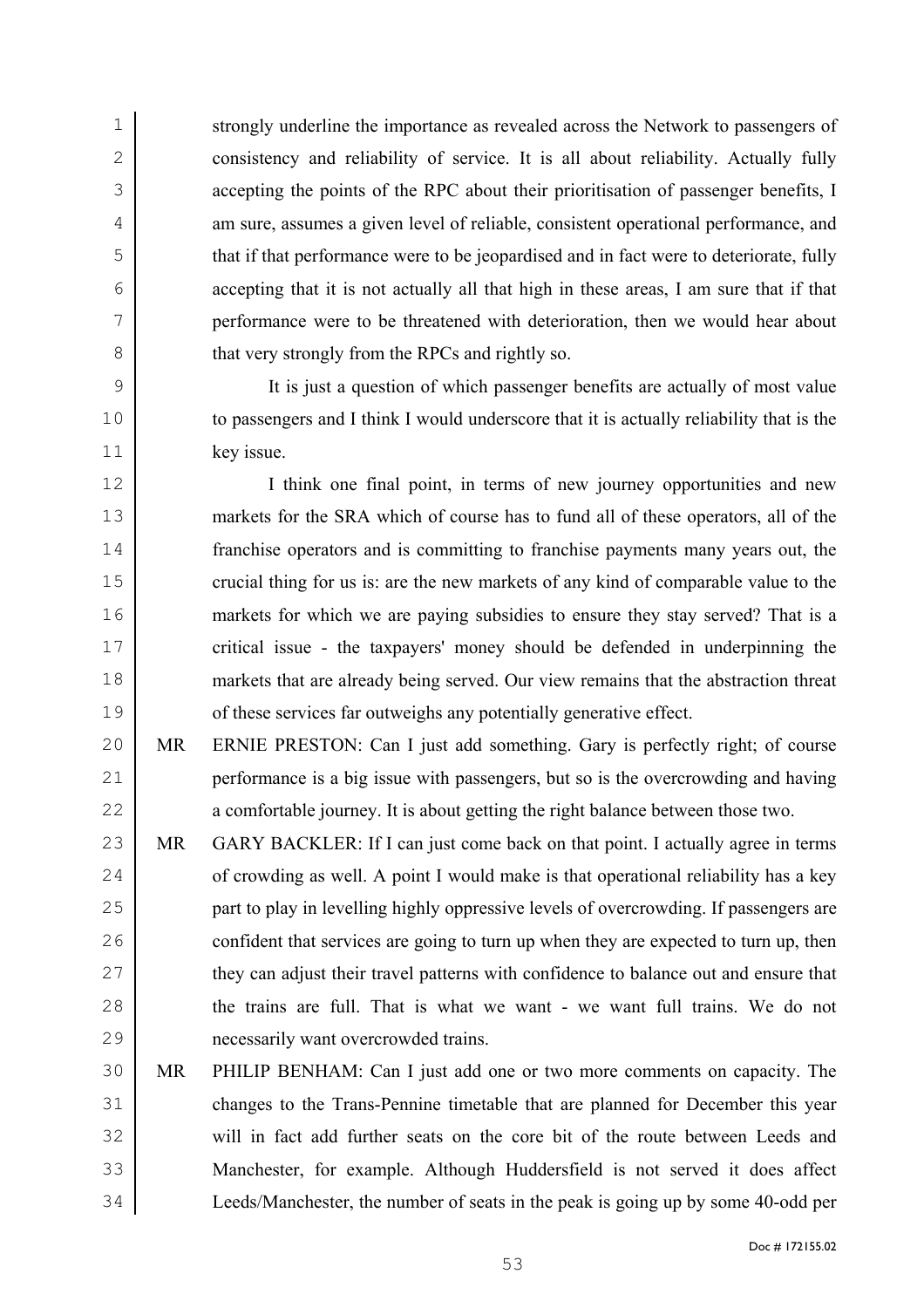1 cent and that is just an example.

2 A comment was made about the reduction in the Desiro fleet. This will not impact on the core Cross-Pennine services; it relates to the north-west and it is to do with improved availability in the use of the units.

There was reference made to First Class. It is worth remembering that this type of accommodation is obviously attractive to the business market. I think Grand Central will offer an hour and a half service in terms of journey time between Manchester and Leeds compared to about an hour currently on Trans-Pennine. I would not have actually thought that was going to be particularly helpful in attracting this particular sector. The First Class market has been developing on Trans-Pennine. Yes it is proving popular; I use it myself at the moment quite frequently, but generally there is actually more than sufficient capacity.

MR IAN YEOWART: Thank you, Chair. We have heard a great deal about growth in various markets. In a business where First Class facilities are obviously important, it seems rather strange therefore that the availability of seats has gone and reduced 17 by 50% with new rolling stock and that just does not seem quite right.

I accept the point about the 40% increase, although I have not seen the timetable, in relation to extra seats on the corridor, but a Desiro three-car conveys 20 considerably less seats than the 158 three-car, so no doubt that 40% increase will 21 reduce when the new fleet starts to come in.

In relation to what Graeme was saying earlier about Virgin, yes, not a problem with Virgin and Virgin, by their own admission, or certainly after Operation Princess was up and around, were trumpeting 40% growth all over because of how good the service was and how they were growing. So therefore not quite sure what the impact might be, a limited impact of Grand Central services.

If we look at performance, what we are basically saying is that there could be a desire on operators to depress their performance in order to prevent anyone 29 else coming to the network. The worse the performance, the harder it is for a good operator to get in. That cannot be right.

In relation to the first point that Graeme made about the passenger perceptions between Voyagers and HST, I would like to understand if it was a blue HST or a red HST which passengers were asked to actually comment against or, if it was a generic HST?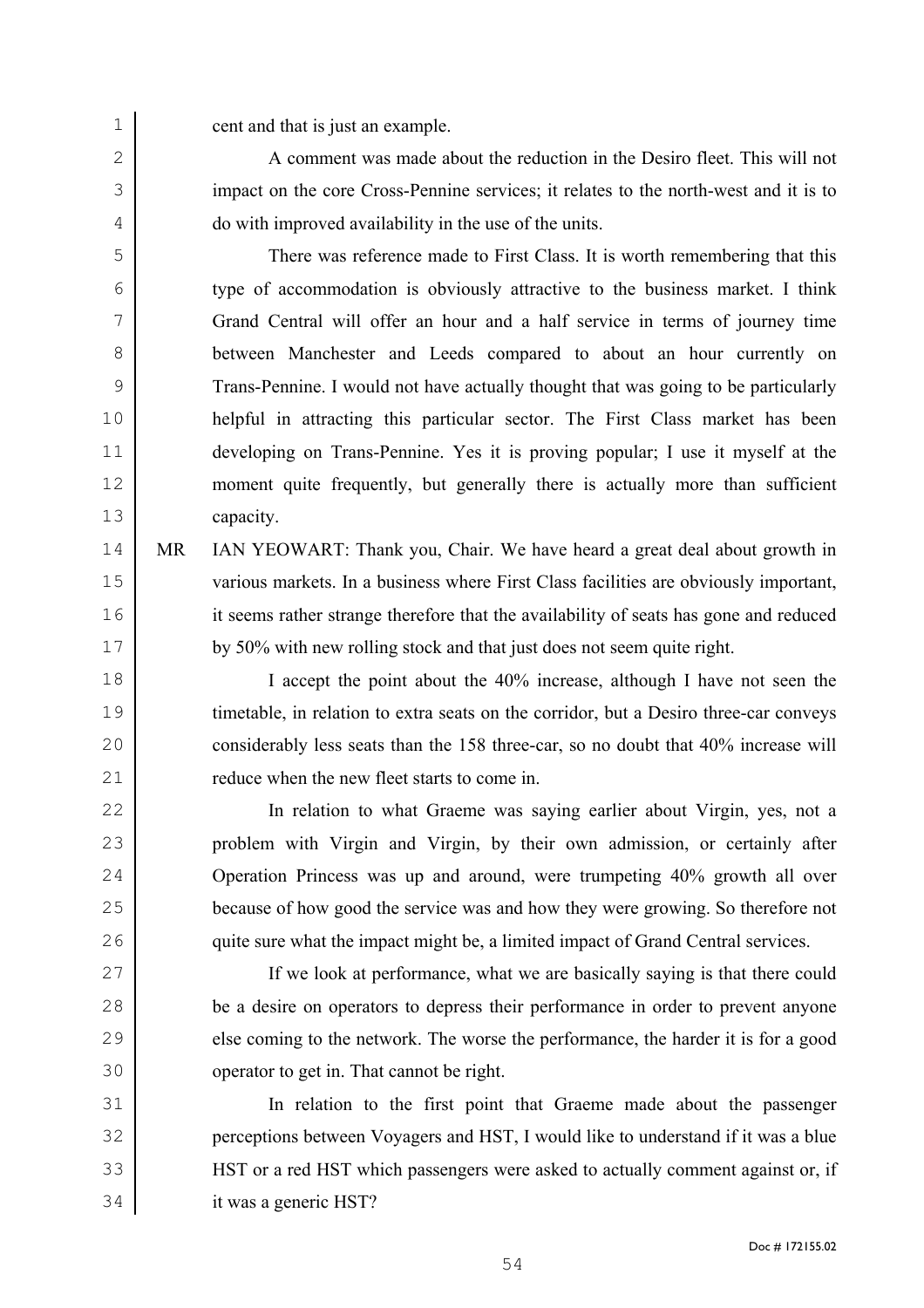THE CHAIRMAN: I think we will leave HST colours alone. I want to bring First Group 2 in, but first I want to ask Grand Central a little bit about Brighouse, particularly because one of the key issues here, and it was an issue we also had with Hull Trains, is that that is a service which currently does not exist or is very weak.

What do you see as being the benefits of that and how are you going to make it into a successful operation as a new station?

MR IAN YEOWART: Believe it or not, Chair, Brighouse is a hot bed of economic growth. It was a property hot spot in the country last year; it is one mile adjacent to Junction 25 of the M62 motorway; it is equidistant between Halifax and Huddersfield. It has no reasonable rail service and certainly, when it was built, the expectation was that they would provide far greater journey opportunities than now.

To give you an idea of the level of service, if Grand Central is operational we will pick up 38% of the cost of Brighouse Station because of the volume of 15 seats that we will provide through the location. It has a very under-utilised car **park.** It is a free car park so you do not have to pay £6.50 and then pay for a fare on 17 top of it. So the attraction to drive into these stations is vast.

The argument earlier about the time taken to travel between Leeds and 19 | Manchester is well made and it is a question that has been asked of us before. The view is quite clear: you will not be charged any extra for being on this quality train 21 that little bit longer. At the same time, you will be deposited ten minutes closer to 22 the centre of Manchester than you will if you arrive at Piccadilly.

But we have made no secret of the fact that we, in assistance with the Wakefield Economic Development Council, see Wakefield as a great growth area for attracting passengers to that location, which has a similar time from Wakefield to Manchester, from passengers who currently drive into Leeds which will have a beneficial effect for GNER by releasing some of the spaces within their car park for their Leeds passengers to continue to travel to London.

- THE CHAIRMAN: Thank you. Could I perhaps ask Vernon Barker to comment on what FKT is planning to do in terms of addressing some of the concerns about the 31 service that have been raised particularly by the consultative committees?
- MR VERNON BARKER: Okay, thank you. I think initially we need to draw the distinction that the generic overcrowding that people tend to perceive and relate to 34 tends to be on the corridor of Manchester to Leeds. I think that is what is in Ernie's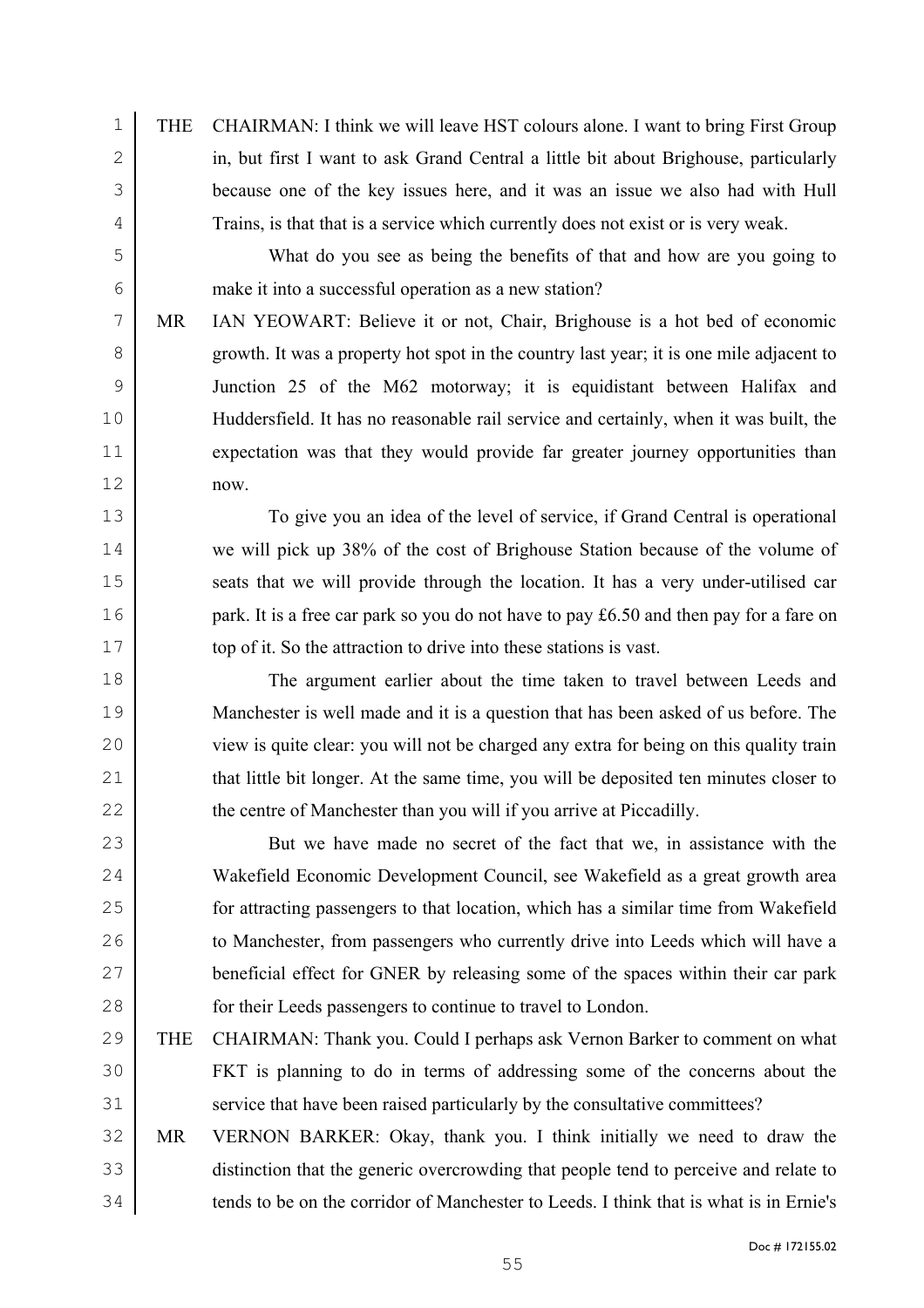mind particularly. The stations we serve on that corridor are Huddersfield and Dewsbury - obviously they are not served by the Grand Central proposition.

What we are actually doing to alleviate crowding on services along that corridor are fundamental to the timetable change which obviously Philip has just mentioned. In December 2004, and I am acutely aware that the timetable which the Grand Central proposition has been validated against is not the December 2004 proposition from TPE. The December 2004 timetable, we have worked at it quite 8 hard with all the other operators, GNER, ATN etc, to deliver a standard hour timetable through York, Leeds, Manchester, into the airport, serving fundamentally what the customers on that corridor would require. So you end up with four trains 11 an hour, virtually equidistant of, on average, 15 minutes apart between Manchester and Leeds.

The timetable of December 2004 also gives us the opportunity of the 'fall 14 away' of certain Northern traded services which we deliver on behalf of primarily 15 Arriva at this point in time to actually reform the fleet of what was formerly 43 158s. Now we have a fleet supplemented with two ex North Western 158s.

The fleet will be reformed and, as we have shared with the consultative 18 committees, the combination of 2s, 3s, 4s, 5s and six-car sets will be standardised around 3s and 6s primarily to give an increased seating capacity which will 20 actually alleviate considerably the overcrowding on that key corridor. So Philip is 21 right, you will see initially a 20% increase in peak seats available between Leeds/Manchester, rising to in excess of 30% when the new fleet is introduced.

I think it is not quite correct to interpret the fact that we are running 158s 24 for a couple of years and then supplementing with Desiros, the seating goes down. The way in which the timetable works, it actually delivers more seats arriving at destination in the peak hour than at present.

I actually look at the timetable proposed by Grand Central and I do not 28 believe that with one train arriving that would match a similar pattern of travel, that does anything to alleviate overcrowding on that corridor.

- MR PAUL HADLEY: Could you please clarify? I lost the logic at some point. You were reforming the current 158 fleet broadly into three-car sets, six-car trains, with 32 effect from December 2004. Can you first of all confirm that that is the correct impression?
- MR VERNON BARKER: Correct, yes. Not all six-cars.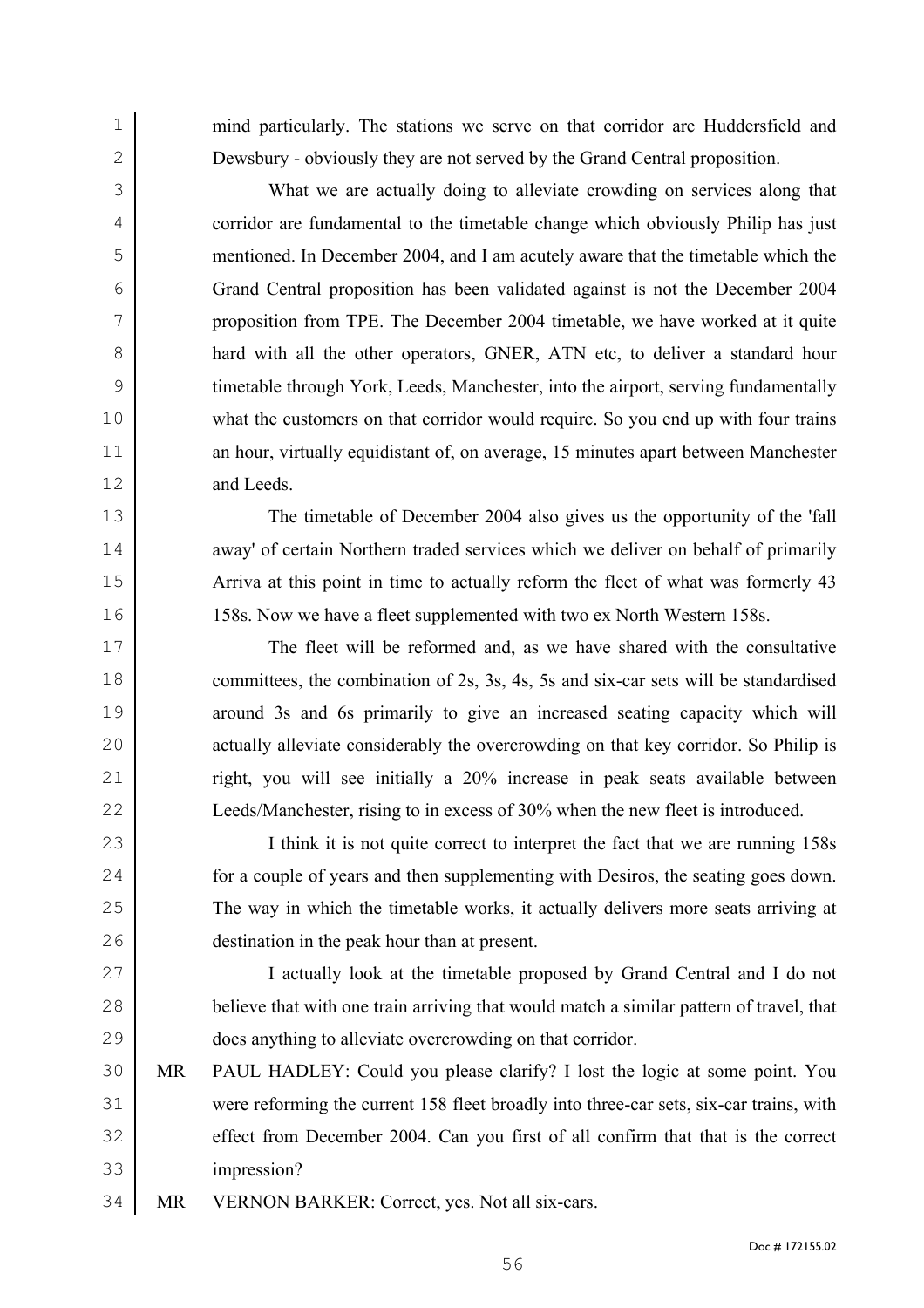- MR PAUL HADLEY: Noted that there will be a mixture of three and six cars. And that change, from this December, will provide, in the peak hours, a 20% increase in seating capacity on the Manchester to Leeds corridor?
- MR VERNON BARKER: Correct.

MR NIEL WILSON: Yes.

- MR PAUL HADLEY: Could you then say what changes and when they are being made will get to the over 30% increase at a subsequent point, please?
- MR VERNON BARKER: The increase to the 30% actually comes in with the full introduction of the new trains. There will still be a combination of twos running in the matrix, so when they are running in threes or sixes, that will actually add the extra capacity.
- MR PAUL HADLEY: So that -----
- MR VERNON BARKER: Sorry, and that will be the 2006 and 2007 timetable.
- MR PAUL HADLEY: So that although an individual, say, three-car Desiro unit might have fewer seats than a three-car 158 unit, there will be more vehicles being committed to the service in an all Desiro operation, that will more than counteract that reduction in seating capacity and take the increase from where we are at the moment up to 30% more than that?
- MR VERNON BARKER: Yes, that is correct.
- THE CHAIRMAN: Sorry. Can I just clarify when all this will happen?
- MR VERNON BARKER: The reforming of the 158 fleet will take place at the December 2004 timetable, and the second benefit will come with the full introduction of the new trains during 2006 to 2007.
- *[Post hearing note: The following clarificatory note has been supplied by First Group:*
- *The December 2004 timetable will facilitate the separation of TPE and ATN services for the first time since the start of the TPE franchise and allow the TPE class 158 fleet to operate solely on TPE services. The December 2004 timetable will be the base timetable during the early years of the franchise.*
- *The class 158 fleet is currently deployed as 15 x three-car diagrams and 23 x two-car diagrams and will be-redeployed as 19 x three-car diagrams and 17 x two-car diagrams, with the off-peak two and three-car formations strengthened to four and five cars to meet peak demand.*
- *When the new fleet is fully introduced during 2006, it will be deployed as*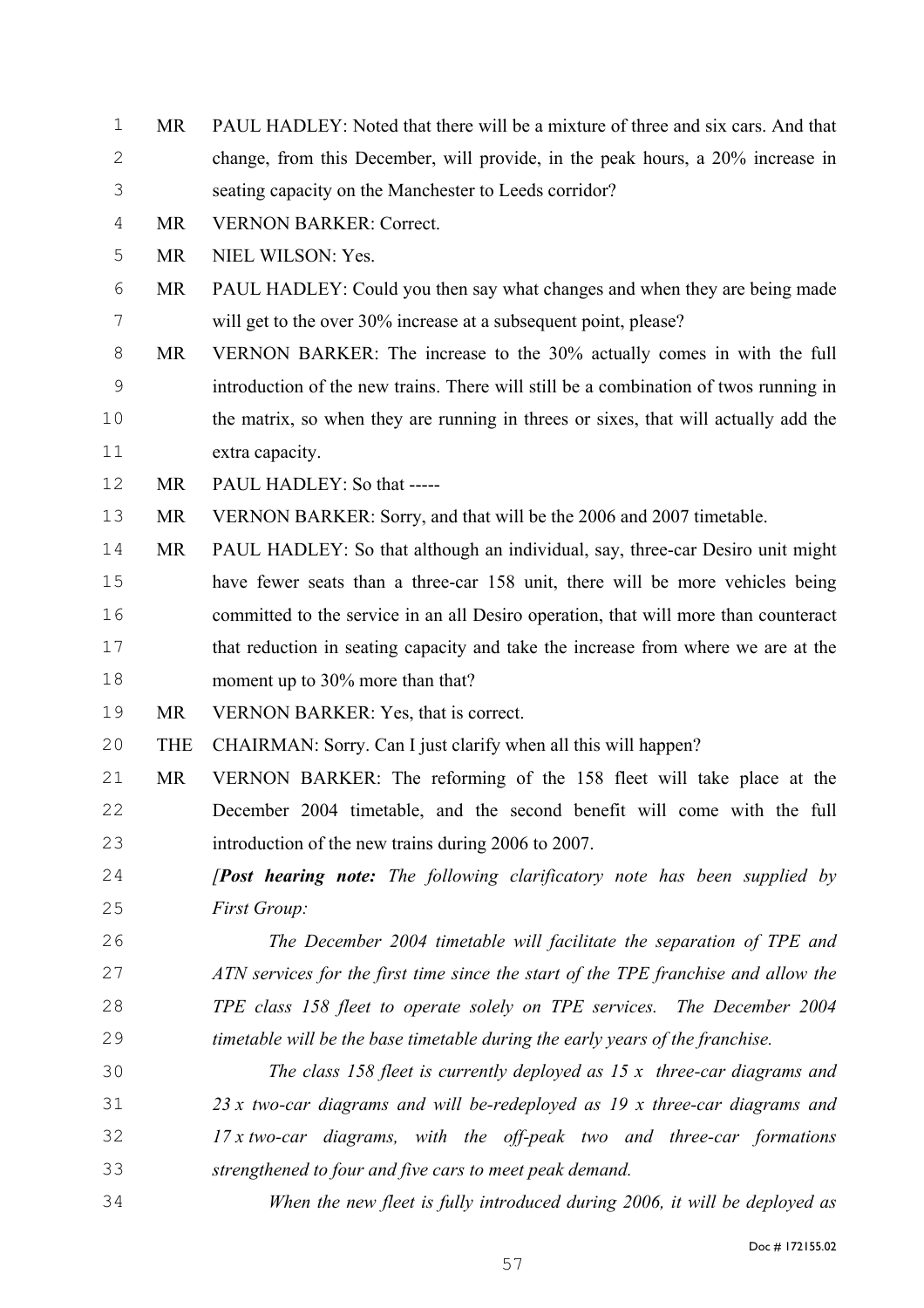- *three-car units and train formations will be either three or six-cars. Compared with the current situation, the number of seats on peak services from Manchester to Leeds is planned to rise by 20% in December 2005 and by 30% when the new fleet is fully deployed]*  THE CHAIRMAN: So the Desiro fleet comes in in 2006/2007. How do you respond to the comments made, I think both by the consultative committees and by Grand Central, that the Desiros will be quite light in terms of First Class accommodation, 8 and the concern that really they are not adding a lot in terms of seating or image compared with HSTs? 10 MR VERNON BARKER: I do not accept that they will not compete as new trains with good image in the eyes of the customer actually. I go back to my key point here which is that it is actually about performance, frequency and reliability of rolling stock. The Desiros, it is going to be an enhanced version of the 360s which are running around at the moment. The First Class proposition is enhanced significantly on the 360s. The seats in the 185s, the Desiros which we will be using, the First Class, yes, less seats than is proposed on an HST set, but with four trains an hour between Leeds and Manchester, that is actually considerably more seats arriving at destination or journey opportunities. The quality of the seating environment, yes we will have seats, power sockets, all lined up with tables with window views, both in First and in Standard. That is power sockets in Standard as well. The tables will match up with windows. I think it is a considerably improved proposition, far in excess of the 158s which 24 we are running, and that is obviously why we are doing it. But I think we will compete with anything else that is on the Network. It will also be a more reliable service. I think with the benefit of other fleet 27 introductions, most recently obviously the Voyagers are now reaching levels of 28 electrical reliability, we intend to exceed. So we have got the experience of introducing new fleet with the 175. I think in a couple of years' time when people are actually travelling around 31 on this stock, you will see the benefit that refurbished HSTs can. MR PAUL HADLEY: Congratulations on the first mention of Class 175s during this hearing!
- 34 MR NIEL WILSON: They are not a role model!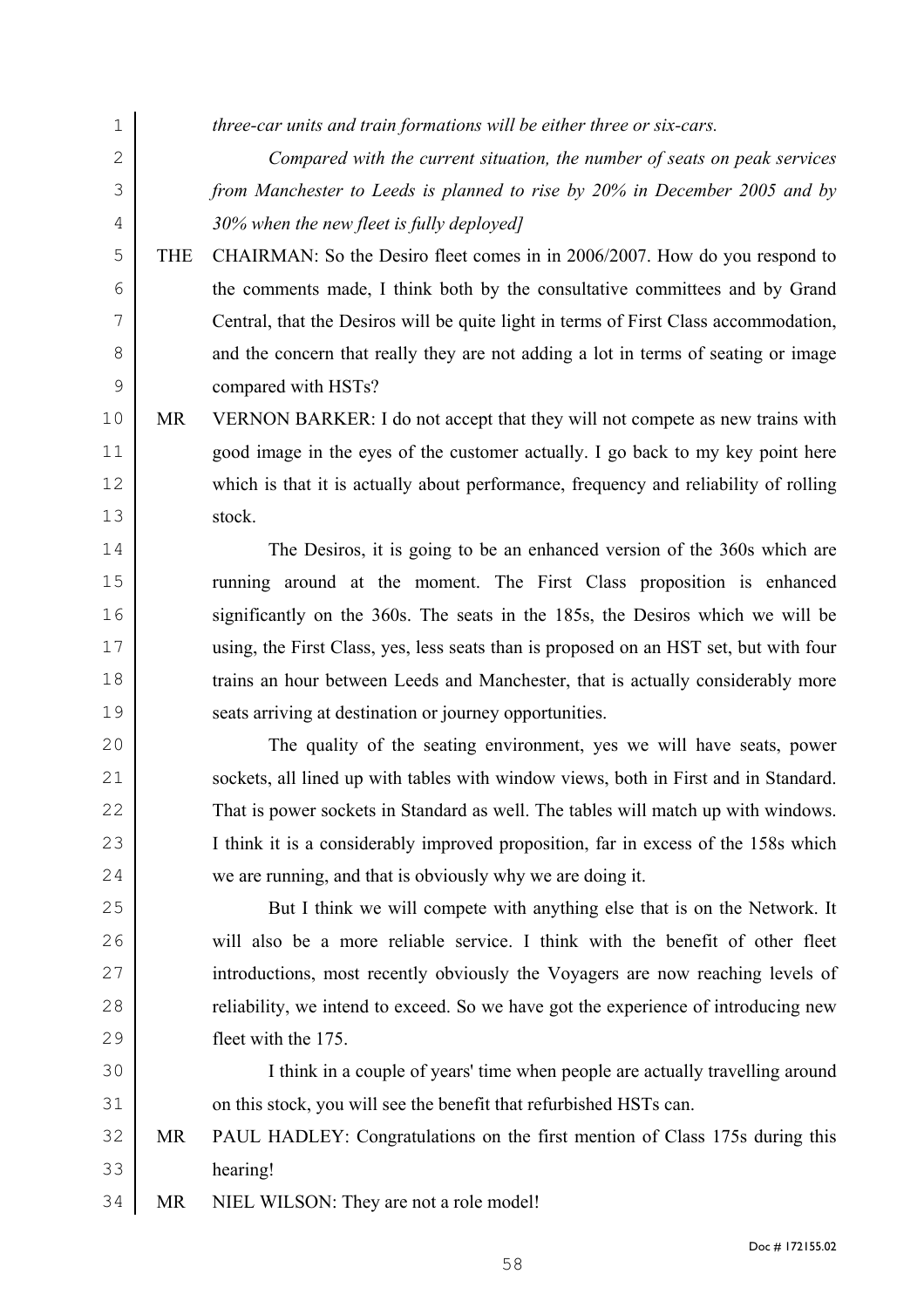- MR PAUL HADLEY: But in all seriousness, can you please just confirm that the Desiro units that you are introducing, being a diesel Desiro unit, are in fact a totally new design; there is no established fleet, certainly operating in the UK, that has the 4 same characteristics or drive train that we know about its reliability?
- MR VERNON BARKER: I should defer to Graeme on this one. He has more experienced of the combined engine and gearbox formations, but essentially the Cummins engines and the gearboxes are tried and tested pieces of kit. Door 8 configurations, yes, and all the other external environmental factors. One-third, two-third doors are similar to the 360s.
- So whilst a diesel version, and you are correct, of a 360 is not running 11 around at this point in time, the various elements of the operational system are all in use and are all tried and tested I believe, although I know my colleagues have further experience.
- MR GRAEME BUNKER: Yes. I know it sounds strange for Virgin to respond to that question, but it is basically the same kit that we have got and Siemens have already been to visit us, and Bombardier, to actually understand what they are going to have. In fact, it is more likely to be very similar to the kit on the Hull Trains' Meridians, or whatever they are going to call them, and the Midland Main Line 19 ones which have got all of the modifications that we have had on ours but built as standard.
- So, yes, okay 185 is a new train, but the underfloor facilities are virtually 22 the same because they are actually going to follow it from all the lessons we have learnt with Cummins and everybody else.
- 24 MR JIM MORGAN: Can I make one quick point while I have got the microphone. Just 25 to say that Hull Trains have a contractual 32,000 miles per casualty with a similar drive train.
- 27 THE CHAIRMAN: We will believe it when we see it!
- 28 MR GRAEME BUNKER: We are doing about 11, Mike!
- 29 THE CHAIRMAN: Got a way to go yet!
- MR GRAEME BUNKER: Twice what an HST does!
- MR ROBIN SISSON: Mr Chairman, I am partly reassured by TPE's promise to reform 32 the units and everything, but at RPC North West we still have not got, really, final 33 answers to these questions, either under the present regime or under the new one.
- I hope this is fair, but here we have "Rail" magazine today and a TPE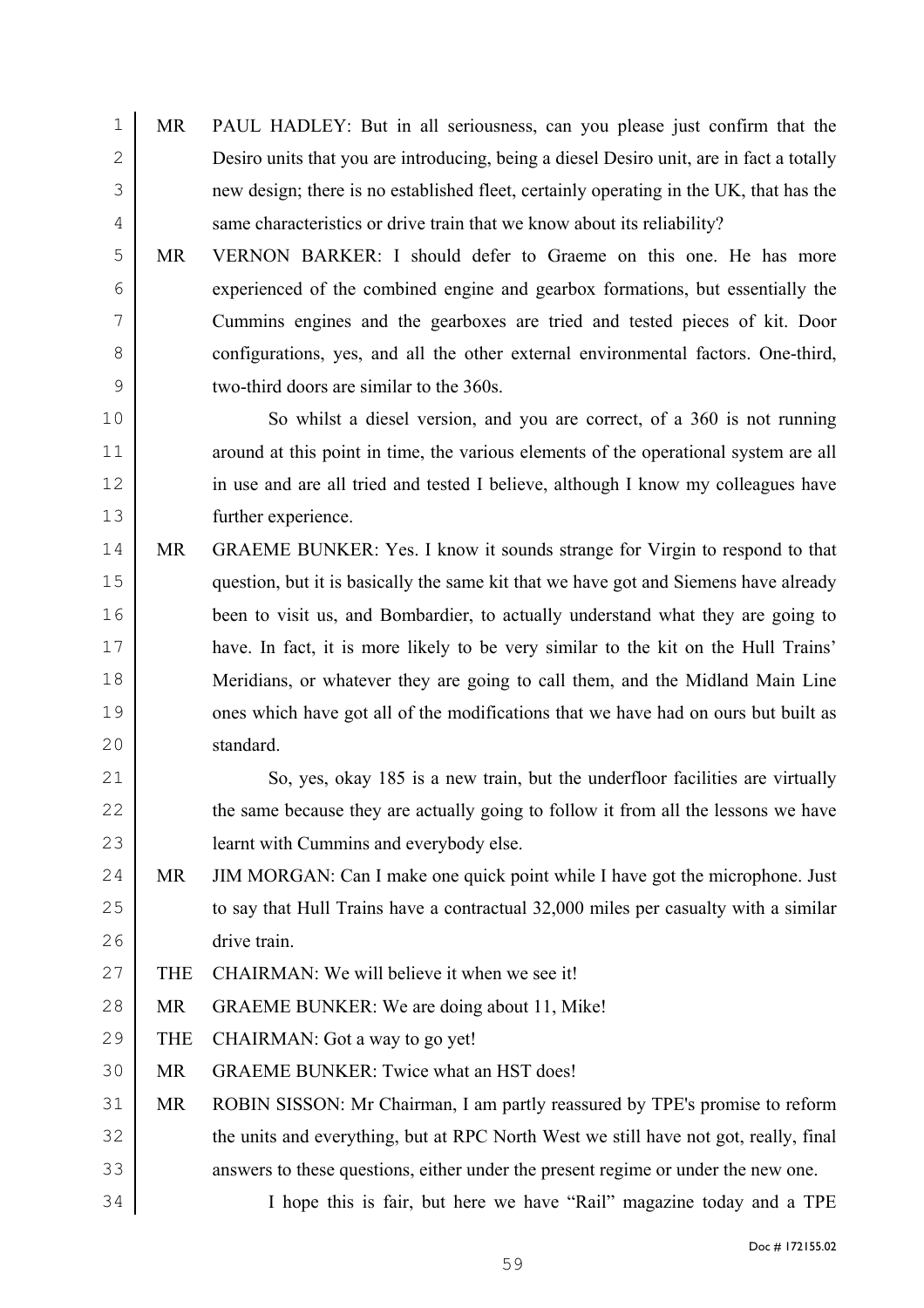spokesman says: "The company is confident it will have enough seats" -- this is 2 about the reduction in the fleet order from 56 to 51 -- "but admits 'It will certainly be a challenge for us'".

That is a public statement - that is in the public domain. What we are saying on behalf of passengers is that is not very reassuring at this stage in the game, two years ahead. Again, all the time I detect significant growth on the whole Trans-Pennine corridor really and all its permutations. A situation in which we 8 have had physically a train with fewer seats than the current 158 is a dangerous situation to be in and we are going to need, on the Committee, some very firm reassurances that current demand and future demand are going to be met.

Thank you.

MR VERNON BARKER: My PR manager obviously does a good job in dumbing down expectation! That is probably inappropriate today because I love to over-deliver.

I can absolutely give you the assurance that the reduction of reported trains from 56 to 51 will not impact the delivery of the Cross-Pennine services which we 17 are discussing here today. I think, as Phil correctly pointed out earlier, it has more to do with Trans-Pennine's delivery of services on behalf of Northern and not its core TPE route.

20 So a slight red herring to throw that in today when we are talking about 21 track access for Grand Central.

22 Our new trains will deliver as planned. The reduction is irrelevant here 23 today.

24 MR ERNIE PRESTON: It is about the number of seats on the overall route. Given that you are going to reform sets to provide sufficient during the peak, 20%, unless 26 there are physically any more units, those are going to be taken from somewhere 27 else. Is this at the expense of Hull's airport service or is it at the expense of the Sunderland leg of the Trans-Pennine? If you use them in Leeds, you cannot be using them somewhere else, so what is giving? That is another of the RPC's concerns.

## MR VERNON BARKER: Again, I think we are mixing the discussions here between the new trains and the reforming of the 158s actually. The reforming of the 158s 33 allows us the opportunity to put more seats through the peak, which is the 20% that we speak about.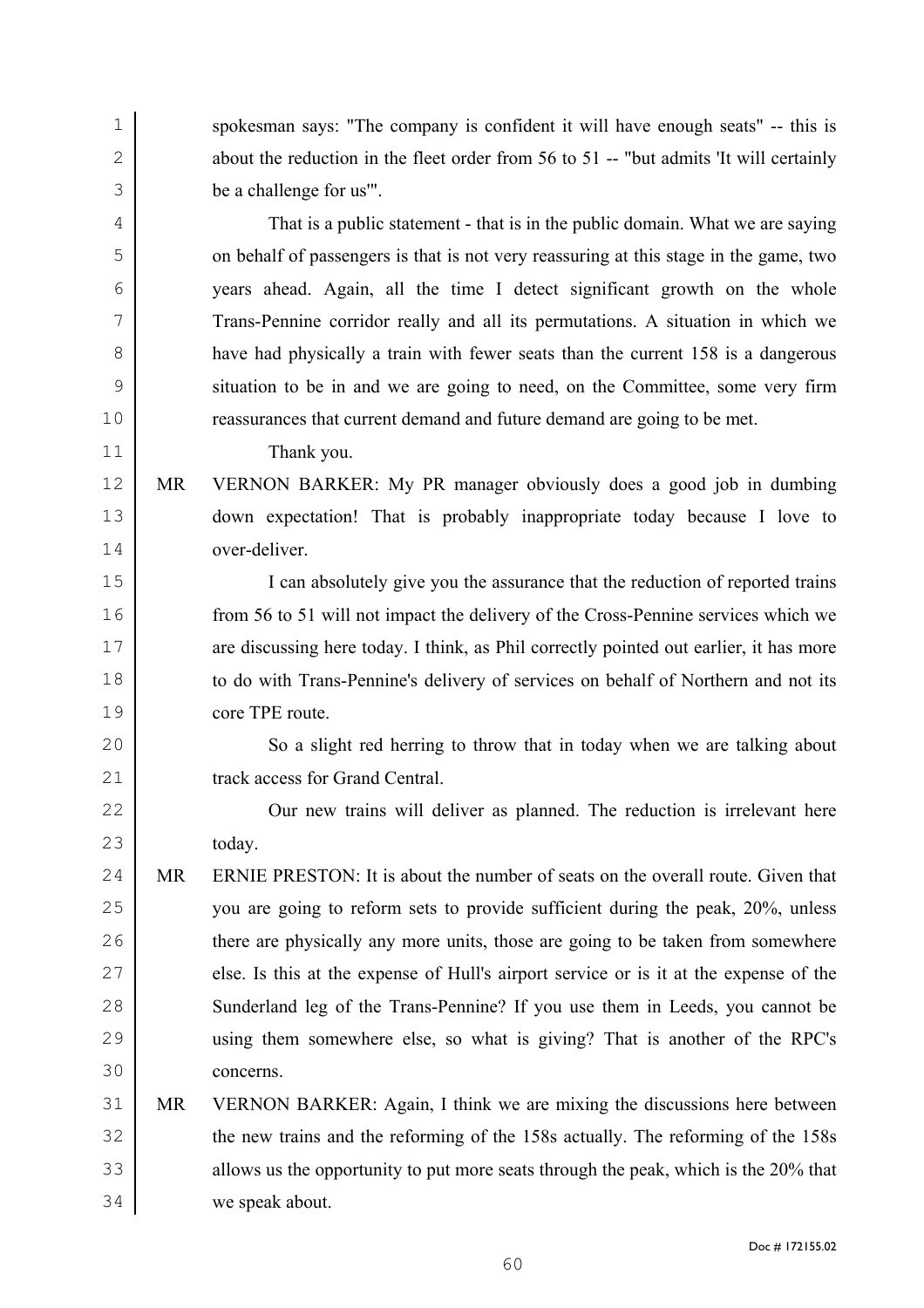Bearing in mind at the same time, the pattern of services between York 2 through Leeds through Manchester is regularised, for example at Huddersfield you now have trains arriving equidistant 15 minutes apart, as opposed to an irregular pattern which quite often you would not get the fourth train through on the hour. 5 So, in totality, the seats do increase, even with the 158 fleet which we just deploy in a more efficient and innovative fashion.

Those same principles, one that the new timetable is in, and probably this is 8 the point where my greater paranoia, or concern, for the record, not paranoia, comes out is the discussions here today are about the December timetable, not taking into account the December 2004 timetable and that all the benefits of the regularised, standard hour pattern and the performance gains which our trains, Virgin's and GNER's and the ATN and the local services have accepted may well be more corrupted by the GC application.

The benefits of seats might actually be totally disrupted because I think most TOC operators will actually understand that the ability to control or contain crowding is best satisfied by trains arriving at destination on time and people 17 actually getting on them when they arrive there.

- THE CHAIRMAN: Do Grand Central wish to comment on the issues we have just been talking about on passenger benefits and particularly what FKT are implying?
- MR IAN YEOWART: Yes, a few points. First of all, Mr Chair, if I can just add a bit of 21 clarification, I know Paul tried to address the issue, but I am not sure. Philip was 22 claiming that there will be a 40% increase in seats from December this year and Trans-Pennine are saying it is actually 20. Can we confirm whether it is 40 or whether it is 20?
- MR PHILIP BENHAM: I quoted one particular section which was Leeds to Huddersfield, not Leeds to Manchester. It was an example of an increase in capacity on that corridor.
- MR GEOFF PEARCE: That is just the peak hour. That is the peak hour increase. That is where the critical problem is on the corridor in the peak times.
- MR IAN YEOWART: It is quite interesting. A fair number of passengers, therefore, might choose to go to Brighouse as opposed to going to Huddersfield if one of our services happens to be moving through.
- I take entirely the point, and we have continued to take the point about four 34 services a day, but the service pattern was virtually agreed a few years ago in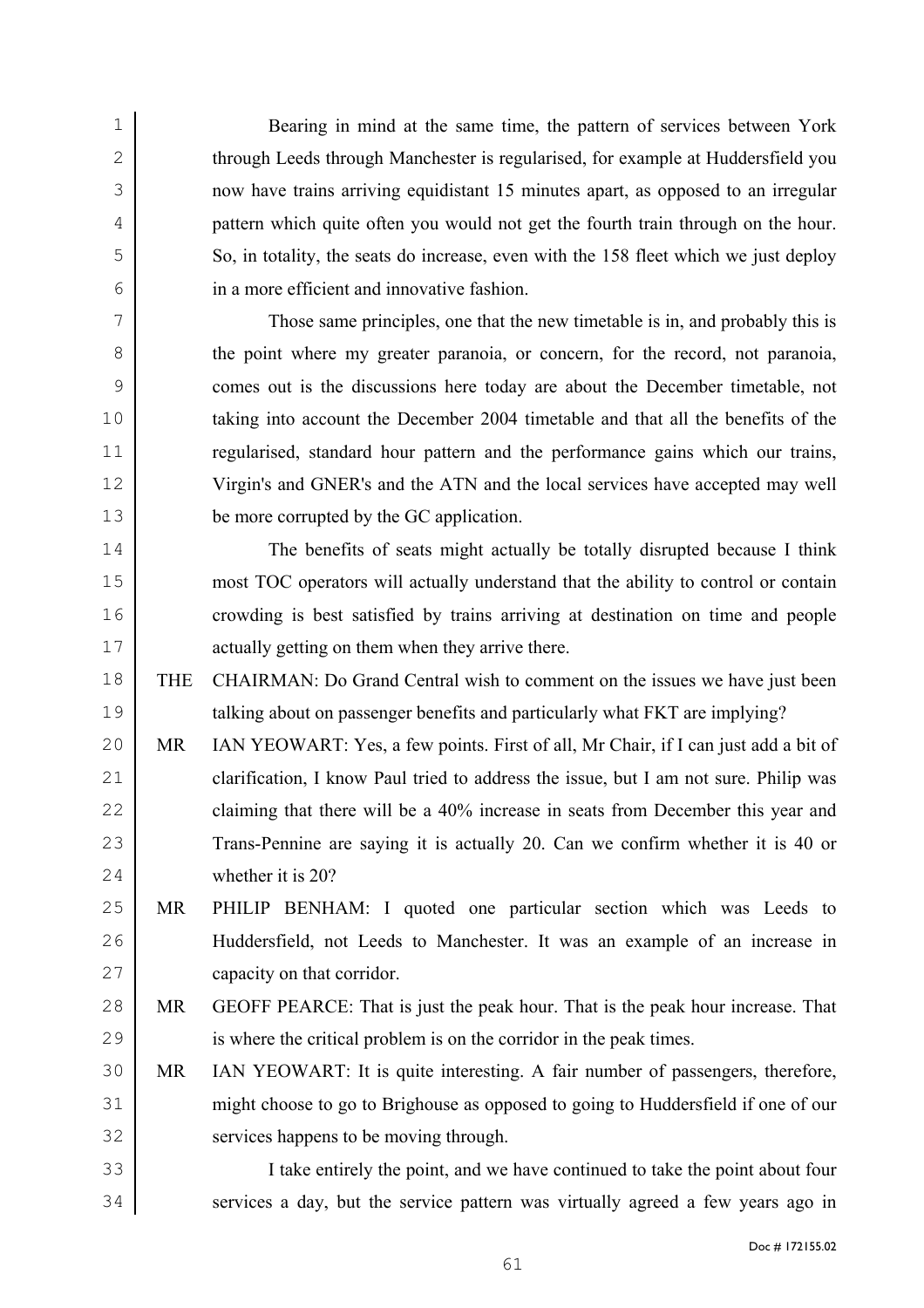Blackpool with the SRA in attendance when it was felt that our 31 services which were identified at that time would have too much of an impact. But now it is being 3 argued that if it were hourly, it would be better. But then, of course, there are the revenue abstraction considerations which we have taken a great deal account of. I am sure Hull Trains would love to have an hourly service, but they seem to survive okay with four services a day to and from London, so that in itself is quite important.

I do not think we should overestimate the importance to passengers who get a seat. It is annoying when you cannot. Crowding issues as well, sort of go away as 10 it is not important, there will be another train along in half an hour or another train 11 along in twenty minutes. In my experience, and I have a fair amount of it from travelling by train, passengers do not wait unless it is physically impossible to get 13 on the train that is actually coming. They will stand and complain about it.

The major passenger benefit from our point of view is that we do not 15 believe that passengers should have to stand, but we are aware that there may be 16 times when they do have to stand and therefore we will not charge them as much.

I cannot imagine anybody who creates a business case that allows them not to make money when they are over 100% loaded. Therefore it will be interesting to know whether or not the offer that will be made by Grand Central will be **reciprocated by other businesses which are obviously performing financially very** well if trains are operating at 100%+ loadings.

22 THE CHAIRMAN: I think we are rapidly running out of our allotted time. What I would 23 like to do now is to ask people, first of all people on the back row, if there are any 24 issues you feel we have not covered or have covered inadequately; that you have not heard answers to or that you feel that the Regulator ought to be probing further?

27 Are there any issues anybody particularly feels have not been fully aired today?

MR NIGEL OATWAY: We never really touched on the issues of Leeds in terms of capacity. EWS is concerned to ensure that the hourly coal path in each direction which crosses the layout at Leeds, which has taken considerable development over 32 the years to achieve, is protected in any new service increases. We do not think that 33 the Grand Central aspirations are going to affect that, but when taken together with the additional Leeds to Sheffield (via Wakefield) service that was talked about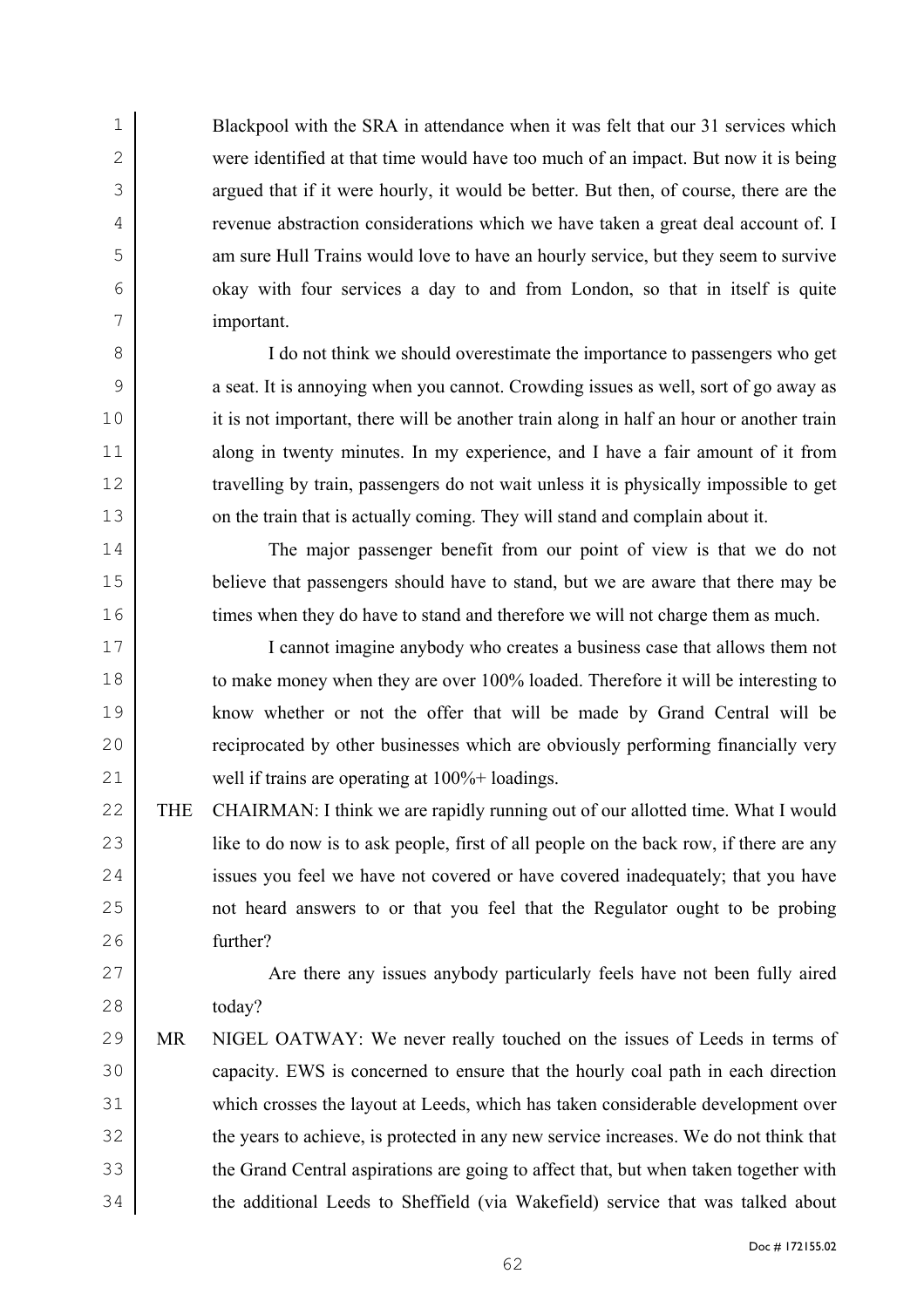| $\mathbf 1$   |            | earlier by the SRA, there may be some impact. Thank you.                              |
|---------------|------------|---------------------------------------------------------------------------------------|
| $\mathbf{2}$  | <b>THE</b> | CHAIRMAN: Does Network Rail have any comments on that point?                          |
| 3             | <b>MR</b>  | SIMON WHITEHORN: Obviously Network Rail's responsibility is quite clear               |
| 4             |            | under the Access Condition D process in terms of timetabling etc etc. Throughout      |
| 5             |            | this process we have followed those guidelines, those rules.                          |
| 6             |            | Going forward from December 2004 onwards, we have, as we have already                 |
| 7             |            | discussed today, a number of different aspirations for different services and our     |
| 8             |            | responsibility within Network Rail, certainly within operational planning, is to      |
| $\mathcal{G}$ |            | make sure that we get the best use of capacity for all operators and also taking      |
| 10            |            | account of SRA's future strategies and that is what we intend to do. We have a big    |
| 11            |            | opportunity in December 2004 to do just that and going forward from then on           |
| 12            |            | throughout the timetabling process.                                                   |
| 13            | <b>THE</b> | CHAIRMAN: Does anybody else have any particular issues they want to raise?            |
| 14            | <b>MR</b>  | ROBIN DAVIS: We have talked a lot about what I call the permanent timetable,          |
| 15            |            | but we have not really talked about the short-term timetable. GNER's experience       |
| 16            |            | on the East Coast Main Line is that I do not intend to have a permanent timetable     |
| 17            |            | at the weekend. I think the beginning of last year, out of the first thirteen         |
| 18            |            | weekends, we re-timetabled on eleven of them.                                         |
| 19            |            | We talked about capacity, Network Rail's timetable, very good. We talked              |
| 20            |            | about Monday to Fridays and, you know, implied that same timetable on a               |
| 21            |            | Saturday and yes we will have one less on a Sunday. Certainly our experience, and     |
| 22            |            | I think our colleagues in Hull Trains might have some experience of this, you tend    |
| 23            |            | to have a lot less than that on a Sunday.                                             |
| 24            |            | A key question for the Regulator in terms of the rights that will be granted          |
| 25            |            | in terms of when short-term capacity constraints come in, which they do with          |
| 26            |            | short-term timetables, what will be available to all operators on the Network and     |
| 27            |            | whether the likelihood and consistency, and I think this becomes important in the     |
| 28            |            | revenue modelling, of the likelihood that the trains will actually run at all at the  |
| 29            |            | weekend because your costs will still stay the same. You will still pay the lease you |
| 30            |            | will still pay the crews, you will still pay the servicing charges, and yes you will  |
| 31            |            | save a bit of ETN and fuel.                                                           |
| 32            |            | But I think it is very, very important. Don't look at this as just Mondays to         |
| 33            |            | Fridays.                                                                              |

THE CHAIRMAN: Clearly the process for deciding what trains to run in the light of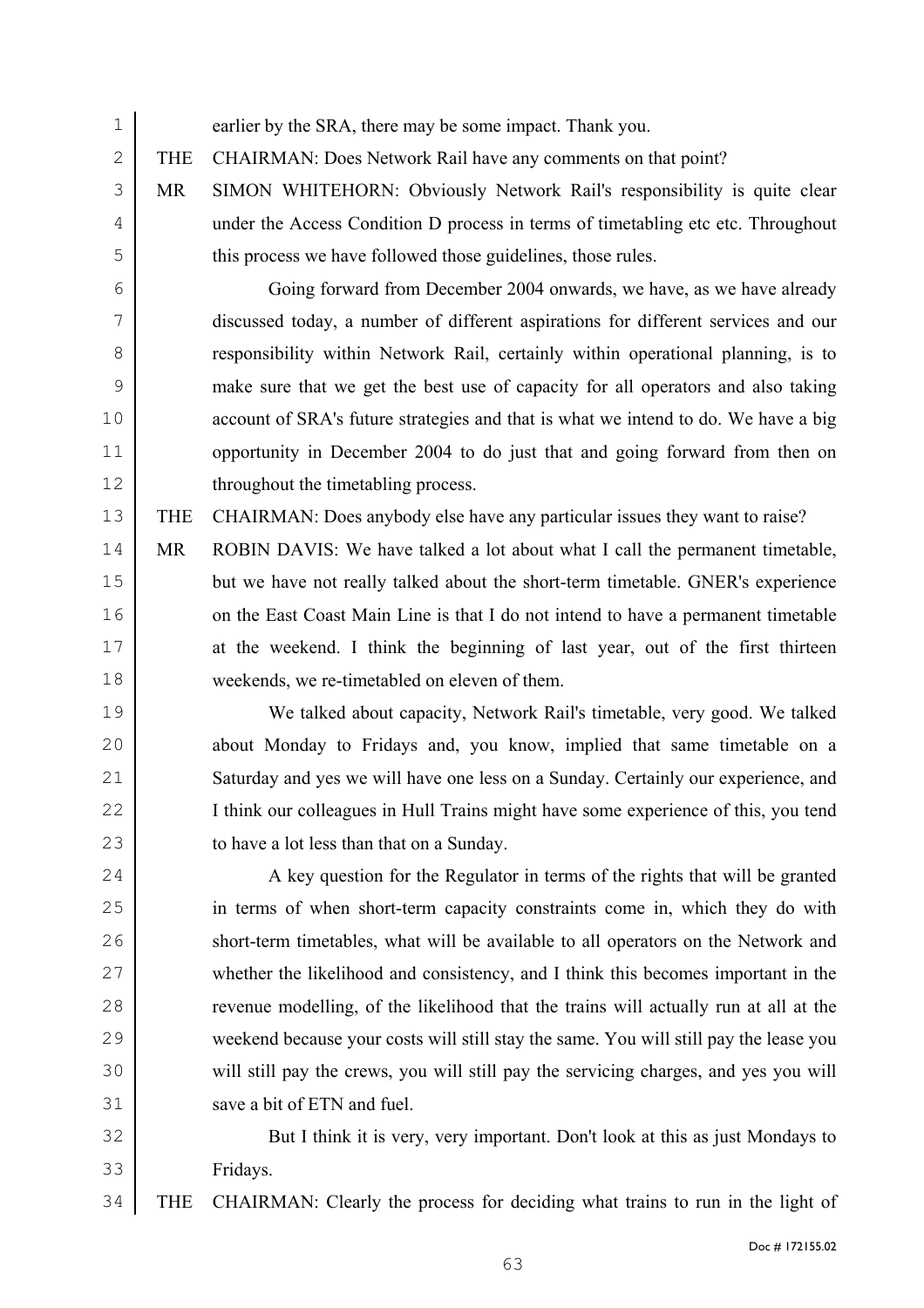what is needed in terms of engineering is set out in the Track Access Conditions, 2 the Network Code.

I would be interested in Network Rail's comments on that and, particularly, have you satisfied yourselves or have you any concerns about the extent to which this proposition will either constrain your access to the Network for engineering or alternatively mean that you have got hard choices to make, particularly at weekends. Can you just explain a little bit about the engineering implications of 8 this service?

MR SIMON WHITEHORN: As we speak and as we sit here today, my team are still evaluating the proposal based on the May to September timetable and also the September to December timetable to understand the impact of running the services 12 that Grand Central specified on a Sunday. Obviously there are going to be quite a number of implications where we have various routes blocked, for example between September and December.

On a Sunday, we have the Diggle route blocked, where we are obviously **let up to provide alternative capacity for existing operators**, via the very route 17 Grand Central wish to operate over.

Grand Central have made clear some of their provisions in terms of what they would be seeking for services they wish to operate on a Sunday, and our 20 bligation is to make the best use of capacity following the decision criteria within 21 Access Condition D.

That is what we will do and we will highlight any issues to all operators who are affected, as we do throughout the normal planning process.

THE CHAIRMAN: Thank you. Clearly, if Network Rail have any concerns that approving these rights will unduly constrain their access to the Network for 26 efficient engineering access, I think we would like to hear about that.

MR JIM MORGAN: GNER mentioned the issue about weekend timetable. I would also 28 iike to raise the issue about what happens when one of these HSTs fails, as they inevitably will. The train is full of people who have paid Grand Central bargain fares. What happens to those people? Are they expected to catch an overcrowded Trans-Pennine train? Are Grand Central anticipating paying any compensation for TPE having to carry these people? That is the first point I would like to make.

The second point, which I thought was going to be covered on the agenda but apparently is not, is about Grand Central's readiness to start a new operation.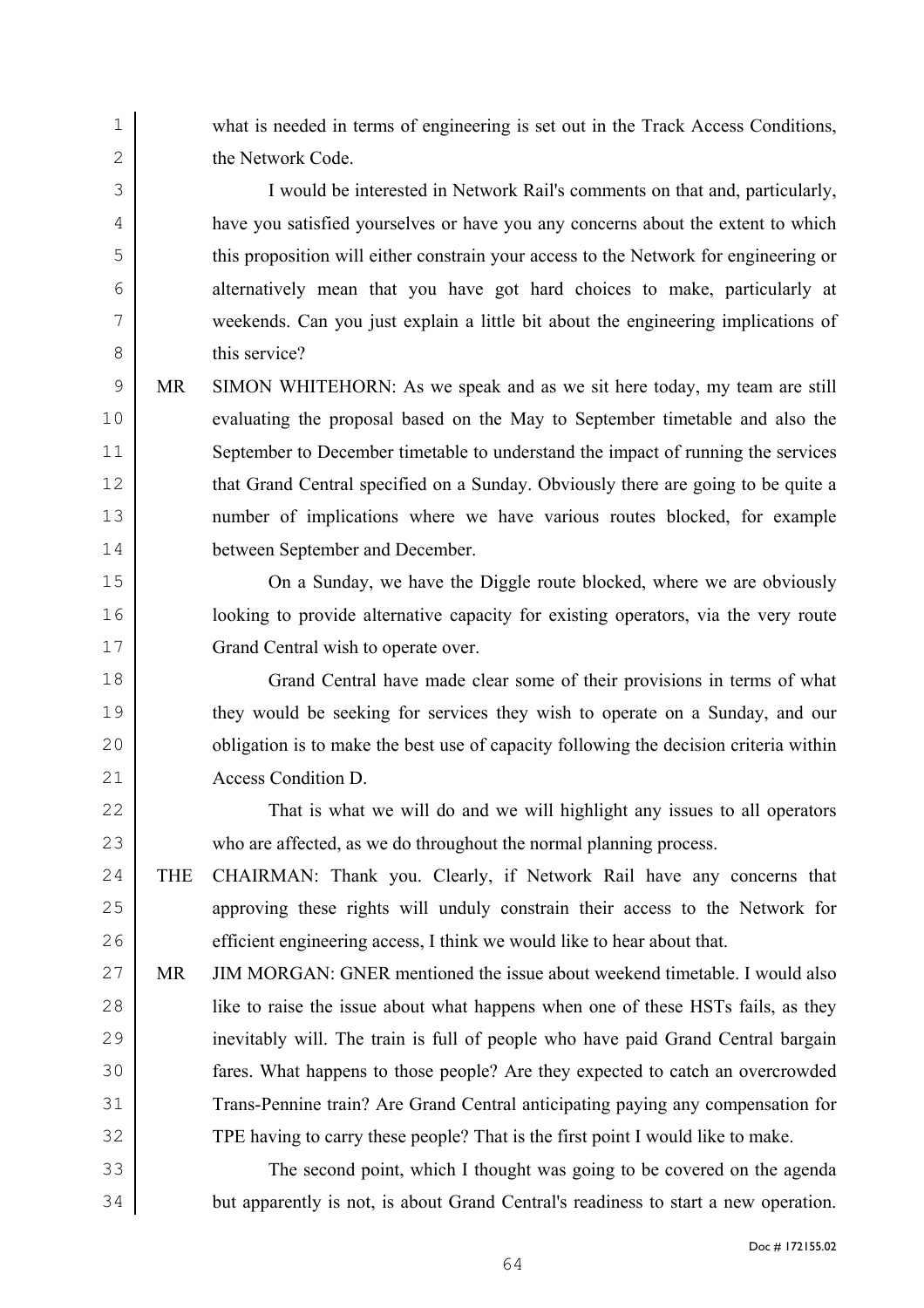Having done this, there is a major tranche of work to do in getting the railway 2 safety case approved. I am particularly interested in how Brighouse will be able to 3 operate, with a platform that needs to be 150 metres long and they are currently 97, 4 and also Wakefield Kirkgate.

So I think there are quite a lot more operational issues that have to be addressed and I would be interested to know how prepared Grand Central are in addressing all these other issues.

8 THE CHAIRMAN: Do you wish to comment?

MR IAN YEOWART: Yes. Thank you, Chair. In relation to failures, Grand Central made it quite clear in our documentation that we will, in the event of other people's failures, which will inevitably happen, accommodate for example Trans-Pennine passengers in an uncrowded HST to move them further on. If other companies do not wish to reciprocate, then that will not affect our position in relation to keeping 14 the railway and its passengers moving. It is absolutely critical.

In the same way, for example, that where limited capacity might be 16 available at the weekend, you would expect a joined-up railway to take the biggest trains available on a particular route to make sure the loss of traffic is not reflected in passengers having to stand for further parts of their journey.

In relation to the railway safety case that we are putting together, that is progressing quite nicely. I think the HSE and HMRI have been in regular contact 21 with the Regulator to advise him of the position that we are in at the moment. So I have no particular problems there.

Wakefield Kirkgate and Brighouse, we have had site visits. The Wakefield 24 Kirkgate issue revolves around Platform 1 which, fortunately for us, is the platform 25 that the trains at the moment are platformed to go through, which are very passenger-friendly, it is the platform nearest the entrance. That station has long-27 enough platforms - but in poor condition and out of use at the moment.

The joint meetings that we have held with the current station facility owner, 29 with West Yorkshire PTE, led by the RPC, very ably I may add, and also Wakefield Development Council have indicated a degree of improvements there which we will be very keen to work with them on, one of which, within an acceptable time scale, is to bring Platform 1 up to the required length.

In the event that that did not happen, the HMRI have accepted, subject to 34 some final risk assessment work that we are doing, a method statement for calling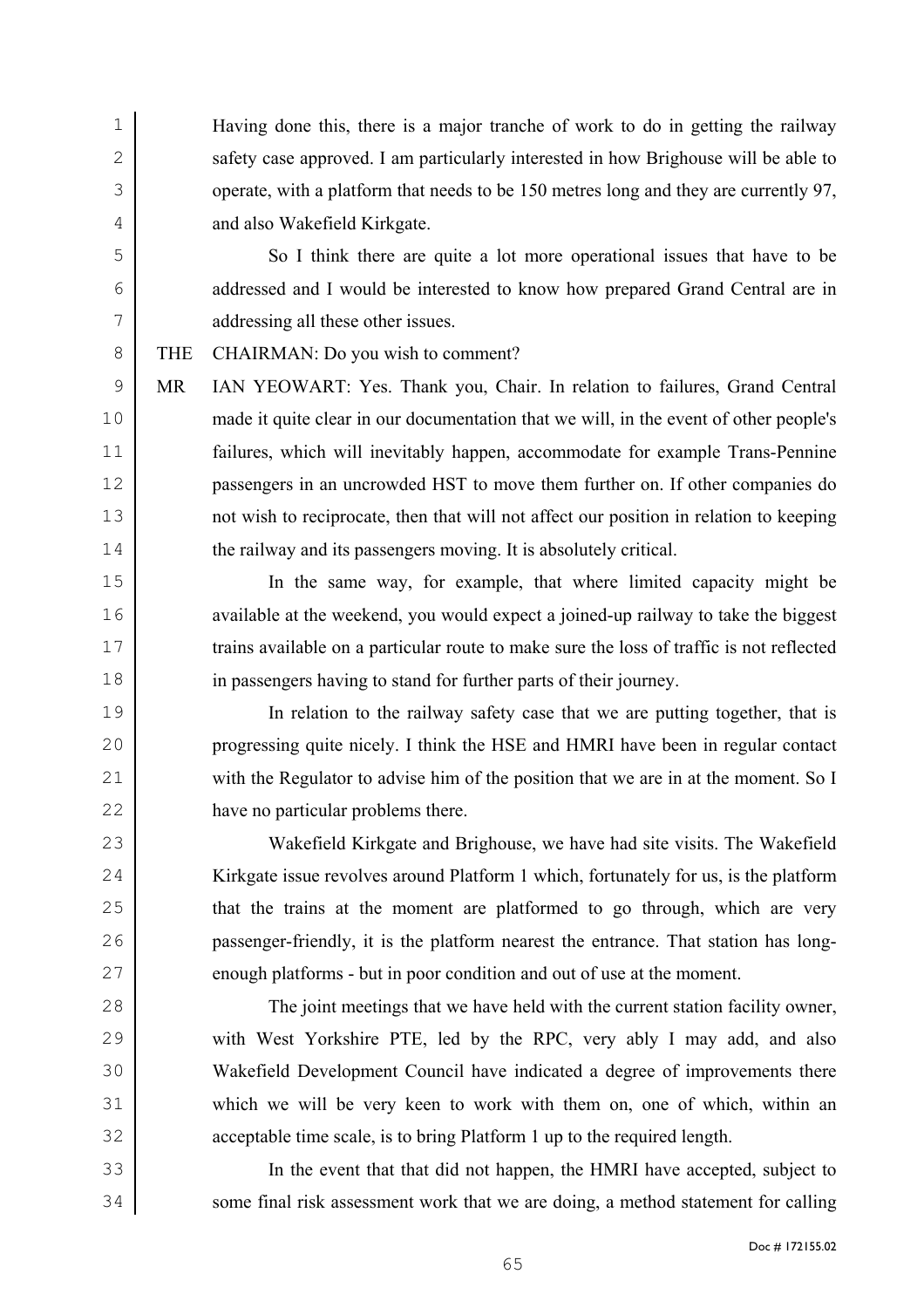1 our train at Wakefield Station, in the same way that they have accepted a method 2 of working that we have put together for calling our trains at Brighouse Station.

The railways, for too long, have had culture of "It is too difficult, we don't want to do it". Our view is quite clear: if you talk to the right people and explain to them in the right terms and actually make the site visits required, the railway is very flexible in a way that it needs to become flexible in order to continue to make these opportunities available.

THE CHAIRMAN: Thank you. We have talked to the HSE about the safety case and 9 that issue. Just generally on the issue of mobilisation and getting ready, it seems to me that access to depots is going to be pretty critical because, in terms of making this service work, you are going to need depot access and well-specified maintenance.

I know that you are in commercial discussions on that, but in what sort of 14 time scale will you be expecting to agree access to depots?

MR WARREN BREEZE: I think we would expect to come back to you with a view within a very short number of weeks on whether we had reached agreement on access to depots on a voluntary basis. At the moment that appears it will be the case, but we did, some months ago, have a sort of a slightly wider ranging discussion with your Access Team on this issue, particularly in relation to perhaps 20 a degree of unwillingness by certain parties to enter into discussions on creating 21 station and depot access arrangements.

We were comforted to understand your powers in relation to directing 23 certain parties to enter into the necessary Depot Access Agreements should that become necessary, although at the moment we do not envisage that will be the case.

THE CHAIRMAN: I am just conscious of timescales. If there is a section 17 27 application, there are constraints that are set out in Schedule 4 of the Railways Act 1993 that will be important.

I am quite interested in Jim's comment on what happens when trains fail. What happens with Hull Trains out of curiosity?

MR JIM MORGAN: What happens with Hull Trains is that GNER have got a fairly 32 intensive service and Hull Trains runs a too infrequent service. What we do, if one 33 of our trains fails and we have a load of passengers with dedicated tickets, we pay 34 GNER money to carry our passengers for us. We have agreed what the sum is and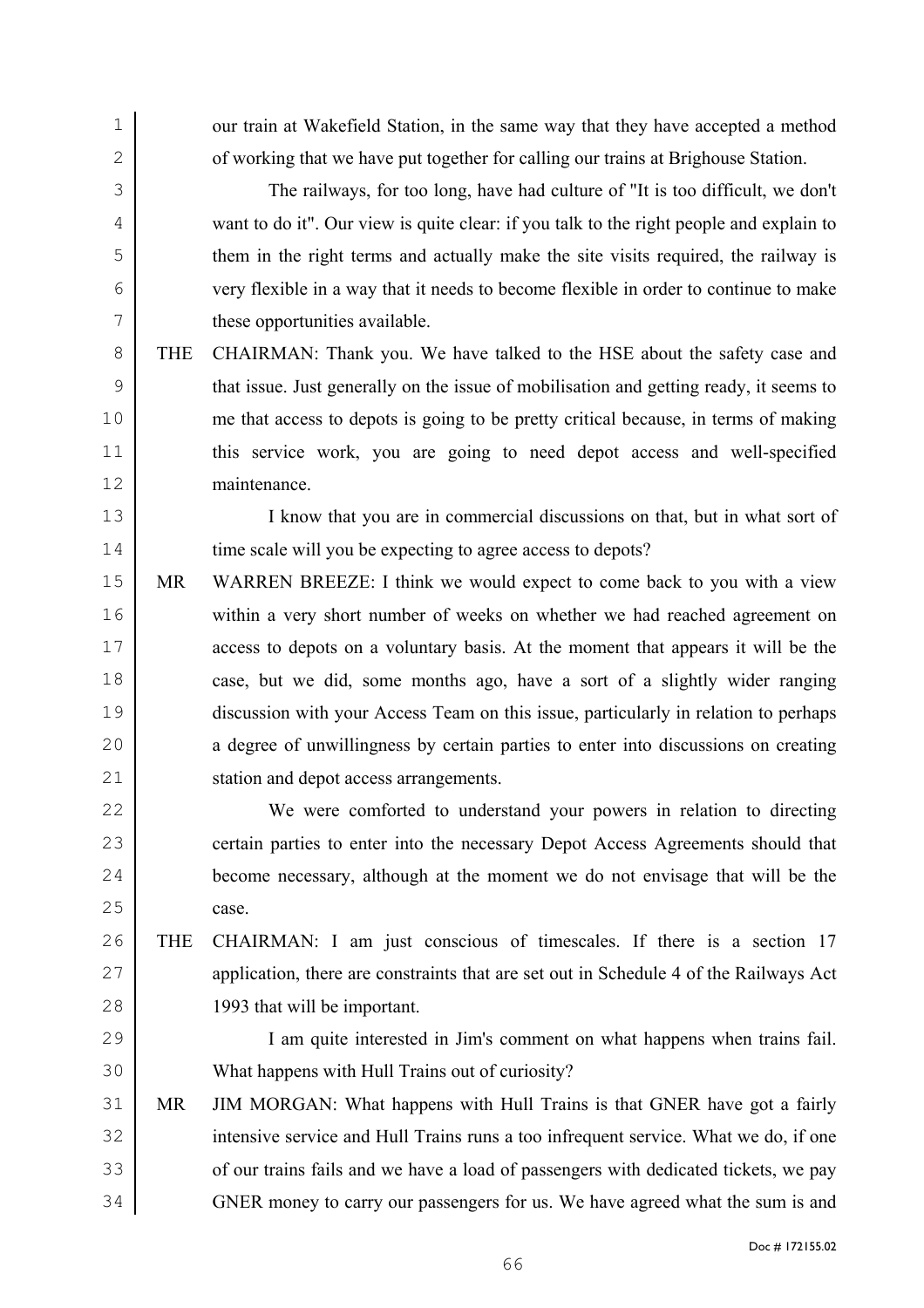| 1            |            | it is not cheap, but it is only fair that GNER do get the money to carry our           |
|--------------|------------|----------------------------------------------------------------------------------------|
| $\mathbf{2}$ |            | passengers.                                                                            |
| 3            | <b>THE</b> | CHAIRMAN: Would Grand Central envisage a similar type of arrangement?                  |
| 4            | MR         | IAN YEOWART: Yes. As you may be aware, Chair, we are trying to enter into              |
| 5            |            | some negotiations at the moment with various operators but, likewise, most of          |
| 6            |            | them do not want to enter into any detailed discussion until the outcome of this       |
| 7            |            | hearing. But that certainly is one of the areas that we would explore, including with  |
| 8            |            | TPE and I am sure they would want to with us, from a passenger point of view.          |
| $\mathsf 9$  |            | At the same time, as most other operators do at times of total Network                 |
| 10           |            | shutdown, we have already got in place a provisional agreement for the movement        |
| 11           |            | of passengers by road.                                                                 |
| 12           | <b>THE</b> | CHAIRMAN: Thank you.                                                                   |
| 13           | MS         | DENISE LENNOX: Chair, just to confirm, when we ran the London services we              |
| 14           |            | had a similar operation to rescue passengers if we needed to. There was of course      |
| 15           |            | the issue of making sure that passengers were properly informed and adequately         |
| 16           |            | informed when they are a long way from your source of operation and you do not         |
| 17           |            | have staff yourself.                                                                   |
| 18           |            | If I may just raise another point, I would be interested to understand where           |
| 19           |            | Grand Central are getting their train crews from or when they are going to start       |
| 20           |            | training them? I think a number of other people in the room may have similar           |
| 21           |            | concerns.                                                                              |
| 22           | MR         | WARREN BREEZE: I can confirm that we went to the market with an advert a               |
| 23           |            | little while ago, at the start of February. We have had a very healthy response to     |
| 24           |            | that and the number of applications is ten times over-subscribed. Clearly there are    |
| 25           |            | going to be a number of people within that group who are already working within        |
| 26           |            | the industry, some of them no doubt in existing driver roles. I note that in the paper |
| 27           |            | that has been circulated there has been a degree of concern expressed about that,      |
| 28           |            | but I think we all have to be very realistic about this issue: it is people who have a |
| 29           |            | right to freedom of employment and to move if they see a better opportunity            |
| 30           |            | elsewhere.                                                                             |
| 31           |            | What I would just confirm for the record is nothing that we have done,                 |
| 32           |            | nothing that we intend to do will amount to what is regarded in the industry as        |
| 33           |            | poaching from other companies. We would wish to fully respect the existing             |
| 34           |            | contracts of employments of anybody who we were seeking to recruit to assist us        |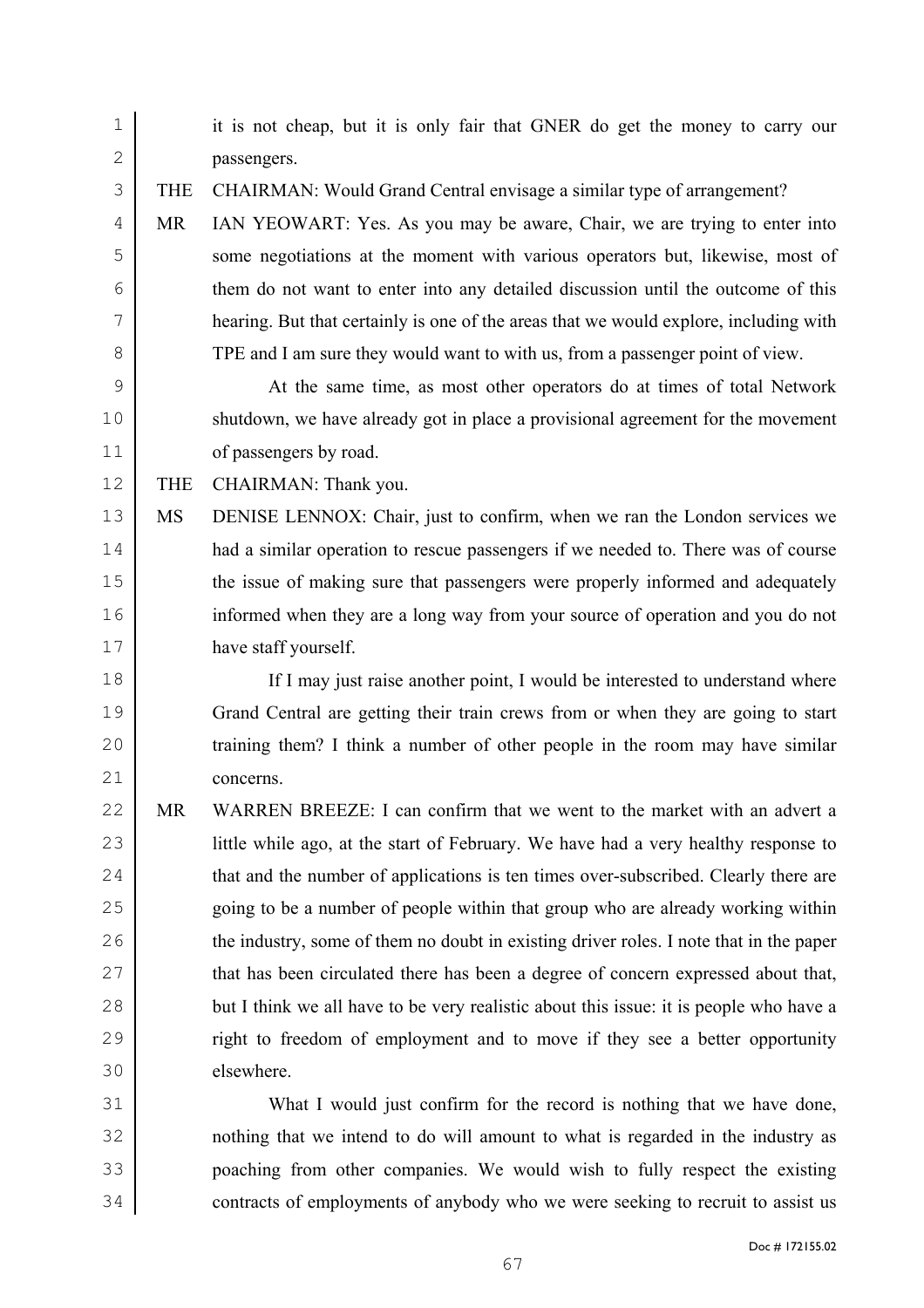in operating our service.

- MR STEPHEN RATTUE: Can I come in on that point because it is one that we made in our response to the consultation. I hear what you say about potentially recruiting from within and outside the industry. If you are recruiting from outside, it is a 12-month lead time for training drivers, so how does that fit with a start of service in May?
- MR WARREN BREEZE: I think we are aware of the lead time for training drivers and, 8 as I indicated, we were ten times over-subscribed from drivers, from people both within the industry and outside. If we chose to go outside the industry route, we would be aware of the lead times involved.
- MR STEPHEN RATTUE: So they are likely to come from within the industry. What 12 impact does that have on existing operators from whom those staff will come? Arriva have been through this before. We have been there, done it and do not want to go there again. This is a potential time bomb for the new franchisee.
- MR IAN YEOWART: I think, Mr Chair, what we are basically saying here then is that the Network cannot grow in any respect because recruiting crews from within the industry is obviously taboo. To my understanding, TPE have employed over and 18 above 200 additional staff required to run that service which, as we are hearing today, for many years now, will virtually mirror to some degree what the current TPE service is, albeit with some variations on various peak loadings at various 21 times
- 22 The fact is, as Warren rightly pointed out, we live in a democracy where 23 there is freedom of movement between jobs. I would not like to think that anybody 24 restricted me from moving from one post to another, albeit that I have a post after 25 this hearing! That is how the law sits. That is how people would expect to be 26 treated within a democracy and nothing that we have done would affect, in any way, anybody's contractual obligations to any current operator.
- 28 Any operator that is seeking to expand services necessarily will need to continue to recruit staff but, at the same time, we must be aware that certain 30 aspects of the Network are seeing a reduction in the certain number of staff 31 equired because of the loss of certain services which have gone unfortunately back to the road.
- THE CHAIRMAN: Thank you. I think we understand the issue. That is something that we would need to decide how we would take it into account with all the other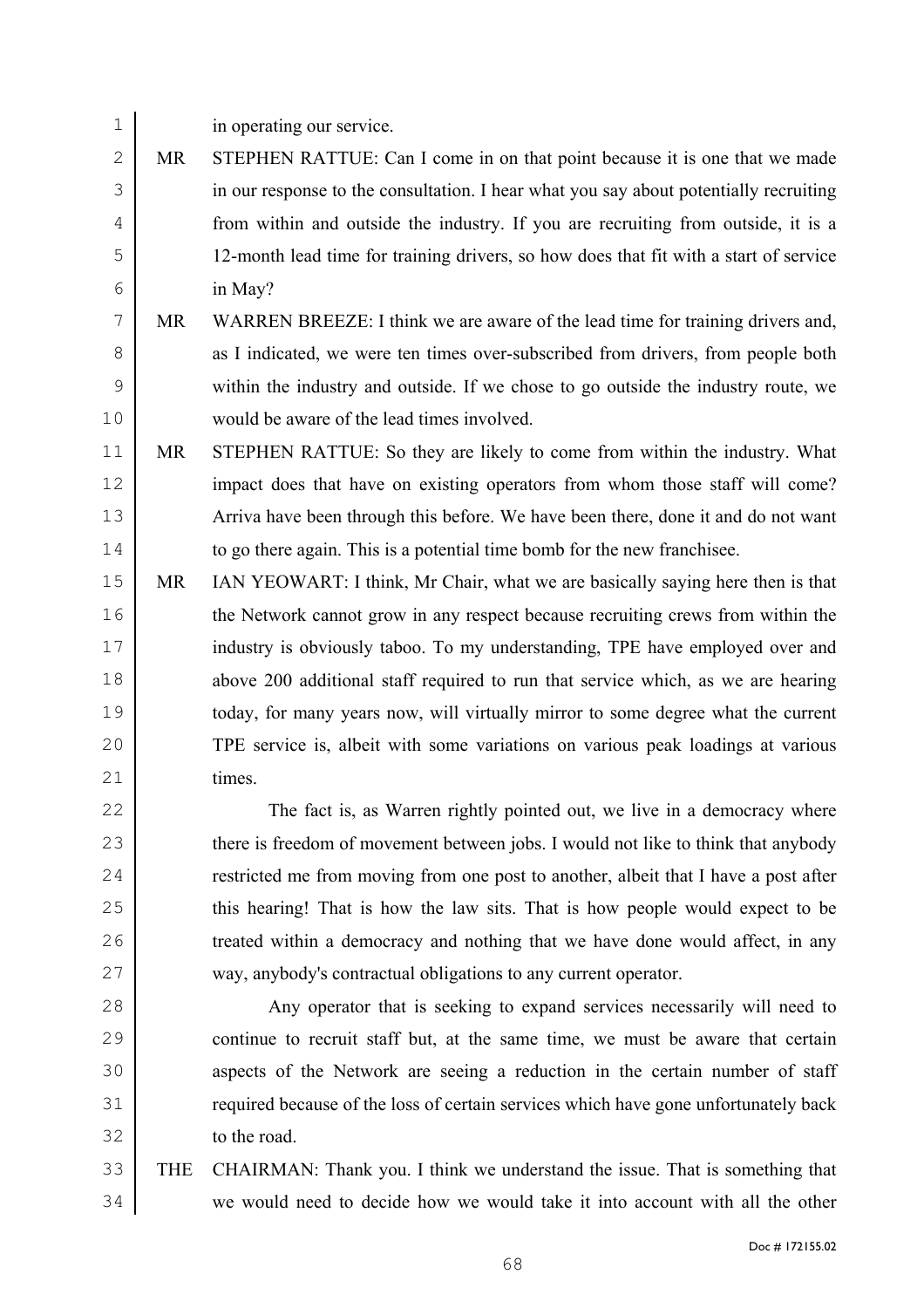matters.

MR STEPHEN RATTUE: If I can just add, though, within the industry the vast majority of operators share their manpower plans for train crew so that we can plan to twelve-month horizons. Operators like Arriva Trains are recruiting train drivers and other operators then recruit from ours. So we need that sort of advanced notice.

MR WARREN BREEZE: I believe that the arrangements that have just been referred to are partially facilitated through ATOC and, as The Office of the Rail Regulator 8 will be aware from previous correspondence, we wish to become a member of ATOC. Some time ago, a number of difficulties were encountered which you kindly intervened in that regard. Even at one point when we originally had been 11 told we could join, we sent our subs to become members of ATOC and the cheque was returned to us. No thank you.

THE CHAIRMAN: That is a wider issue of which I think we are aware.

14 MR VERNON BARKER: I was just going to pick up on some of the earlier comments which were brought up regarding failures in service and would TPE carry Grand Central customers. Whilst we have not started negotiating yet on that point, I think the issue really is that then leaves the subsidised railway running as it is, picking up the performance risk or the performance cost of Grand Central. I think that is actually more the wider issue at this point in time.

I obviously acknowledge and recognise the ATN position, that taking 21 drivers to operate services in either May or September, if they are not populated at 22 this point in time, will have a knock-on effect even on Northern services, and in **PTE** areas and I do know some of the population that the ATN tell us are quite narrow as they are on TPE at this point in time, until we get more plentiful on complement.

26 So I suspect that if it is from within the industry, albeit the application of 27 ATOC rules or otherwise, there will be a knock-on effect on the Northern and TPE services.

- MR WARREN BREEZE: I think what would be the last word from us on this issue of drivers, because drivers seems to be the critical issue that is being focused on here, we are talking about a total of twelve people nationally and it is nationally from where we have had the interest in the applications - twelve people in total.
- THE CHAIRMAN: Thank you. Does anyone from the back row have any further 34 comments before I ask the SRA, Grand Central and then Network Rail to make any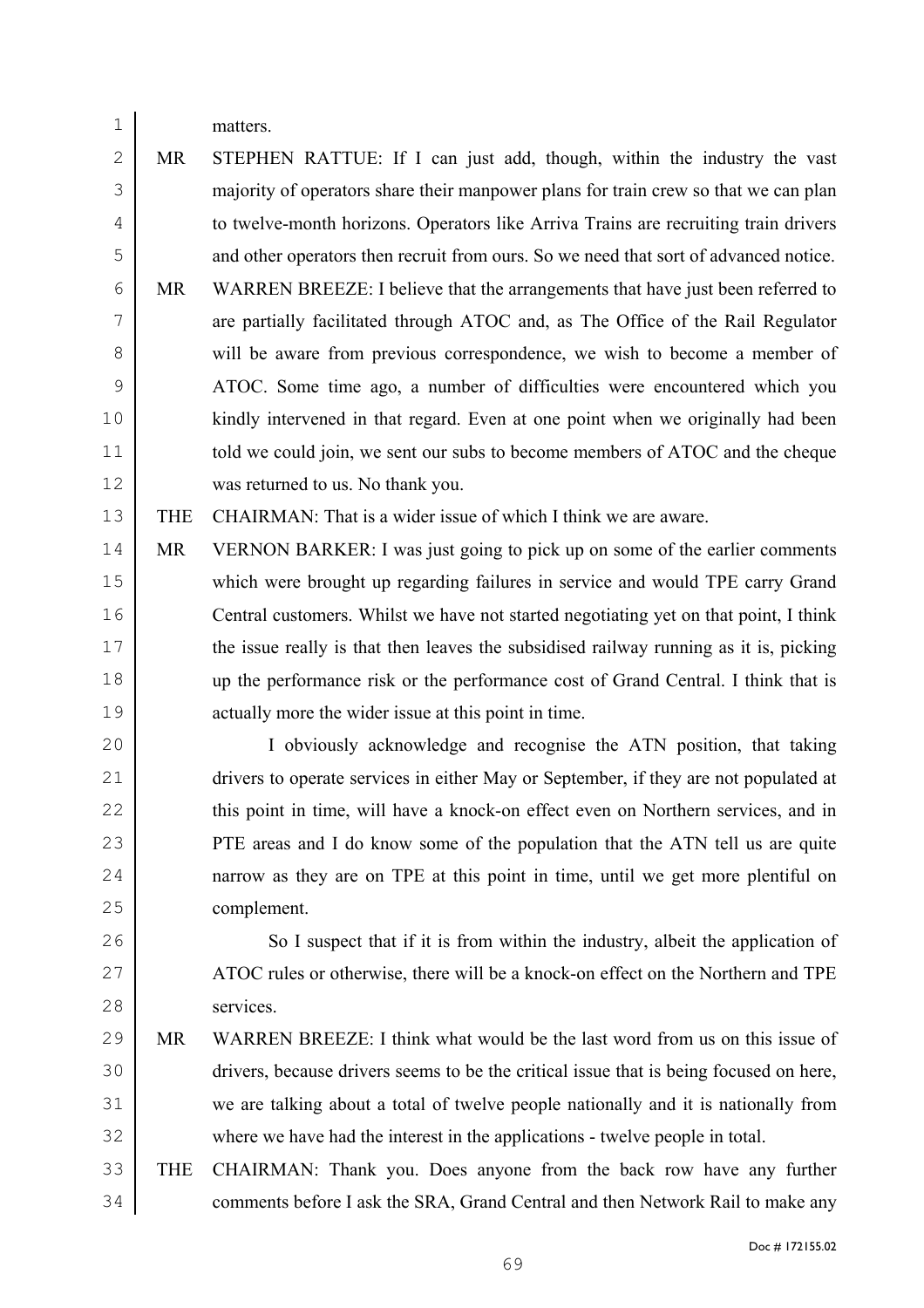| $\mathbf 1$   |           | final comments whereupon we will finish.                                              |
|---------------|-----------|---------------------------------------------------------------------------------------|
| $\mathbf{2}$  |           | (No comment)                                                                          |
| 3             |           | No. I would now like to call upon the SRA to make any final comments                  |
| 4             |           | before I close the proceedings.                                                       |
| 5             | <b>MR</b> | GARY BACKLER: Thank you, Chairman. The SRA continues to oppose this                   |
| 6             |           | application because of the abstractive effects and because of the potential           |
| 7             |           | performance risks. We do believe that the point that actually was articulated by      |
| 8             |           | Vernon, but nonetheless is hidden in the background of this whole discussion, is a    |
| $\mathcal{G}$ |           | concern about ultimately the taxpayer, through the franchised railway subsidising     |
| 10            |           | an open access operator. We have a crucial concern about that, both in terms of       |
| 11            |           | abstraction and in terms of performance impacts and their depressing effects on the   |
| 12            |           | value of the franchised railway.                                                      |
| 13            |           | We do not believe that the benefits of this service justify the costs, either to      |
| 14            |           | the industry or to the particular franchised operators involved.                      |
| 15            |           | We have fundamental concerns about the viability of the proposals. The                |
| 16            |           | low fare policy that has been articulated today merely reinforces those concerns,     |
| 17            |           | and whilst there are viability concerns around the franchises, and we have had a      |
| 18            |           | few cases of those over the past few years, that is an instability imported into the  |
| 19            |           | entire franchised railway. Again, that is not a consequence and not a phenomenon      |
| 20            |           | that the SRA welcomes.                                                                |
| 21            |           | Our analysis suggests that the predominant flows will largely be drawn                |
| 22            |           | from the East Coast Main Line. We think around 65% of Grand Central's business        |
| 23            |           | will come from there. We think that those markets, those routes are well-served by    |
| 24            |           | GNER and Virgin Cross Country, both of whom have invested significantly, partly       |
| 25            |           | through their own resources and, again it has to be said, through SRA resources in    |
| 26            |           | terms of the quality of their products.                                               |
| 27            |           | I would stress the importance of performance and reliability in particular in         |
| 28            |           | delivering passenger growth. We have very major concerns about what Network           |
| 29            |           | Rail has quantified as a three per cent worsenment in delay minutes. We compute       |
| 30            |           | that roughly to be worth £860,000 a year of disbenefit in performance terms alone.    |
| 31            |           | That is outwith all of the disbenefit of the adverse perception of the general public |
| 32            |           | to performance issues on the railway.                                                 |
| 33            |           | One specific aspect of performance that I would pick up on, which again               |
| 34            |           | we touched on late in the debate, but I would have to say the SRA has no desire       |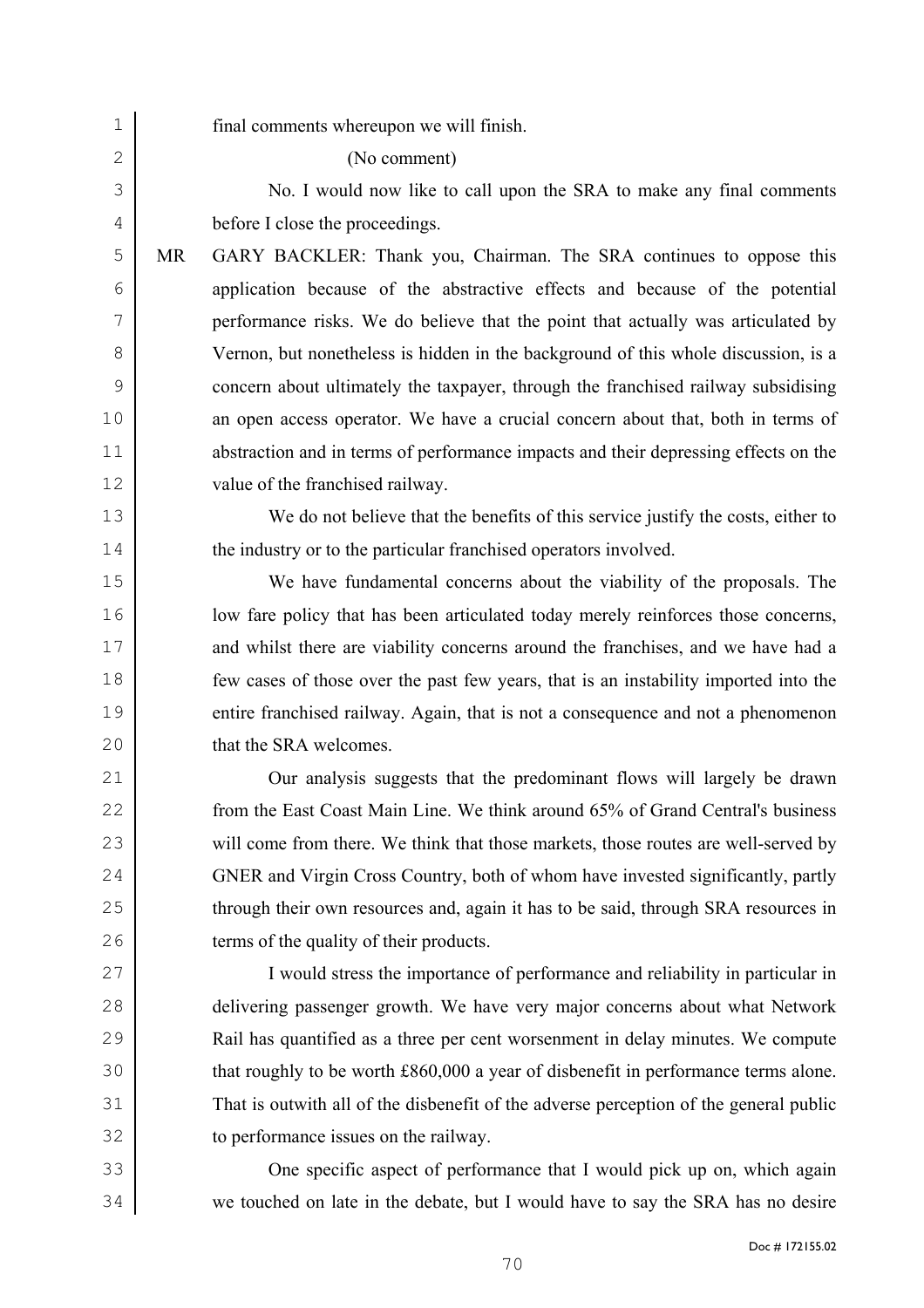again to have to impose financial penalties on an operator on account of driver 2 supply, nor do we have any desire to go through the performance consequences of 3 such a shortfall of drivers. It was not just ATN; it was the SRA, it was the entire railway industry that suffered from the level of service delivered a couple of years ago while that was being worked through in the North.

TPE provide four trains an hour on the core Cross-Pennine route. That is being offered against something like a 1.5 hour journey time. We think the services 8 that are being offered will only sap the existing market rather than contribute to growing it and, in fact, could reverse the growth that is there if adverse performance impacts roll out.

The low fare policy, I think it was quoted as being "always less than the cheapest Network fare", seems clearly and explicitly an abstractive measure.

The admission on to the Network of Grand Central would clearly pose at least uncertainty and, at worst, a very real franchise value hit on the sale of the East Coast franchise which is currently underway and on other franchises, Trans-Pennine and Cross Country as they fall due in due course.

Again, it will be the taxpayer that bears that hit on account of a Grand Central operation, that claims to operate without the need for public subsidy.

Finally, I would note that Network Rail appear at this stage to be unable to give any guarantees on the avoidance of future problems with SRA strategies. In particular, we are aiming to publish a Greater Manchester and Trans-Pennine RUS 22 in, I believe, Spring 2005. Work on that will be getting underway later this year 23 and, again, the application in relation to Grand Central could well have compatibility problems with the SRA's Route Utilisation strategies both for Trans-Pennine and Greater Manchester and for the East Coast strategy which is already in a very advanced stage of development.

Thank you.

- THE CHAIRMAN: Thank you. Can I now ask Grand Central to make any final comments.
- MR IAN YEOWART: Yes. We have not prepared a statement, Chair, but it is 31 interesting to sit and listen. Not once have I heard the SRA mention any passenger benefits at all that might accrue.

There was a statement at the beginning that there was a feeling it would cost us about £5 million to operate and we would abstract about £1.25 million. It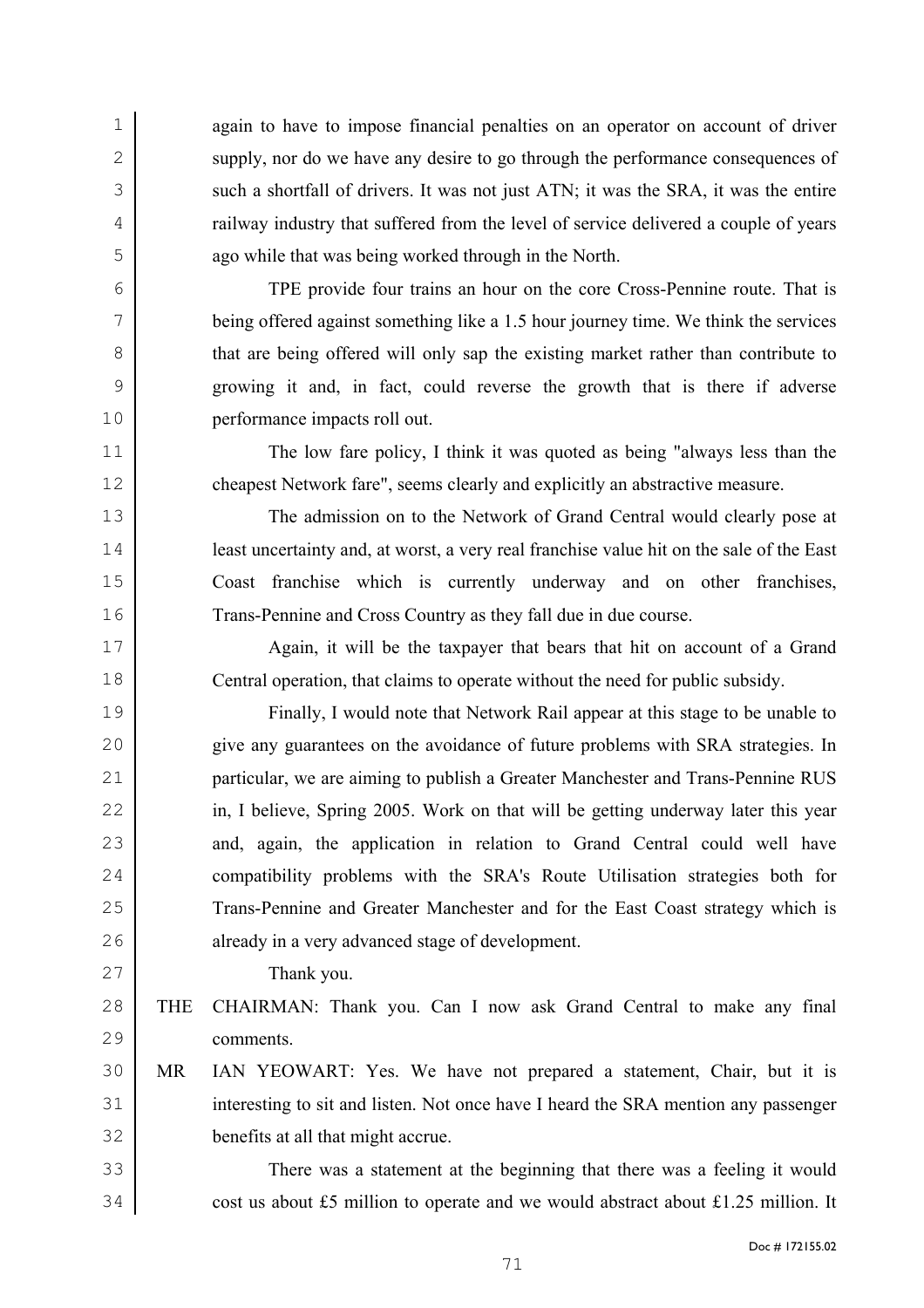seems to have been forgotten that we will also be investing into the Network. 2 Certainly our track access and station access charges will almost balance out the 3 alleged abstraction argument from our point of view.

I find it difficult to believe that the offer of cheap and easily available and understood tickets is somehow a bad thing for the railway.

Everybody round this table who is a railway person understands quite clearly the hard work being undertaken on capacity utilisation only improves a 8 situation in relation to a service like ours. We have been saying for 4+ years that standard stopping patterns will help to improve the provision of rail on the Network. Indeed, each one of our services, and you know how we have developed 11 the services, has a standard calling pattern, always has had a standard calling pattern.

13 Services on the East Coast are well served by GNER and Virgin. We have never made any complaints about that. Indeed GNER have seen their profits grow by over 100% last year because of the improvements to the services and because of people's perception of a high quality, high speed service on that route. However, GNER do not really provide any journey opportunities north of Leeds, although they provide loads of journey opportunities into Leeds from the south. We intend to try to fill up some of the gap that is available there.

Neither GNER nor Virgin, after coming down the East Coast, provide any westbound services into Lancashire and into West Yorkshire. That is an area as well that we think we can generally bring vast improvements to the Network.

The adverse performance issue in relation to our services is something that has troubled us for some time. The feeling would be that an open access operator with four extra services a day will somehow cause all this adverse performance and 26 an impact on the SRA's finances, and yet Virgin's extension perhaps of services 27 that start at York to go back to Newcastle, running at the same speed on the same line must surely have exactly the same performance implications that we would have. Therefore, that would cost the SRA at least the same amount of money that 30 any service that we provide on that route would actually cost.

The core route for us, and it was quite critical that it has been mentioned, we know the core route of Trans-Pennine is via Diggle which is the exact reason why we chose not do go via Diggle and to look at creating new market opportunities at Wakefield Kirkgate.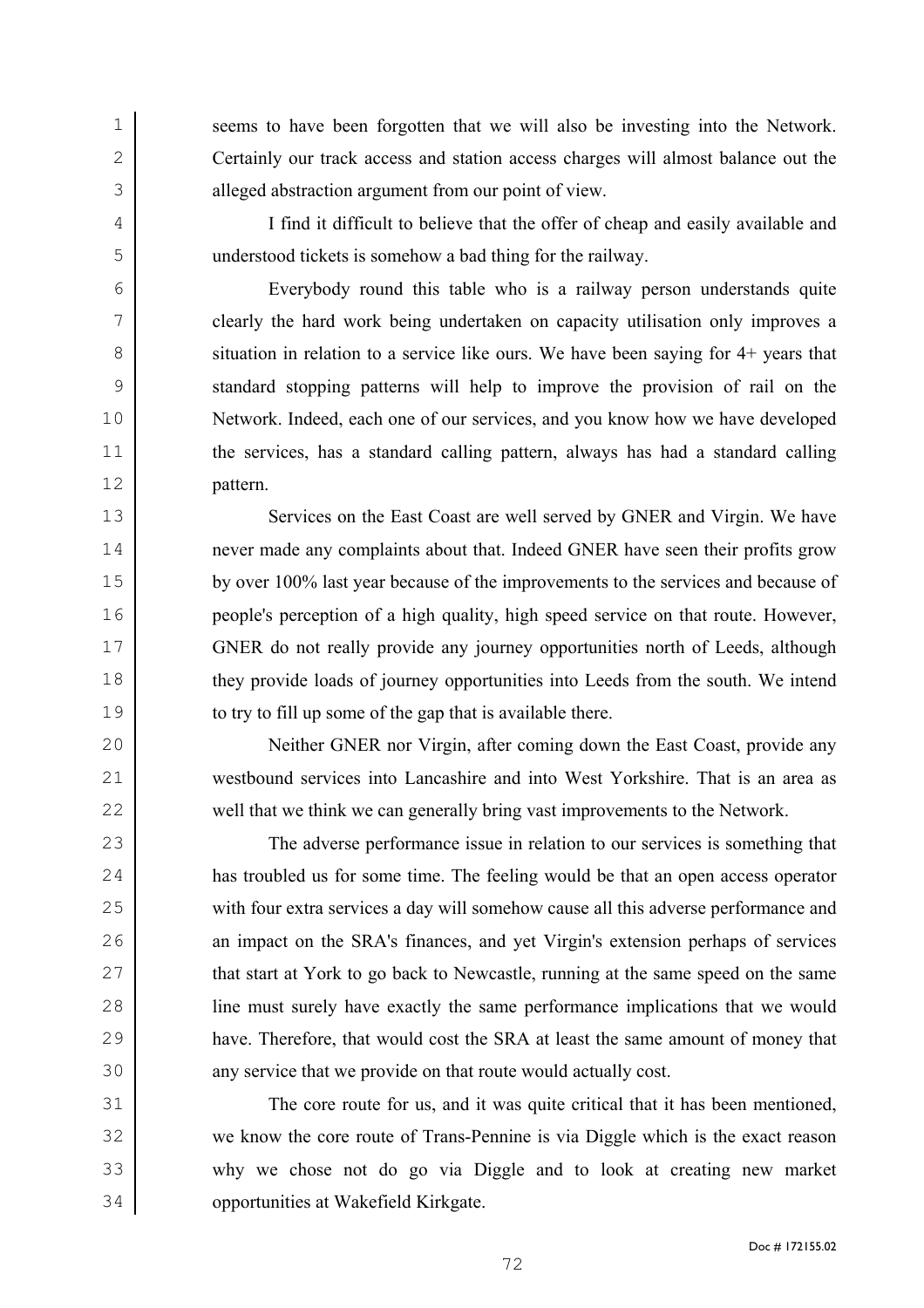One of our trains conveys, in First Class, the equivalent of three Desiro First Class carriages. So over a two-hour period, or over a four-hour period where we are, we carry generally on a train equivalent numbers on a train per hour as they would convey per hour.

If we wanted to run a regular service, we would have exactly the same arguments about abstraction levels. It is an area that we will always have to fight 7 with. It is an area that will appear for any service that wishes to expand itself beyond its franchise commitment and, indeed, you could take the view that every train operator who wants to run an additional service is somehow an open access operator.

For some it works. It did not work for First when they tried to go to London. The rolling stock, in our view, had a great deal to do with that, but it has worked for Hull Trains. In the same way that it worked for Hull Trains in bringing new markets to Hull and Brough, it can work for Brighouse, Wakefield and Rochdale and provide those communities with a much needed express link into the rest of the Network.

THE CHAIRMAN: Thank you. Network Rail are of course the object of this application, so I will let you go last.

MS BARBARA BARNES: That is very kind of you Chairman, thank you very much. 20 Actually I am going to be very brief. We are taking away a number of points that were raised today and we will obviously come back to you on those points.

22 Apart from that, I have no further comments to the ones we have already made during today's session.

THE CHAIRMAN: Thank you. First of all, we will let everyone see the draft transcript 25 as soon as possible. As I said earlier, amendments are to Hansard-type rules, to 26 correct infelicities of expression. If, however, you actually said something that you now regret, then let us have a separate note, please, otherwise people say, "Actually it has changed the meaning of what I then said." So if you want to add 29 anything, there is no difficulty, but do that in a separate note and we can circulate that to others.

We are very keen to reach a decision on this application before the end of April. In order to do that we need to define the next steps. We will send a note 33 around saying what these are, but the key ones, as I see it, are firstly we will want a meeting between Grand Central and ORR just to talk through the business plan